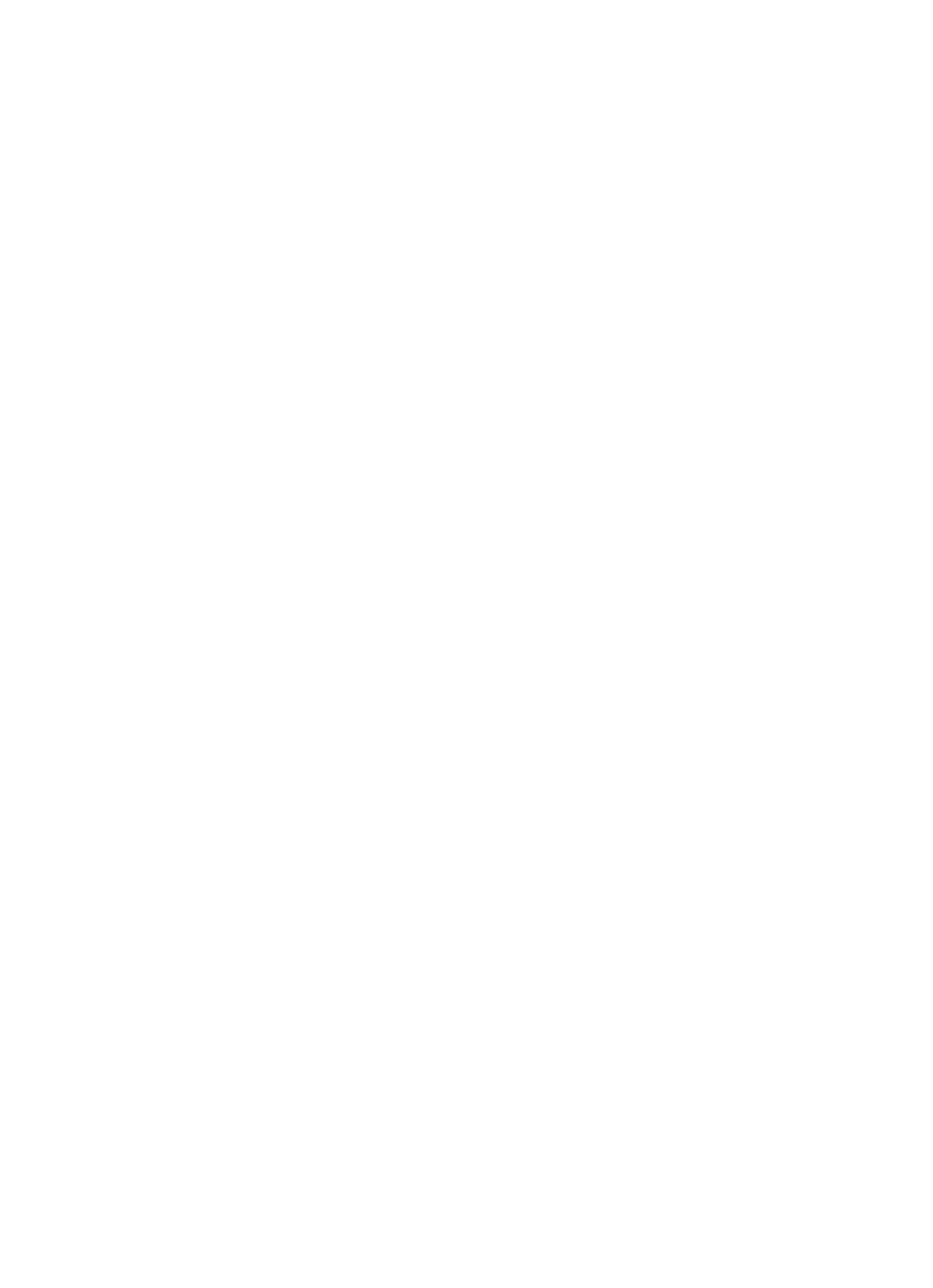**International Labour Organization**

# **Guidelines for flag State inspections under the Maritime Labour Convention, 2006**

**International Labour Office Geneva**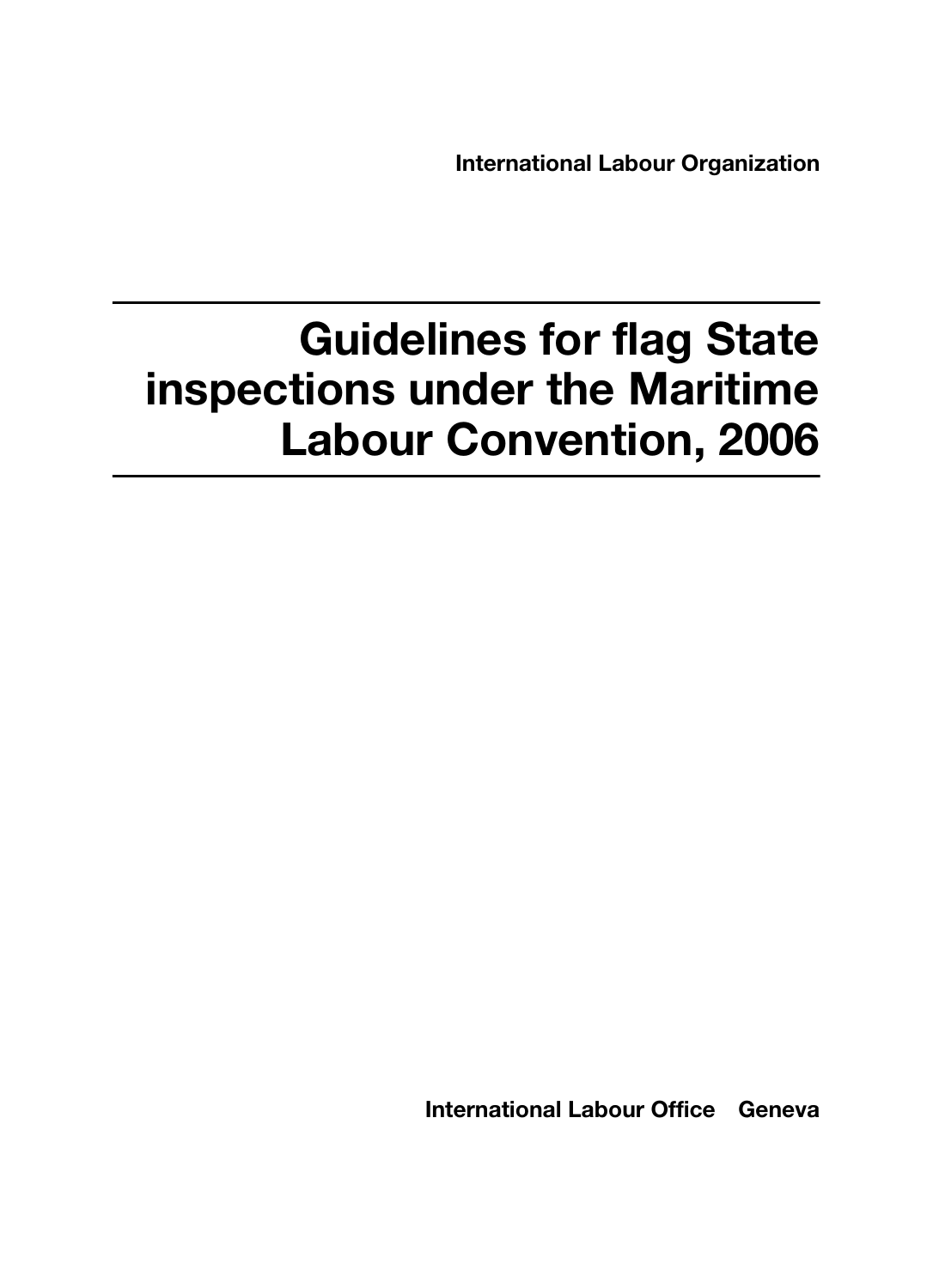Copyright © International Labour Organization 2009 First published 2009

Publications of the International Labour Office enjoy copyright under Protocol 2 of the Universal Copyright Convention. Nevertheless, short excerpts from them may be reproduced without authorization, on condition that the source is indicated. For rights of reproduction or translation, application should be made to ILO Publications (Rights and Permissions), International Labour Office, CH-1211 Geneva 22, Switzerland, or by email: pubdroit@ilo.org. The International Labour Office welcomes such applications.

Libraries, institutions and other users registered with reproduction rights organizations may make copies in accordance with the licences issued to them for this purpose. Visit www.ifrro. org to find the reproduction rights organization in your country.

#### ILO

*Guidelines for flag State inspections under the Maritime Labour Convention, 2006.* Geneva, International Labour Office, 2009

ISBN 978-92-2-121741-1 (print) ISBN 978-92-2-121742-8 (web)

merchant marine / seafarer / working conditions / labour inspection / supervisory machinery / ILO Convention / application. 10.05.3

Also available in French: *Directives pour les inspections des Etats du pavillon en vertu de la convention du travail maritime, 2006* (ISBN 978-92-2-221741-0), Geneva, 2009, and in Spanish: *Pautas para las inspecciones por el Estado del pabellón en virtud del Convenio sobre el trabajo marítimo, 2006* (ISBN 978-92-2-321741-9), Geneva, 2009.

*ILO Cataloguing in Publication Data*

The designations employed in ILO publications, which are in conformity with United Nations practice, and the presentation of material therein do not imply the expression of any opinion whatsoever on the part of the International Labour Office concerning the legal status of any country, area or territory or of its authorities, or concerning the delimitation of its frontiers.

The responsibility for opinions expressed in signed articles, studies and other contributions rests solely with their authors, and publication does not constitute an endorsement by the International Labour Office of the opinions expressed in them.

Reference to names of firms and commercial products and processes does not imply their endorsement by the International Labour Office, and any failure to mention a particular firm, commercial product or process is not a sign of disapproval.

ILO publications can be obtained through major booksellers or ILO local offices in many countries, or direct from ILO Publications, International Labour Office, CH-1211 Geneva 22, Switzerland. Catalogues or lists of new publications are available free of charge from the above address, or by email: pubvente@ilo.org. Visit our web site: www.ilo.org/publns.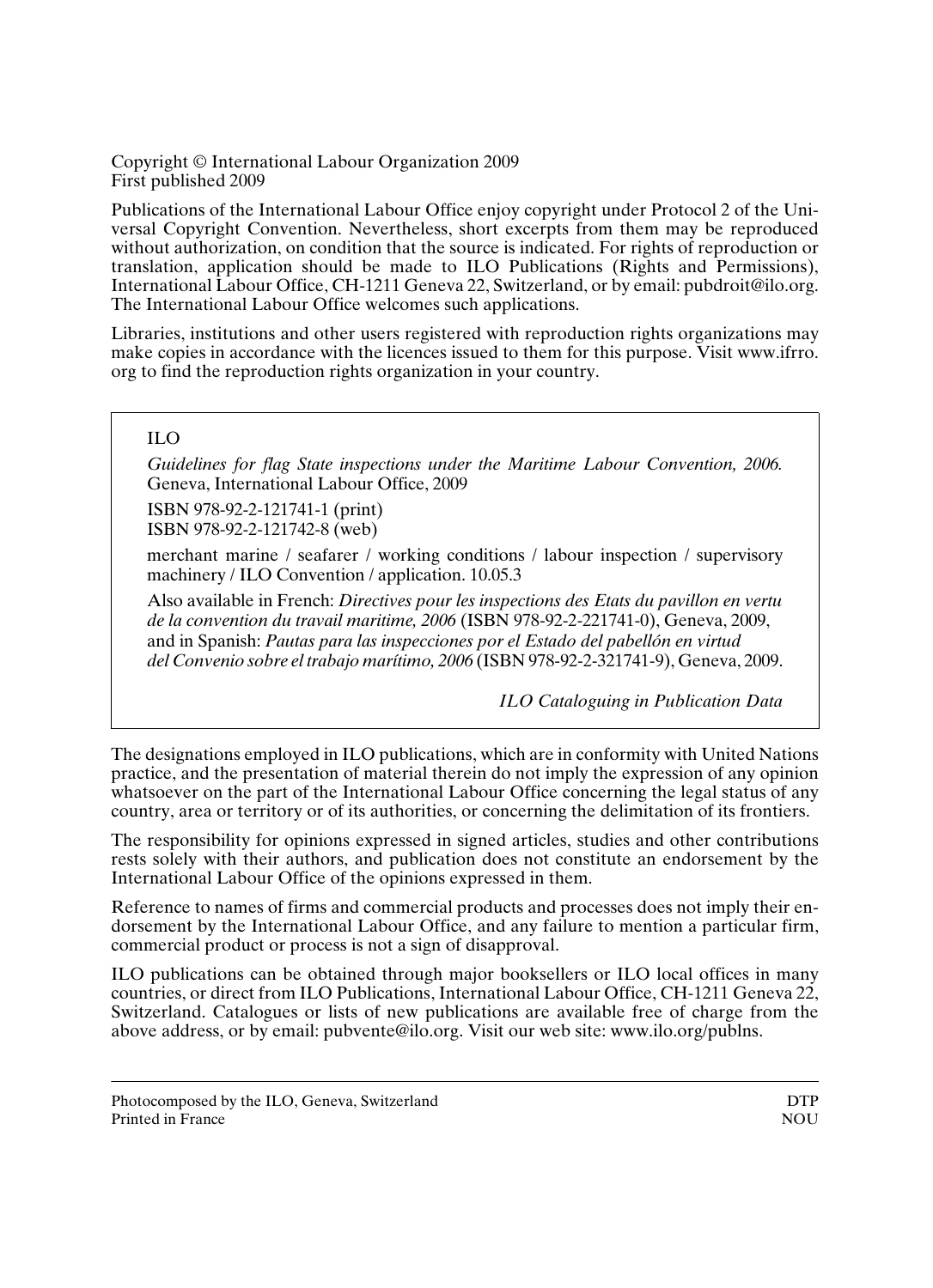## **Preface**

When the Maritime Labour Convention, 2006 (MLC, 2006), was adopted by the 94th (Maritime) Session of the International Labour Conference of the International Labour Organization (ILO) in February 2006, it was described as a "historic event". The MLC, 2006, is seen by seafarers as a "charter of rights" that will help ensure "Decent Work" for seafarers, no matter where ships sail and no matter which flag they fly. Shipowners also support the MLC, 2006, as it is seen as an important new tool to help ensure a level playing field for quality shipowners that may have to compete with ships that have substandard conditions. The MLC, 2006, is also important for governments because it brings together nearly 70 international legal instruments in one comprehensive modern document that covers almost every aspect of decent work in this sector.

 A key feature of the MLC, 2006, is that it builds on the strengths of the ILO approach to making sure that, in each country, international labour standards are effectively implemented at the "ground level" and enforced. At the same time the MLC, 2006, meets the challenges of this globalized industry by taking over many elements that are found in other major maritime Conventions and have contributed to the success of those Conventions in ensuring safer and secure shipping and preventing marine pollution.

The most important of these elements is found in the emphasis in the MLC, 2006, on effective flag State inspection and certification of ships. Flag State inspectors, including those from Recognized Organizations, are at the front line of the combat to ensure decent conditions of work for seafarers. An effective and coordinated system of regular inspections, monitoring and other control measures of ships adopted by the competent authorities in flag States is the primary tool for ensuring that ships meet the requirements of the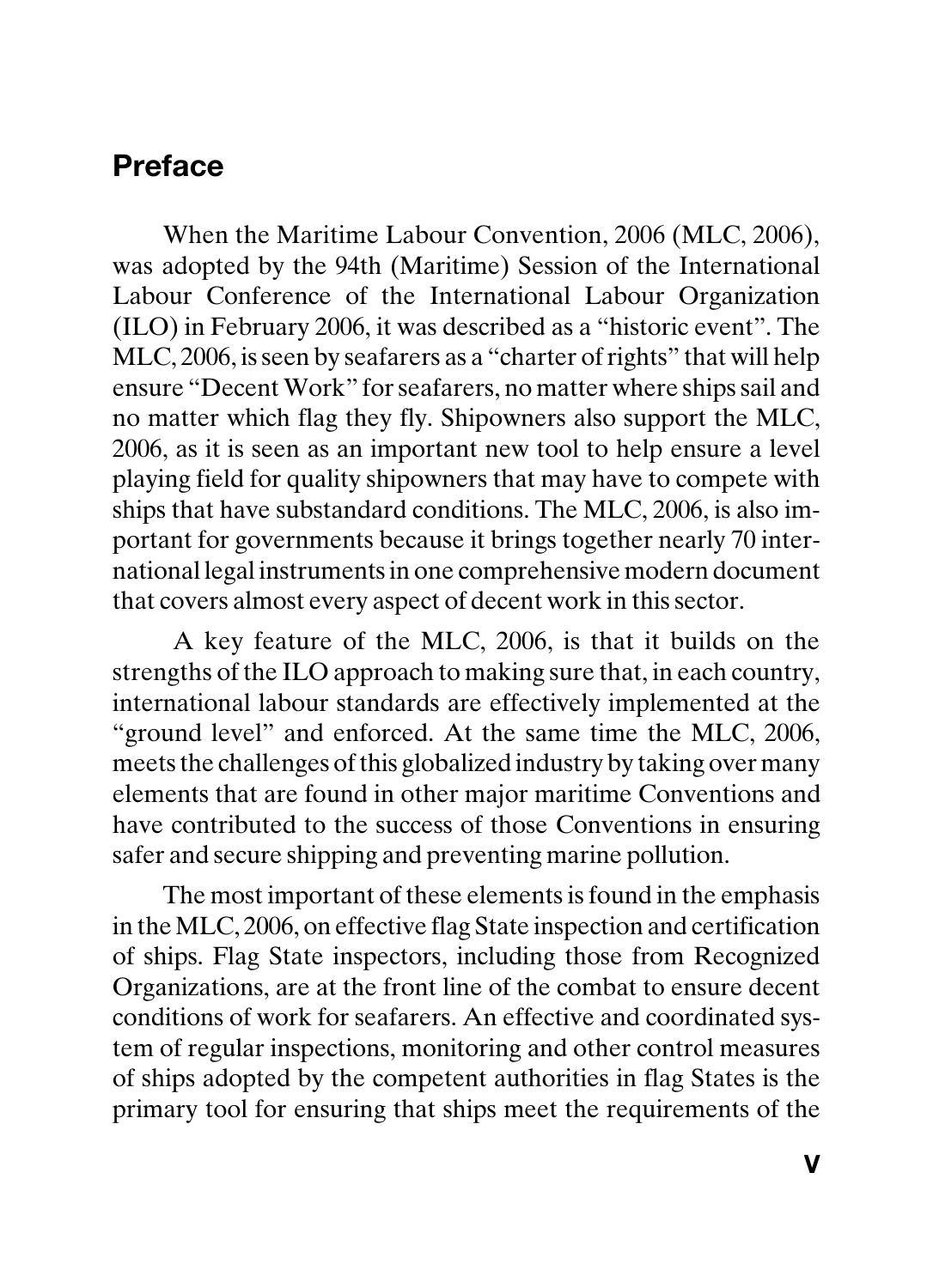MLC, 2006, as implemented in national laws, regulations, collective bargaining agreements and practice.

The International Labour Conference saw the importance of ensuring that the MLC, 2006, was backed up by an effective system for inspections by flag States complemented by a widespread harmonized port State control. It adopted two key resolutions intended to support the promotion, ratification and effective implementation of the Convention and the achievement of decent working and living conditions for seafarers.1

These two resolutions are the "Resolution concerning the development of guidelines for port State control" (resolution IV), and the "Resolution concerning the development of guidelines for flag State inspection" (resolution XIII). Both resolutions called for tripartite meetings of experts to develop guidelines for flag State inspections and to assist port State control officers carrying out MLC, 2006, inspections.

Resolution XIII on developing guidelines for flag State inspection requested the ILO Director-General to convene a tripartite expert meeting to develop "… suitable guidance for flag State inspection." The resolution explained that the success of the Convention will depend, among others, upon the uniform and harmonized implementation of flag State responsibilities in accordance with its relevant provisions, and that given the global nature of the shipping industry, it is important for flag State inspectors to receive proper guidelines for the performance of their duties*.*

Developing international guidelines and the related national flag State inspections and guidelines for their inspectors is an important aspect of implementation of the MLC, 2006, and an es-

<sup>1</sup> Adopted 22 February 2006, International Labour Conference, 94th (Maritime) Session, 2006, *Provisional Record* No. 16, p. 16/9.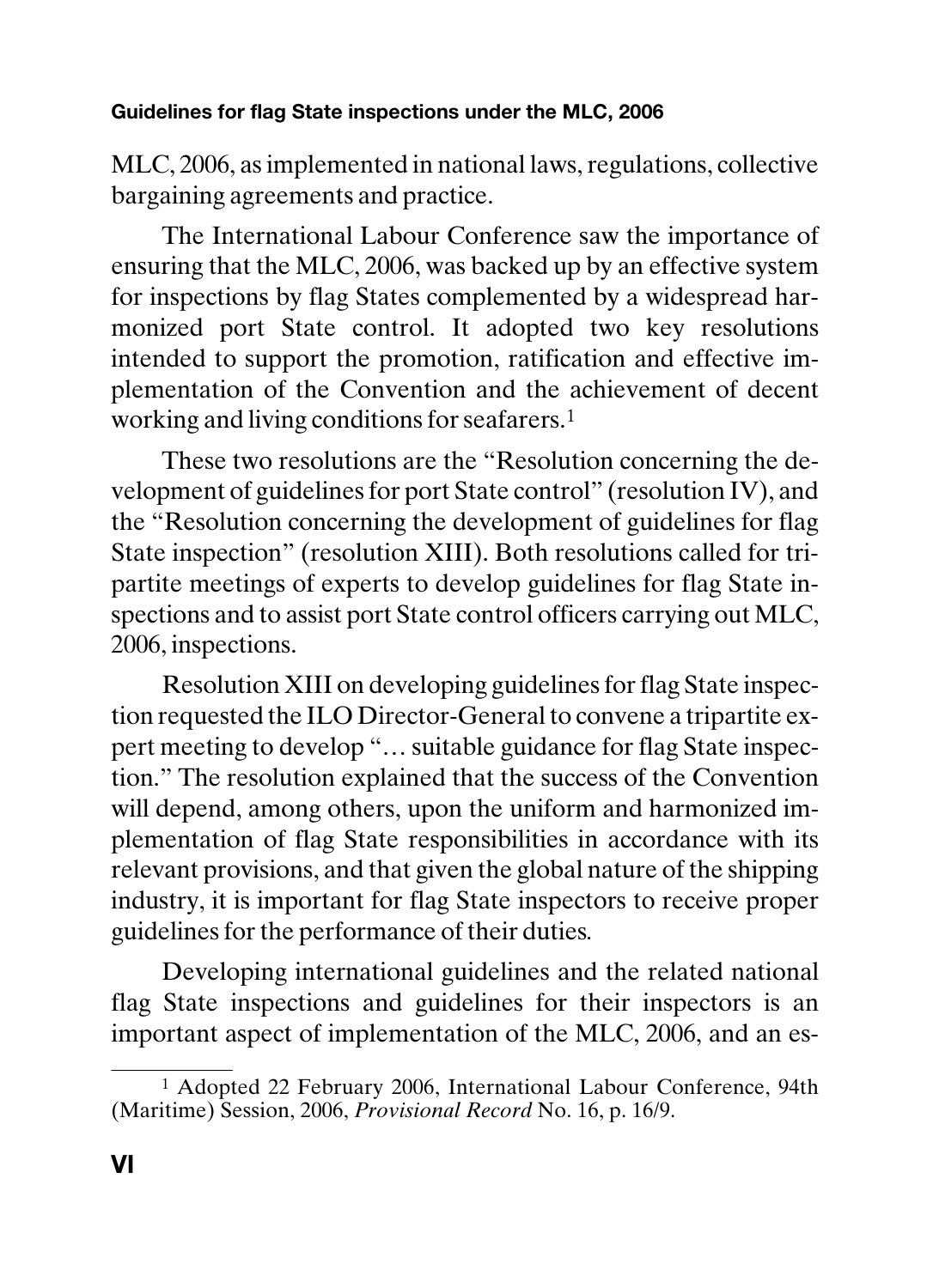sential aspect of ensuring widespread harmonized implementation of the MLC, 2006.

The *Guidelines for flag State inspections under the Maritime Labour Convention, 2006* were adopted in September 2008 by tripartite experts' meetings attended by nearly 300 participants. The experts were drawn from all regions of the world. The flag State inspection guidelines contained in this book are published alongside the *Guidelines for port State control officers carrying out inspections under the Maritime Labour Convention, 2006*, which were also adopted by a tripartite experts' meeting in September 2008 and are intended to assist port State control officers to carry out inspections of foreign ships coming into their ports.

Each country may have its own practices relating to flag State inspection. The flag State's competent authorities of the various countries may wish to adapt these guidelines to fit their current practices. These international guidelines are designed to be of practical assistance to governments in drafting their own national guidelines. It is hoped that they will, at the same time, achieve their primary aim – namely, effective flag State inspection and, where appropriate, certification of ships for compliance with the requirements of the MLC, 2006, as implemented nationally. If this is achieved, seafarers will benefit from decent conditions of work, not only in law but also in practice.

> Cleopatra Doumbia-Henry Director of the International Labour Standards Department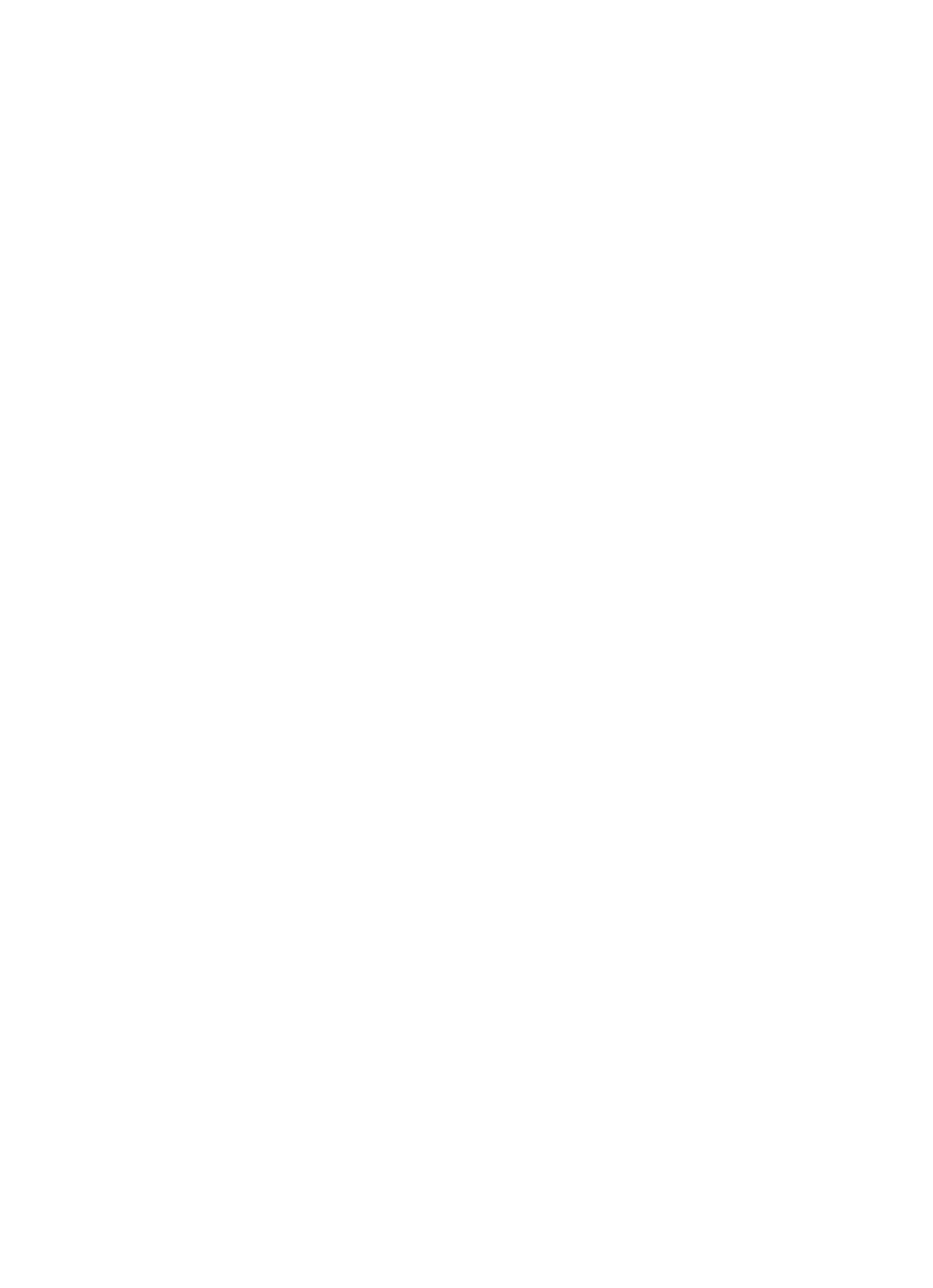## **Acknowledgements**

The ILO would like to express its appreciation to the European Commission for its financial contribution to the preparation and publication costs of both *Guidelines for flag State inspections under the Maritime Labour Convention, 2006* and *Guidelines for port State control officers carrying out inspections under the Maritime Labour Convention, 2006*, and for its commitment to promoting international cooperation in these important areas.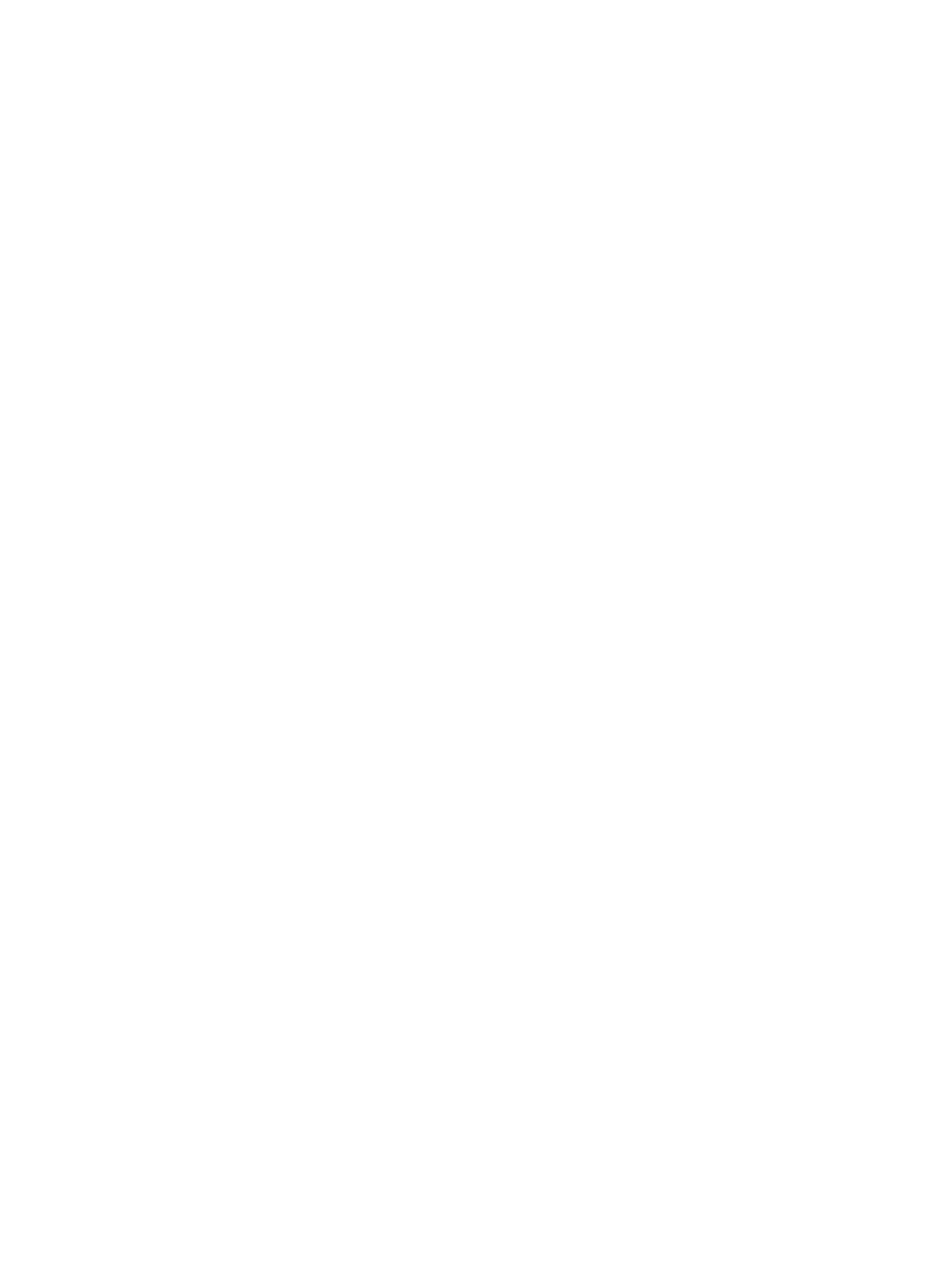# **Contents**

|    |                                                        |                                                  | $\mathbf{V}$   |
|----|--------------------------------------------------------|--------------------------------------------------|----------------|
|    |                                                        |                                                  | IX             |
| 1. |                                                        |                                                  | 1              |
|    | 1.1.                                                   | Explanation of the objectives and content        | $\mathbf{1}$   |
|    | 1.2.                                                   |                                                  | $\overline{c}$ |
|    | 1.3.                                                   |                                                  | 6              |
|    | 1.4.                                                   |                                                  | 10             |
| 2. | The flag State inspection system                       |                                                  | 13             |
|    | 2.1.                                                   | Overview of flag State responsibilities          | 13             |
|    | 2.2.                                                   | Maritime labour inspection and certification     |                |
|    |                                                        |                                                  | 24             |
| 3. | Inspecting the MLC, 2006, maritime labour requirements |                                                  | 35             |
|    | 3.1.                                                   |                                                  | 35             |
|    | 3.2.                                                   | The MLC, 2006, requirements to be inspected and, |                |
|    |                                                        |                                                  | 38             |
| 4. | Action to be taken if deficiencies are identified      |                                                  | 73             |
|    | 4.1.                                                   | General note                                     | 73             |
|    | 4.2.                                                   | Guidance on making determinations as to action   | 75             |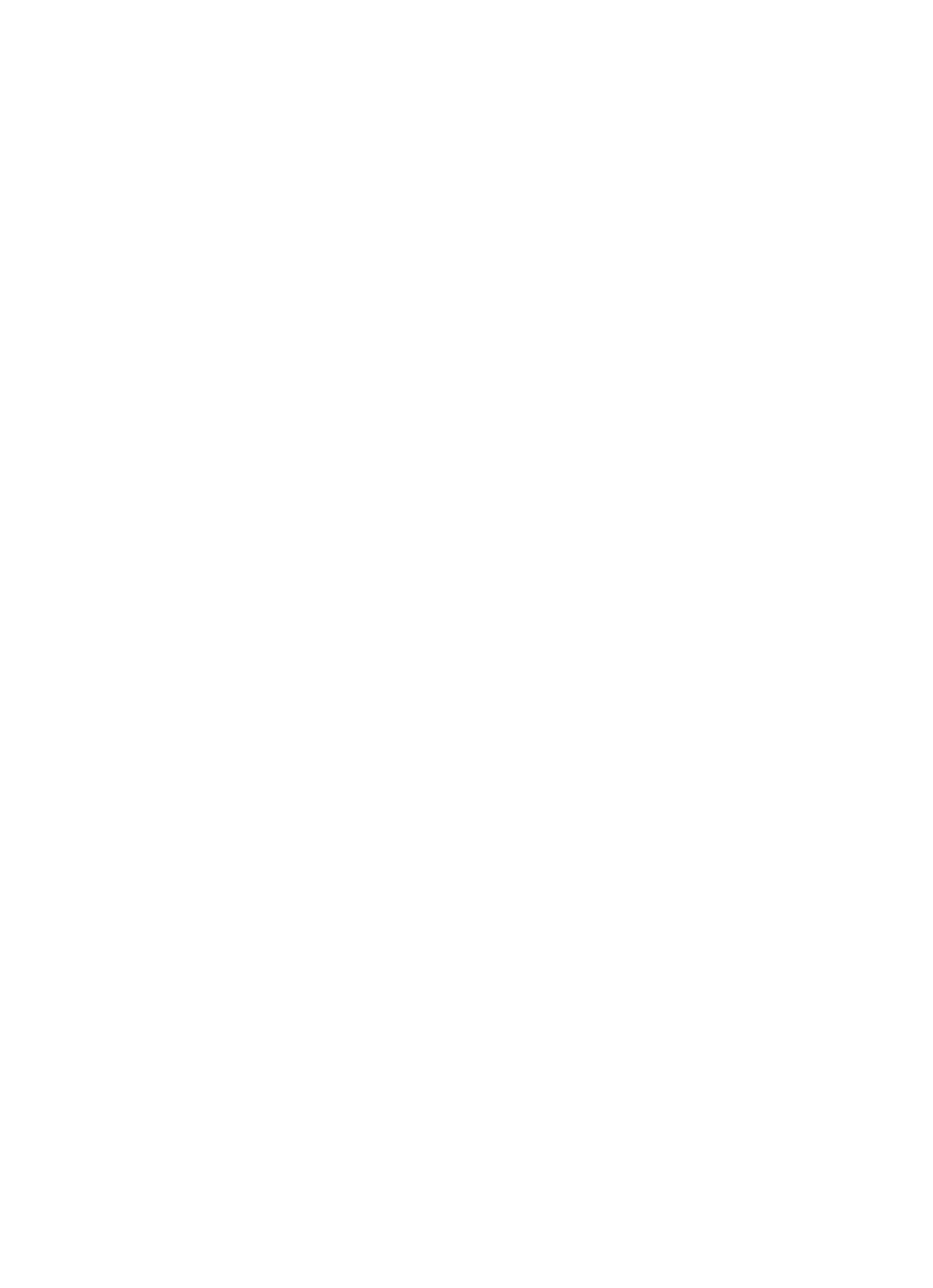# **1. Introduction**

#### 1.1. Explanation of the objectives and content of the guidelines

1. In accordance with resolution XIII adopted by the International Labour Conference (ILC) at its 94th (Maritime) Session, these international guidelines have been developed to assist flag State administrations to effectively implement their responsibilities with respect to the ship inspection and certification duties under the Maritime Labour Convention, 2006 (MLC, 2006).

2. The guidelines are intended to provide supplementary practical information and guidance to flag States that can be adapted to specifically reflect their national laws and other measures implementing the MLC, 2006.

3. It must be emphasized that these guidelines are intended as a practical resource that can be used by any government that finds them helpful.

4. In all cases, the relevant national laws or regulations or collective bargaining agreements or other measures implementing the MLC, 2006, in the flag State should be viewed as the authoritative statement of the requirements in the flag State.

5. The remaining sections of Chapter 1 provide general information on the structure, key concepts and terminology used in the MLC, 2006.

6. Chapter 2 is divided into two sections. The first section provides an overview of the flag State inspection system obligations in the MLC, 2006, and contains information with respect to actions or determinations that flag States or the competent authority in the flag State may take for ship inspection and certification. The second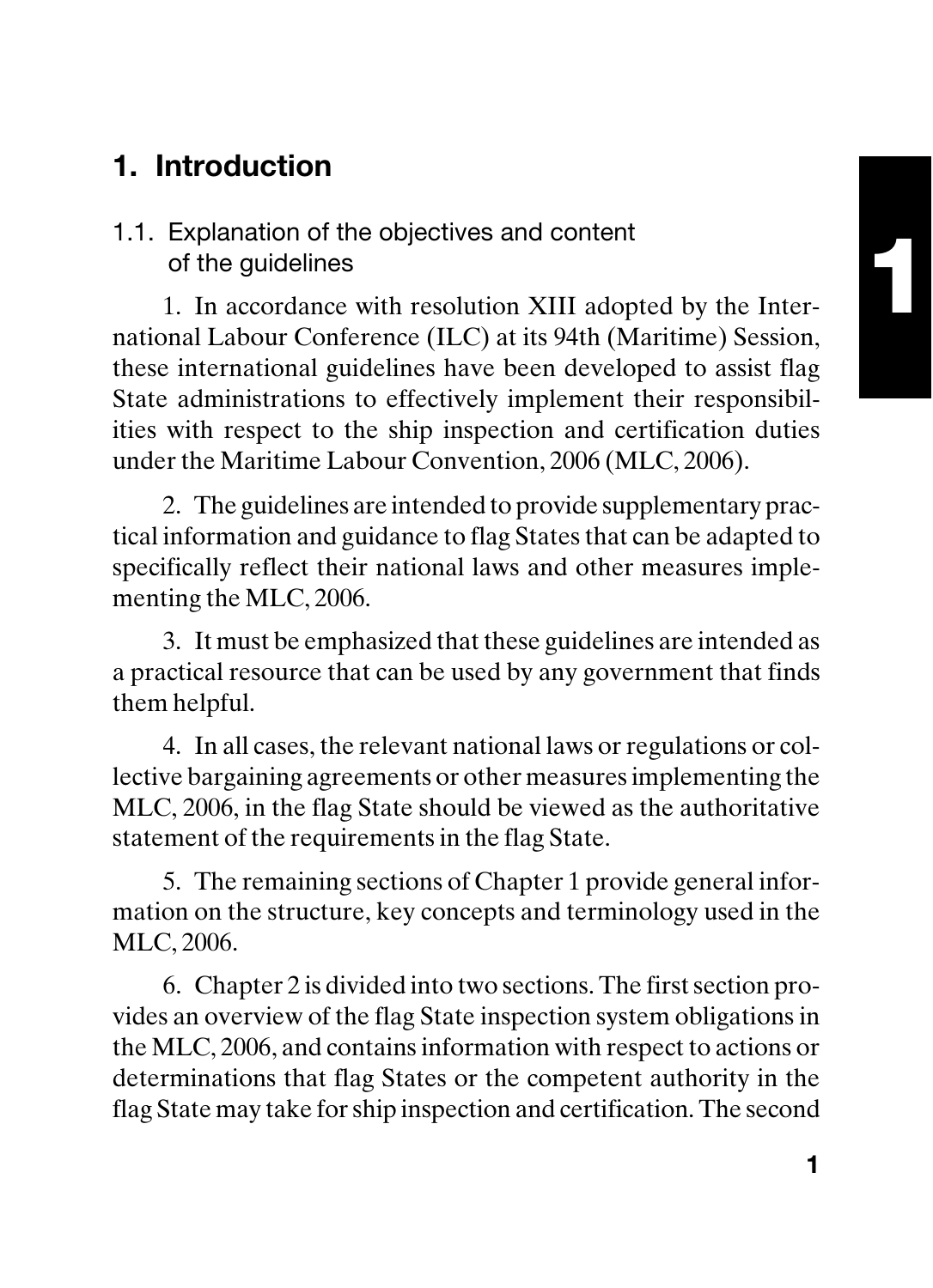section provides more specific guidance on the process of maritime labour inspection and certification under the MLC, 2006.

7. Chapter 3 addresses the requirements of the MLC, 2006, that are to be inspected and, if required, certified, on all ships covered by the MLC, 2006. It contains guidance as to what a flag State inspector (or a recognized organization (RO) that has been delegated this task by a flag State) would check in verifying compliance. It also provides some examples of deficiencies.

8. Chapter 4 outlines a range of actions that can be taken if deficiencies or non-conformities are identified by flag State inspectors (or reported to the flag State by ROs acting on its behalf).

#### 1.2. Brief overview of the MLC, 2006

9. The Preamble to the MLC, 2006, sets out the intentions and the objectives of the Members of the International Labour Organization in adopting the Convention. The Preamble refers to the global nature of the shipping industry and the need for seafarers to have special protection. It also links the MLC, 2006, to the other key international Conventions that establish minimum standards for the shipping industry in connection with safety, security and marine environmental protection. **The MLC, 2006, complementing other major international conventions, reflects international agreement on the minimum requirements for working and living conditions for seafarers.**

10. Like other international labour standards, the MLC, 2006, only sets out minimum international standards. However, recalling paragraph 8 of article 19 of the Constitution of the International Labour Organization, the Preamble goes on to clarify that in no case shall the adoption of any Convention and Recommendation by the Conference or the ratification of any Convention by any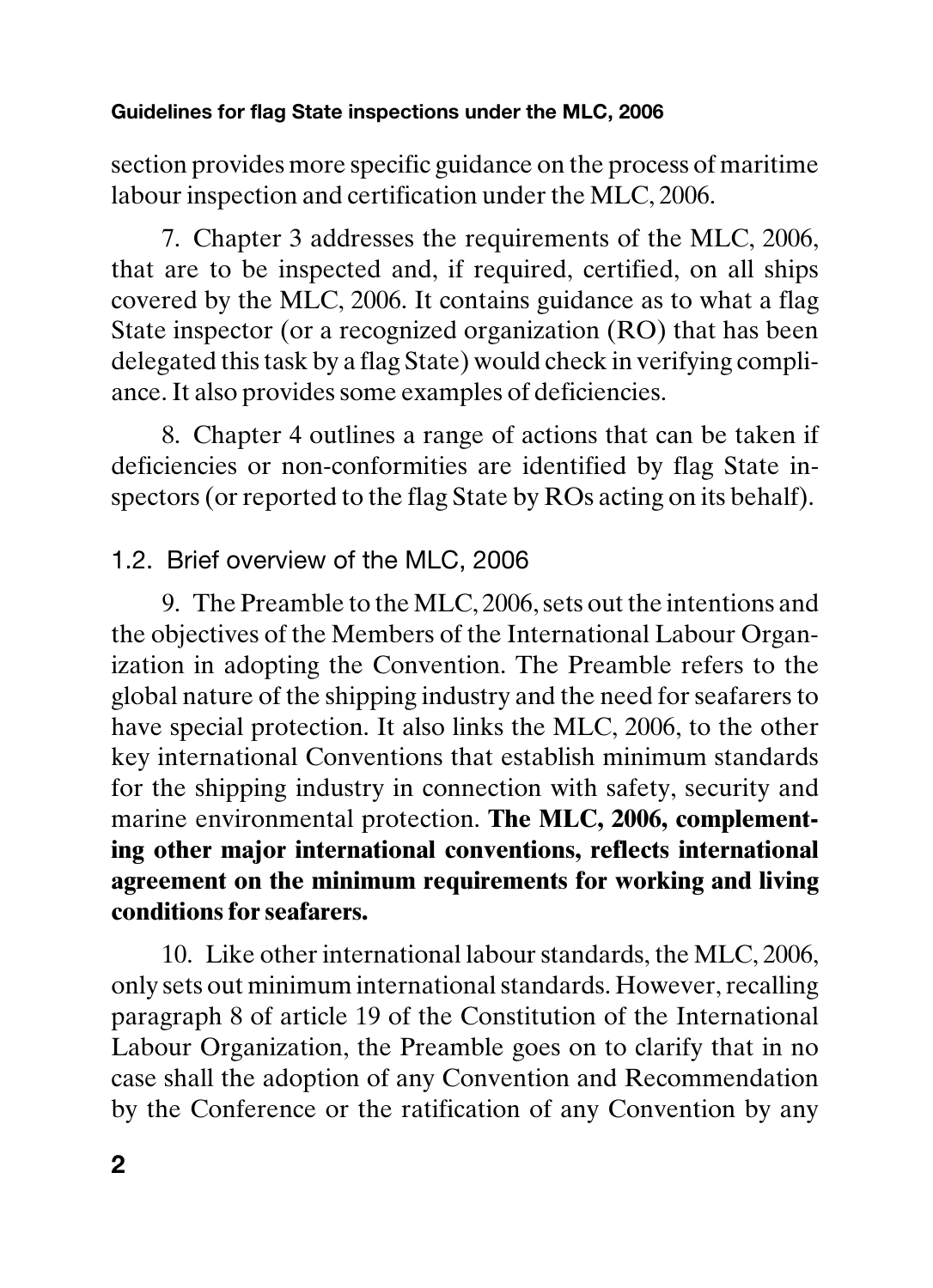#### **Introduction**

Member be deemed to affect any law, award, custom or agreement which ensures more favourable conditions to the workers concerned than those provided for in the Convention or Recommendation.

11. The MLC, 2006, contains an explanatory note, which was adopted by the 94th (Maritime) Session of the ILC to assist governments with respect to their legislative obligations and to understanding the legal relationship between the different parts of the MLC, 2006. It also provides an outline of the overall structure of the MLC, 2006.

#### *Explanatory note to the Regulations and Code of the Maritime Labour Convention, 2006*

1. This explanatory note, which does not form part of the Maritime Labour Convention, is intended as a general guide to the Convention.

2. The Convention comprises three different but related parts: the Articles, the Regulations and the Code.

3. The Articles and Regulations set out the core rights and principles and the basic obligations of Members ratifying the Convention. The Articles and Regulations can only be changed by the Conference in the framework of article 19 of the Constitution of the International Labour Organization (see Article XIV of the Convention).

4. The Code contains the details for the implementation of the Regulations. It comprises Part A (Mandatory standards) and Part B (Nonmandatory guidelines). The Code can be amended through the simplified procedure set out in Article XV of the Convention. Since the Code relates to detailed implementation, amendments to it must remain within the general scope of the Articles and Regulations.

5. The Regulations and the Code are organized into general areas under five Titles:

- Title 1: Minimum requirements for seafarers to work on a ship;
- Title 2: Conditions of employment;
- Title 3: Accommodation, recreational facilities, food and catering;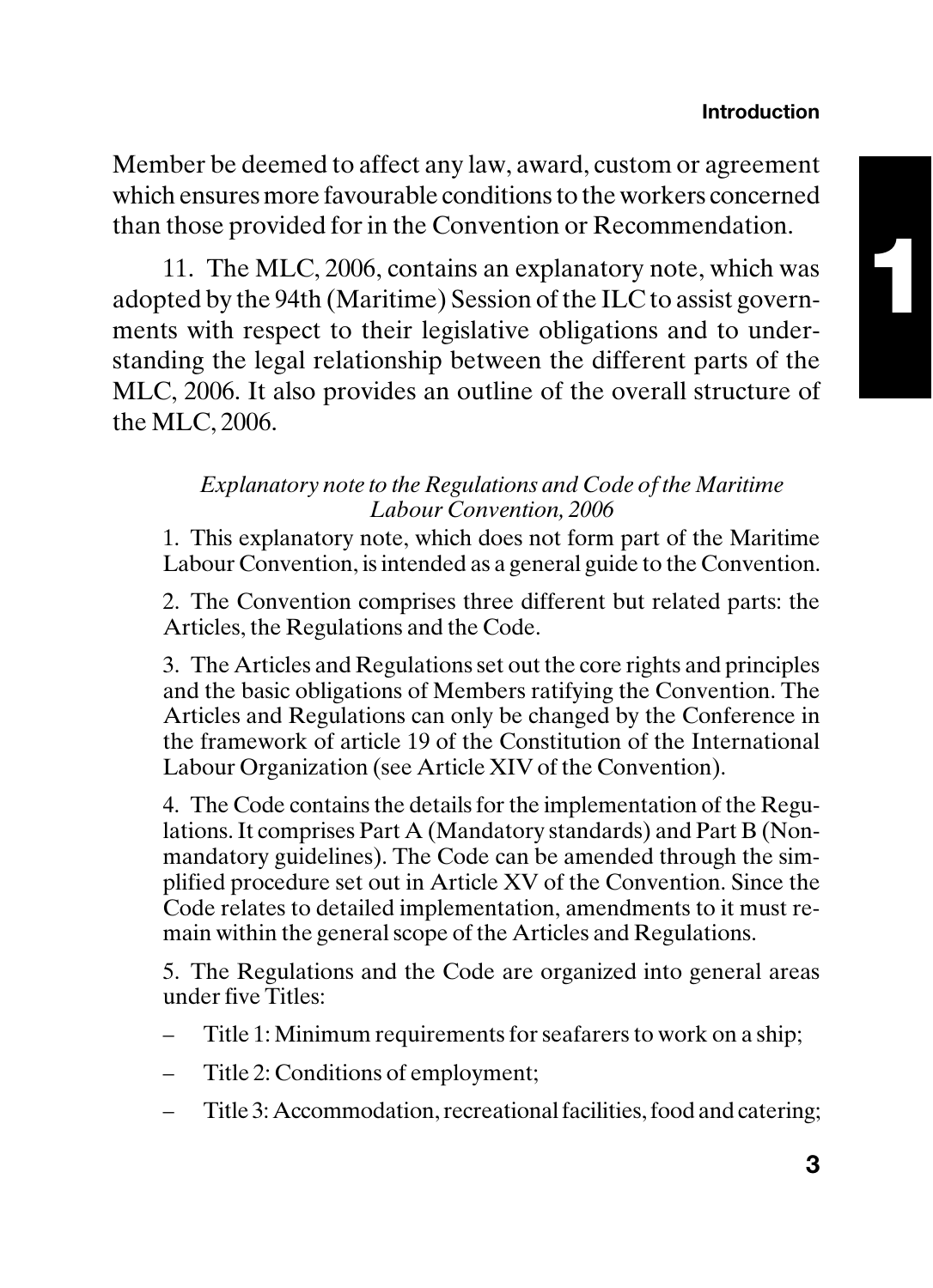- Title 4: Health protection, medical care, welfare and social security protection;
- Title 5: Compliance and enforcement.

6. Each Title contains groups of provisions relating to a particular right or principle (or enforcement measure in Title 5), with connected numbering. The first group in Title 1, for example, consists of Regulation 1.1, Standard A1.1 and Guideline B1.1 relating to minimum age.

- 7. The Convention has three underlying purposes:
- (a) to lay down, in its Articles and Regulations, a firm set of rights and principles;
- (b) to allow, through the Code, a considerable degree of flexibility in the way Members implement those rights and principles; and
- (c) to ensure, through Title 5, that the rights and principles are properly complied with and enforced.

8. There are two main areas for flexibility in implementation: one is the possibility for a Member, where necessary (see Article VI, paragraph 3), to give effect to the detailed requirements of Part A of the Code through substantial equivalence (as defined in Article VI, paragraph 4).

9. The second area of flexibility in implementation is provided by formulating the mandatory requirements of many provisions in Part A in a more general way, thus leaving a wider scope for discretion as to the precise action to be provided for at the national level. In such cases, guidance on implementation is given in the nonmandatory Part B of the Code. In this way, Members which have ratified this Convention can ascertain the kind of action that might be expected of them under the corresponding general obligation in Part A, as well as action that would not necessarily be required. For example, Standard A4.1 requires all ships to provide prompt access to the necessary medicines for medical care on board ship (paragraph  $1(b)$ ) and to "carry a medicine chest" (paragraph  $4(a)$ ). The fulfilment in good faith of this latter obligation clearly means something more than simply having a medicine chest on board each ship. A more precise indication of what is involved is provided in the cor-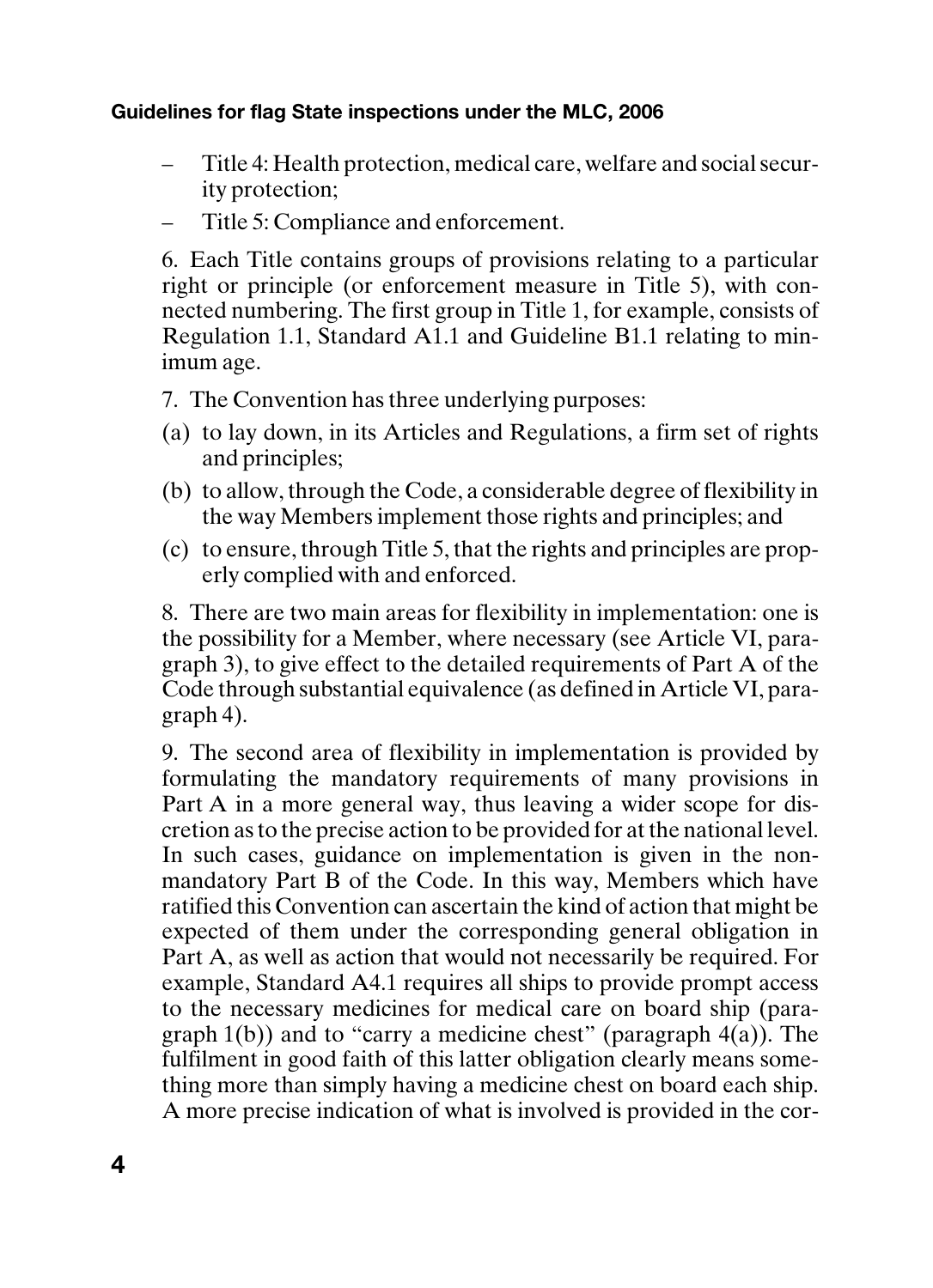**1**

responding Guideline B4.1.1 (paragraph 4) so as to ensure that the contents of the chest are properly stored, used and maintained.

10. Members which have ratified this Convention are not bound by the guidance concerned and, as indicated in the provisions in Title 5 on port State control, inspections would deal only with the relevant requirements of this Convention (Articles, Regulations and the Standards in Part A). However, Members are required under paragraph 2 of Article VI to give due consideration to implementing their responsibilities under Part A of the Code in the manner provided for in Part B. If, having duly considered the relevant Guidelines, a Member decides to provide for different arrangements which ensure the proper storage, use and maintenance of the contents of the medicine chest, to take the example given above, as required by the Standard in Part A, then that is acceptable. On the other hand, by following the guidance provided in Part B, the Member concerned, as well as the ILO bodies responsible for reviewing implementation of international labour Conventions, can be sure without further consideration that the arrangements the Member has provided for are adequate to implement the responsibilities under Part A to which the Guideline relates.

12. With particular reference to flag State inspection responsibilities and the ship certification system, as dealt with in these guidelines, it is important to take account of three of the four appendices located at the end of Title 5 of the MLC, 2006:

- Appendix A5-I: List of matters for flag State inspection for certification purposes;
- Appendix A5-II: Model documents relating to the flag State inspection and certification system established in Title 5:
	- Maritime Labour Certificate;
	- Interim Maritime Labour Certificate;
	- Declaration of Maritime Labour Compliance (DMLC (two parts – Part I and Part II));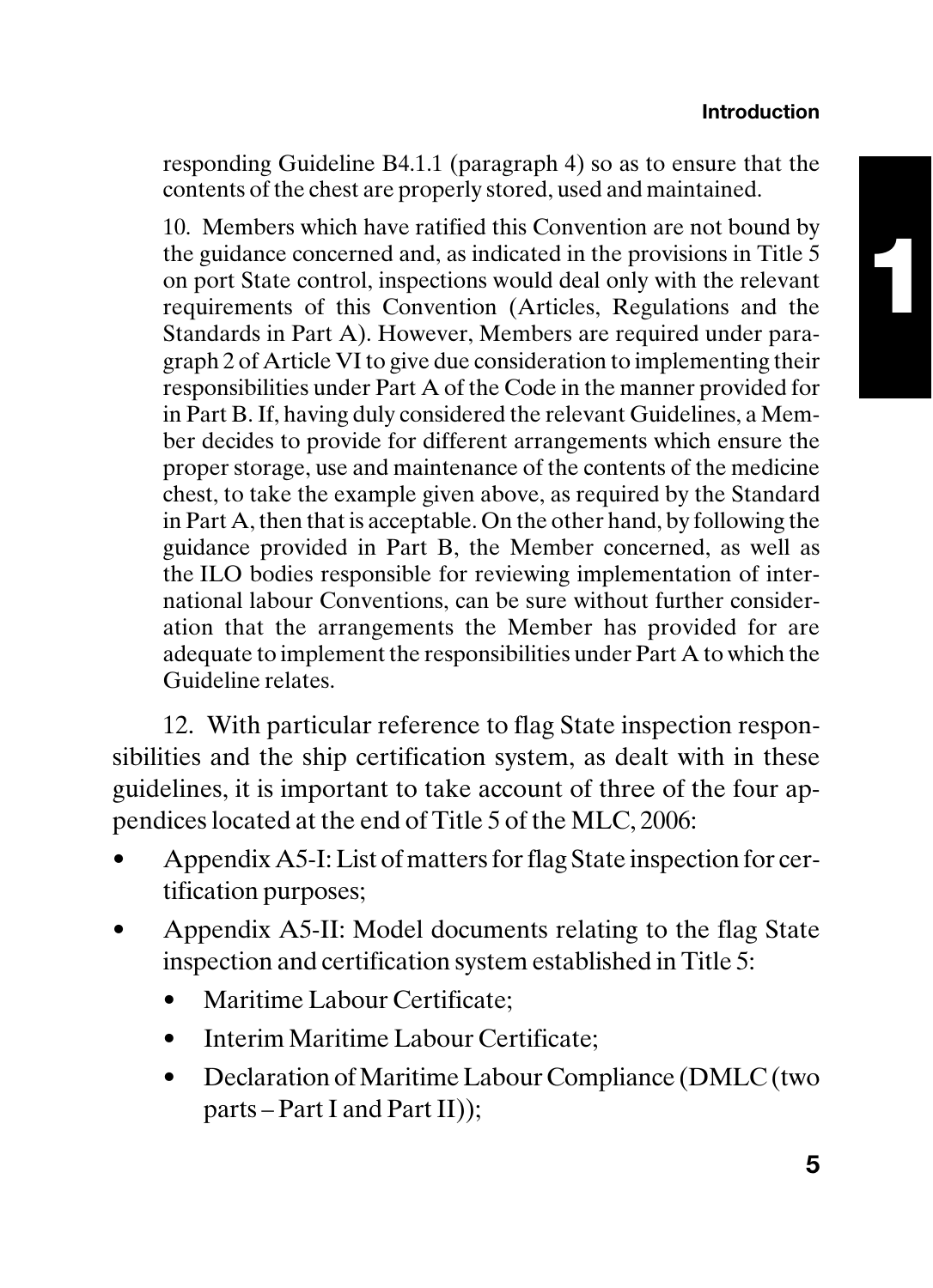• Appendix B5-I: An example, to provide guidance as to the way both parts of the DMLC might be filled out by the flag State (Part I) and a shipowner (Part II).

#### 1.3. Key concepts in the MLC, 2006

13. This section of Chapter 1 sets out some of the key concepts relating to the application of the MLC, 2006. Section 1.4, which follows, contains the definitions of terms that are found in the MLC, 2006.

#### 1.3.1. Application

14. The MLC, 2006, applies to all seafarers on all ships covered by the MLC, 2006. A seafarer is any person who is employed or engaged or works in any capacity on board a ship to which the MLC, 2006, applies. All ships registered with a flag State, if covered by the MLC, 2006, are subject to an inspection for compliance with the requirements of the MLC, 2006. The terms "seafarer" and "ship" are defined in the MLC, 2006 (see section 1.4 below).

#### 1.3.2. Seafarers' rights

15. The MLC, 2006, is intended to help achieve decent work for all seafarers. It sets out the fundamental rights and principles that seafarers have with respect to their working and living conditions.

16. Article III of the MLC, 2006, relates to *fundamental rights and principles* requiring ILO member States to satisfy themselves that the provisions of their laws and regulations respect, in the context of this Convention, the fundamental rights to:

(a) freedom of association and the effective recognition of the right to collective bargaining;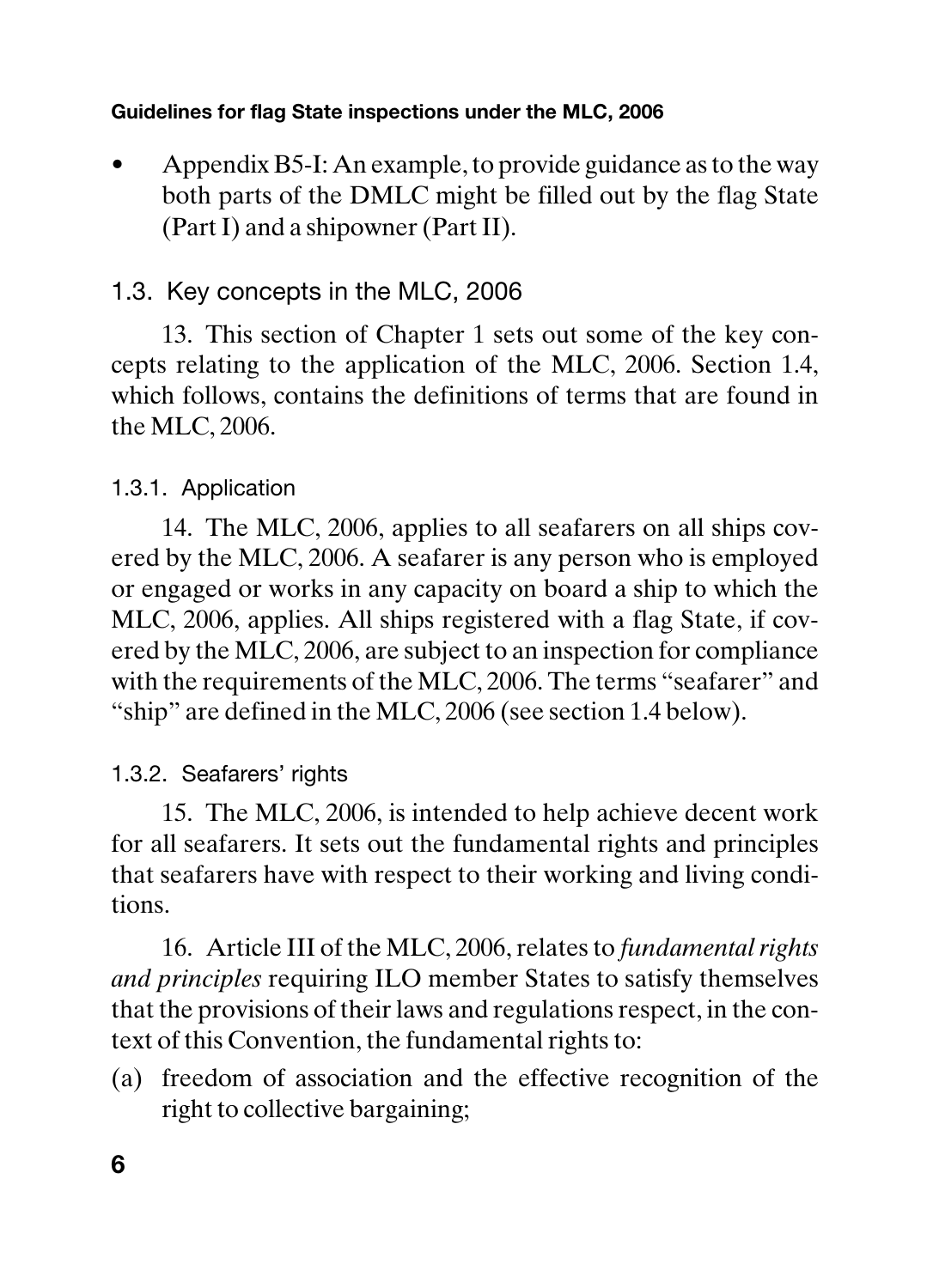**1**

- (b) the elimination of all forms of forced or compulsory labour;
- (c) the effective abolition of child labour; and
- (d) the elimination of discrimination in respect of employment and occupation.

17. Article IV relates to *seafarers' employment and social rights* and states:

1. Every seafarer has the right to a safe and secure workplace that complies with safety standards.

2. Every seafarer has a right to fair terms of employment.

3. Every seafarer has a right to decent working and living conditions on board ship.

4. Every seafarer has a right to health protection, medical care, welfare measures and other forms of social protection.

5. Each Member shall ensure, within the limits of its jurisdiction, that the seafarers' employment and social rights set out in the preceding paragraphs of this Article are fully implemented in accordance with the requirements of the Convention. Unless specified otherwise in the Convention, such implementation may be achieved through national laws or regulations, through applicable collective bargaining agreements or through other measures or in practice.

1.3.3. Ships

18. The MLC, 2006, applies to all ships, whether publicly or privately owned, ordinarily engaged in commercial activities. Subject to any national provisions to the contrary, the MLC, 2006, does not apply to:

- ships which navigate exclusively in inland waters or waters within, or closely adjacent to, sheltered waters or areas where port regulations apply;
- ships engaged in fishing or in similar pursuits and ships of traditional build such as dhows and junks;
- warships or naval auxiliaries.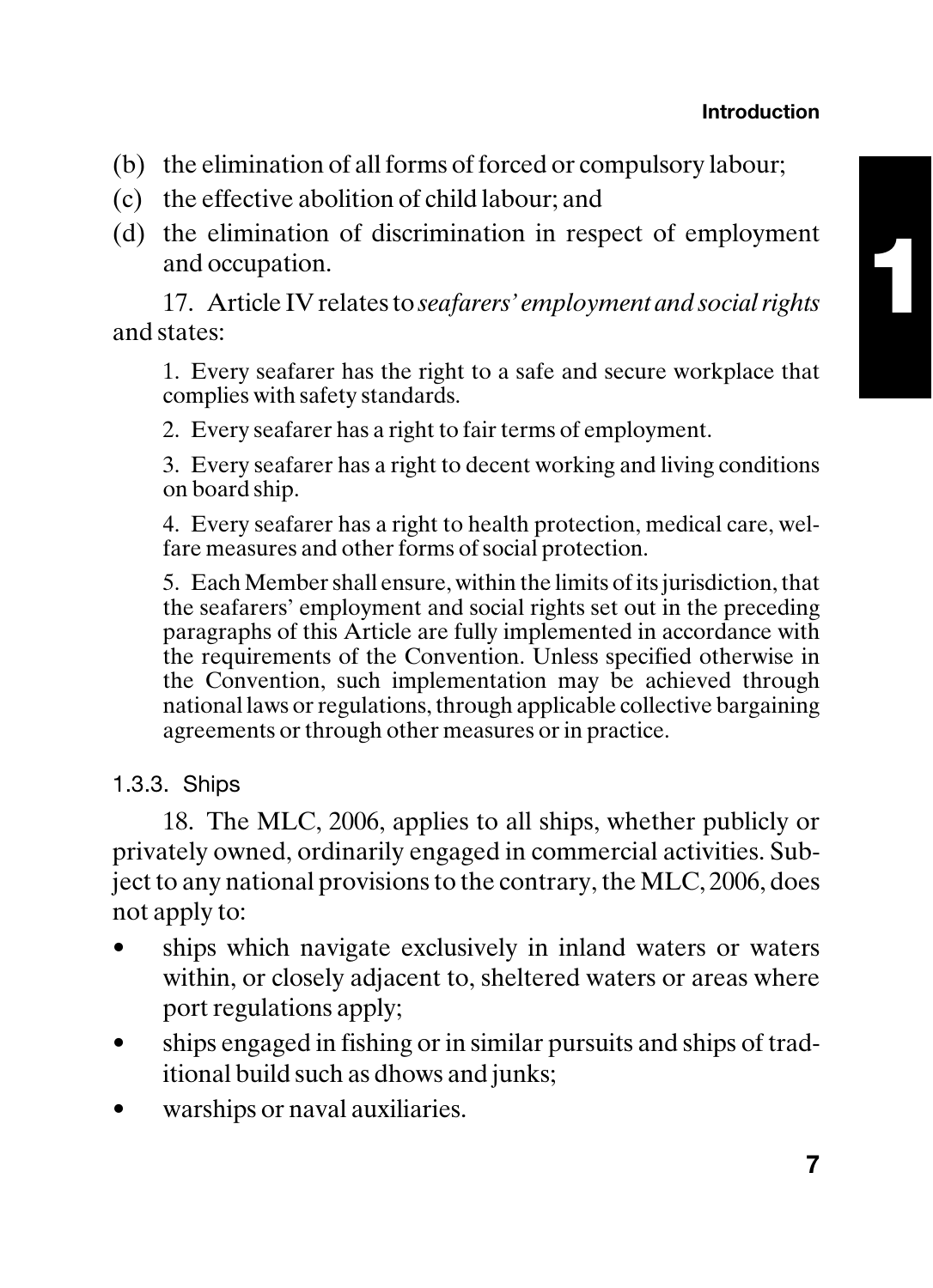1.3.4. Compliance and enforcement (ship inspection and certification)

19. The flag State must verify, through an effective and coordinated system of regular inspection, monitoring and other control measures, that ships comply with the requirements of the Convention as implemented in national laws or regulations, or collective bargaining agreements or other measures or practices implementing the requirements of the MLC, 2006. Generally, under Regulation 5.1.3, in addition to being inspected, ships must also be certified for compliance with the requirements for the 14 areas of seafarers' working and living conditions set out in Title 5, Appendix A5-I. A flag State must also verify that its ships meet all MLC, 2006, requirements, even if the requirement is not one that must be certified. For ships that do not have to be certified (ships under 500 gross tonnage (gt), or ships that are not engaged in international voyages and that do not operate from a port or between ports in another country) the flag State must still verify compliance for all the same requirements as a certified ship.

20. The MLC, 2006, recognizes that ILO Members need some flexibility to address particular national situations, especially with respect to smaller ships and ships that do not go on international voyages or specific kinds of ships. It also recognizes that flag States may not always be in a position to implement the requirements of the MLC, 2006, in the manner set out in Part A of the Code and allows them to adopt measures which are "substantially equivalent" (see paragraph 37 below). The MLC, 2006, provides guidance primarily directed to national law-making bodies as to the ways in which this national flexibility can be exercised. For ships that are engaged in international voyages or operate from a port or between ports in another country these matters will be stated on the MLC, 2006, documents carried on ships for the information of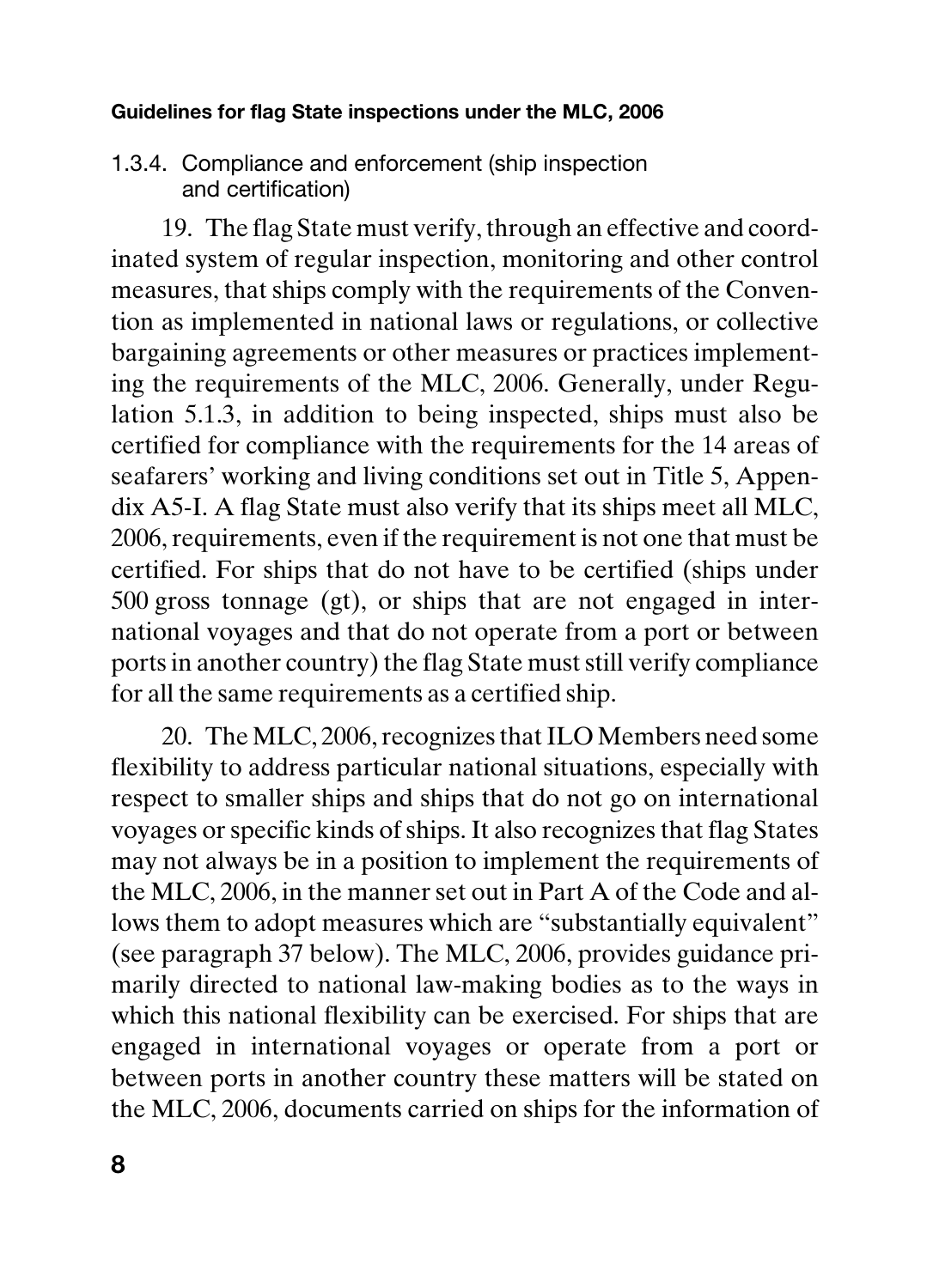flag State inspectors and authorized officers carrying out port State control inspections (PSCO).

#### Certified ships

21. For ships of 500 gt or over that are engaged in international voyages or ships of 500 gt or over that fly the flag of one country and operate from a port or between ports in another country, the MLC, 2006, contains a list of 14 areas that are subject to a mandatory certification system (see MLC, 2006, Title 5, Appendix A5-I). Certification is mandatory only for some ships that are covered by the MLC, 2006; however, a shipowner can also request that a ship be certified even in cases where certification is not required.

22. The documents that are issued by the flag State, or by an RO on its behalf, if so authorized, are the Maritime Labour Certificate and a DMLC. The DMLC has two parts. Part I is filled out by the flag State and refers to the relevant national requirements that are to be certified as having been complied with. Part II is prepared by the shipowner and outlines the measures that the shipowner has put in place to ensure ongoing compliance on the ship with these flag State requirements. Models for the documents that must be carried on ships can be found in Appendix A5-II which is located at the end of Title 5 of the MLC, 2006.

#### Ships that are not certified

23. Ships that are not certified are subject to inspection, at intervals not exceeding three years, against the same MLC, 2006, requirements (as implemented nationally) for certified ships. The only difference is that the Maritime Labour Certificate and the DMLC are not issued to these ships. The national requirements for the 14 areas that are normally identified in Part I of a DMLC would also be relevant to flag State inspections of ships that are not certified, as would all the other requirements of the MLC, 2006.

**1**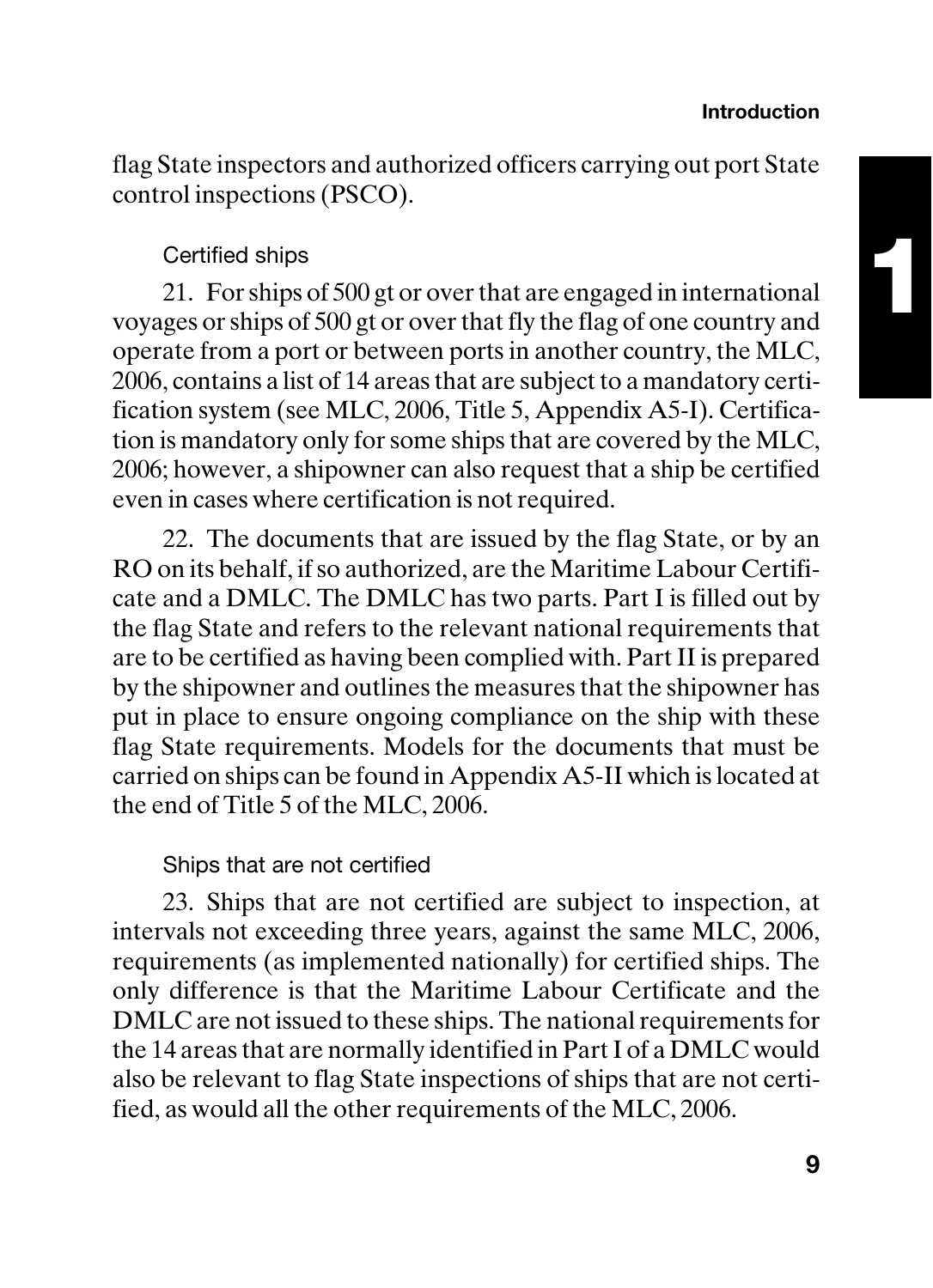1.4. Definitions

24. The following definitions are found in Article II, paragraph 1, of the MLC, 2006:

- (a) *competent authority* means the minister, government department or other authority having power to issue and enforce regulations, orders or other instructions having the force of law in respect of the subject matter of the provision concerned;
- (b) *declaration of maritime labour compliance* means the declaration referred to in Regulation 5.1.3;
- (c) *gross tonnage* means the gross tonnage calculated in accordance with the tonnage measurement regulations contained in Annex I to the International Convention on Tonnage Measurement of Ships, 1969, or any successor Convention; for ships covered by the tonnage measurement interim scheme adopted by the International Maritime Organization, the gross tonnage is that which is included in the REMARKS column of the International Tonnage Certificate (1969);
- (d) *maritime labour certificate* means the certificate referred to in Regulation 5.1.3;
- (e) *requirements of this Convention* refers to the requirements in these Articles and in the Regulations and Part A of the Code of this Convention;
- (f) *seafarer* means any person who is employed or engaged or works in any capacity on board a ship to which this Convention applies;
- (g) *seafarers' employment agreement* includes both a contract of employment and articles of agreement;
- (h) *seafarer recruitment and placement service* means any person, company, institution, agency or other organization, in the public or the private sector, which is engaged in recruiting seafarers on behalf of shipowners or placing seafarers with shipowners;
- (i) *ship* means a ship other than one which navigates exclusively in inland waters or waters within, or closely adjacent to, sheltered waters or areas where port regulations apply;
- (j) *shipowner* means the owner of the ship or another organization or person, such as the manager, agent or bareboat charterer, who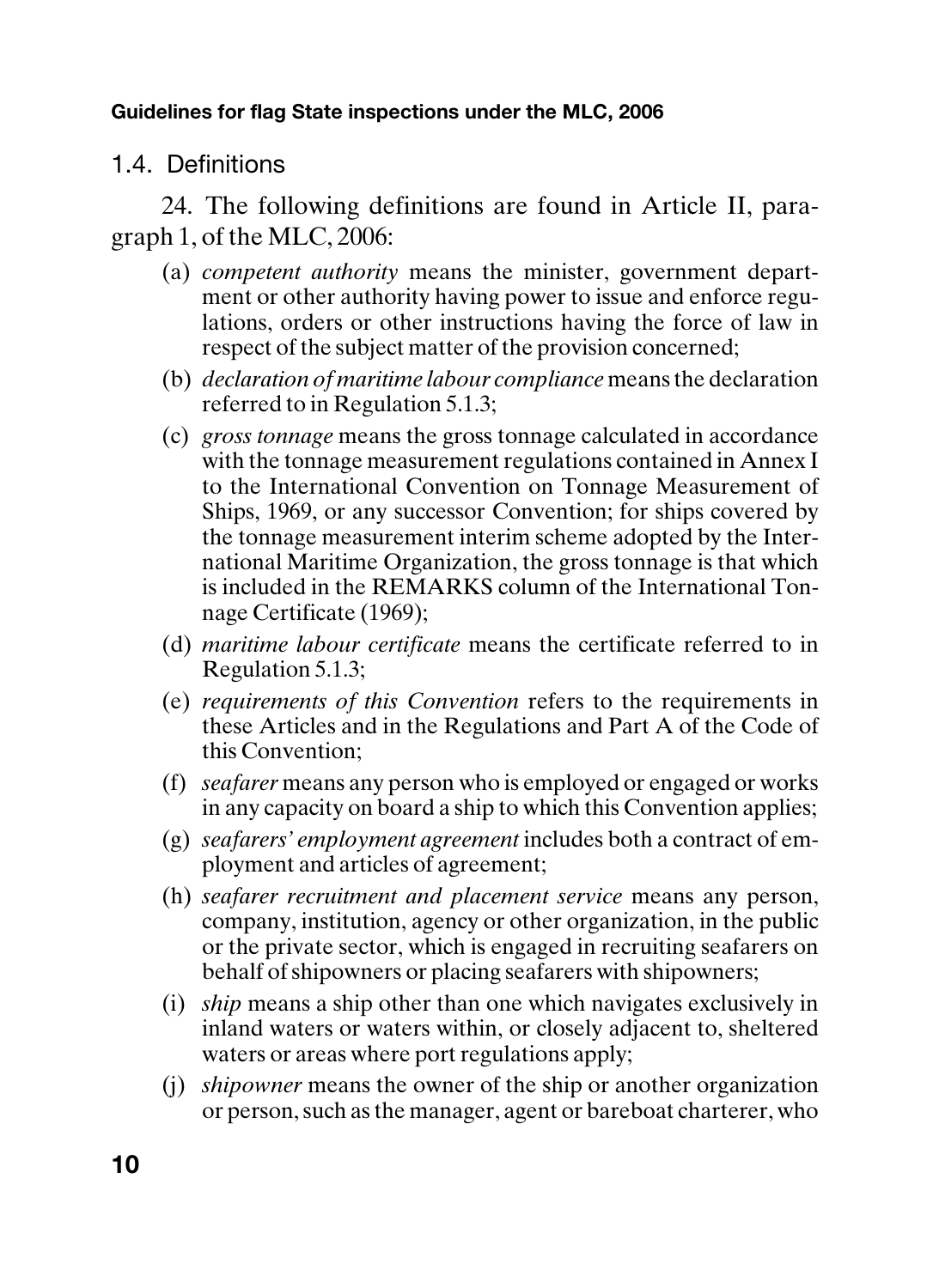#### **Introduction**

**1**

has assumed the responsibility for the operation of the ship from the owner and who, on assuming such responsibility, has agreed to take over the duties and responsibilities imposed on shipowners in accordance with this Convention, regardless of whether any other organizations or persons fulfil certain of the duties or responsibilities on behalf of the shipowner.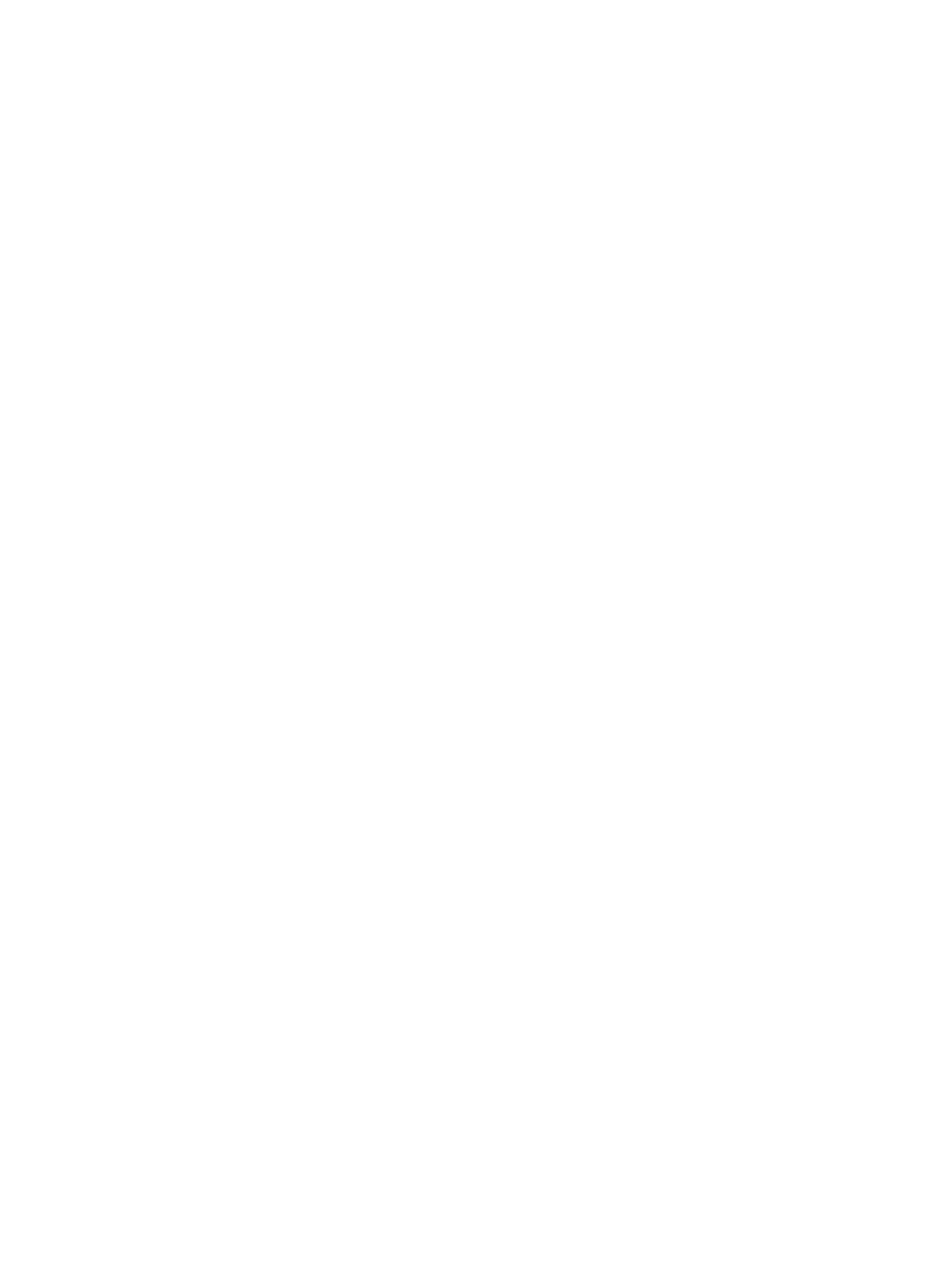# **2**

# **2. The flag State inspection system**

2.1. Overview of flag State responsibilities

#### 2.1.1. General note

25. This section of these guidelines is intended to assist flag States by providing a summary of their responsibilities primarily in relation to the flag State inspection system. **In all cases, the national legal framework implementing the MLC, 2006, as well as the Convention itself, remain the primary sources of information and guidance as to specific responsibilities of the flag State (or competent authorities).**

26. The majority of the provisions in the MLC, 2006, are directed to national lawmakers with respect to the elements of the national legal framework that are needed to implement the Convention. This includes information on situations where a State, or a "competent authority" in a State, can (or in some cases must) make determinations and take actions that are related to ensuring decent working and living conditions for seafarers and, in particular, for seafarers on ships that fly its flag.<sup>1</sup>

27. Many of these national determinations relate to specific areas where flexibility can be exercised in the flag State, to respond to specific situations in the country. In most cases these refer to determinations that are to be made by the "competent authority" and require consultation with the seafarer and shipowner

<sup>1</sup> National practice may vary with respect to which department (or departments) of government is considered as the "competent authority" (as defined in Article II – see para. 24 above) for purposes of giving effect to national laws or regulations or other measures implementing the requirements of the MLC, 2006.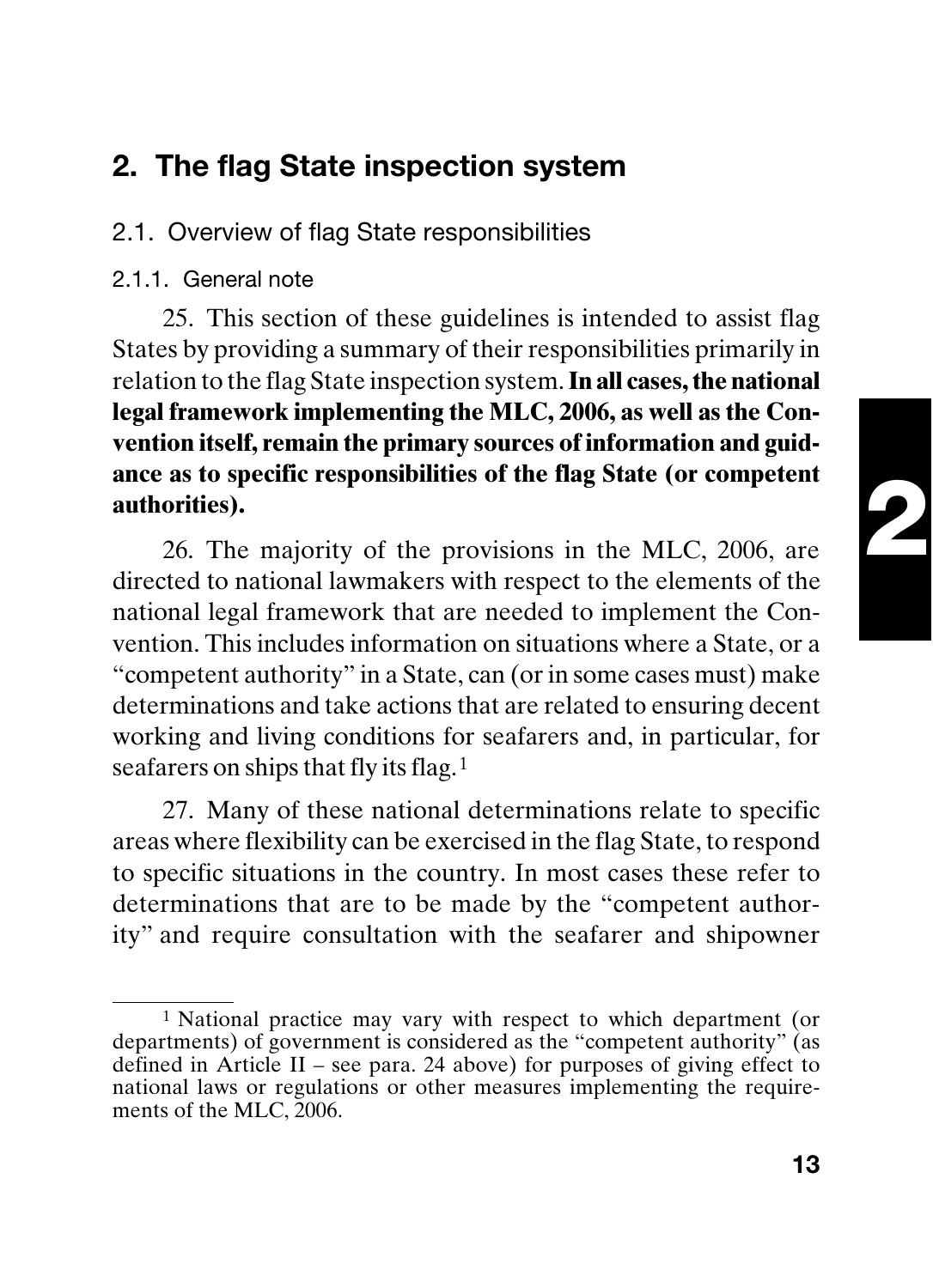organizations concerned. 2 Although some general information is provided on this matter, the process of legal implementation by either the flag State (or a competent authority of the flag State) at the national level is outside the scope of these guidelines. The question of whether a country has properly implemented its obligations under the MLC, 2006, is a matter that is dealt with by the international supervisory system that is established under the Constitution of the International Labour Organization.

28. However, there are some specific actions that need to be taken at the more practical level to support implementation of the national requirements on ships. Of particular importance for these guidelines, which are concerned with flag State inspection responsibilities, are the:

- appointment of flag State inspectors, or ROs if authorized by the flag State to carry out some flag State tasks;
- inspection, monitoring and other control measures;
- issuance, renewal and withdrawal of the Maritime Labour Certificate and completion of Part I of the DMLC;
- responding to seafarer complaints;
- responding to requests for information about its ships from port State control authorities;
- taking enforcement action where ships are found not to be in compliance with the requirements of the Convention.

<sup>2</sup> In cases where representative organizations of shipowners or of seafarers do not exist within a Member, any derogation, exemption or other flexible application of the MLC, 2006, for which the Convention requires consultation with shipowners' and seafarers' organizations may only be decided by that Member through consultation with the special tripartite committee established by the Convention (Article VII).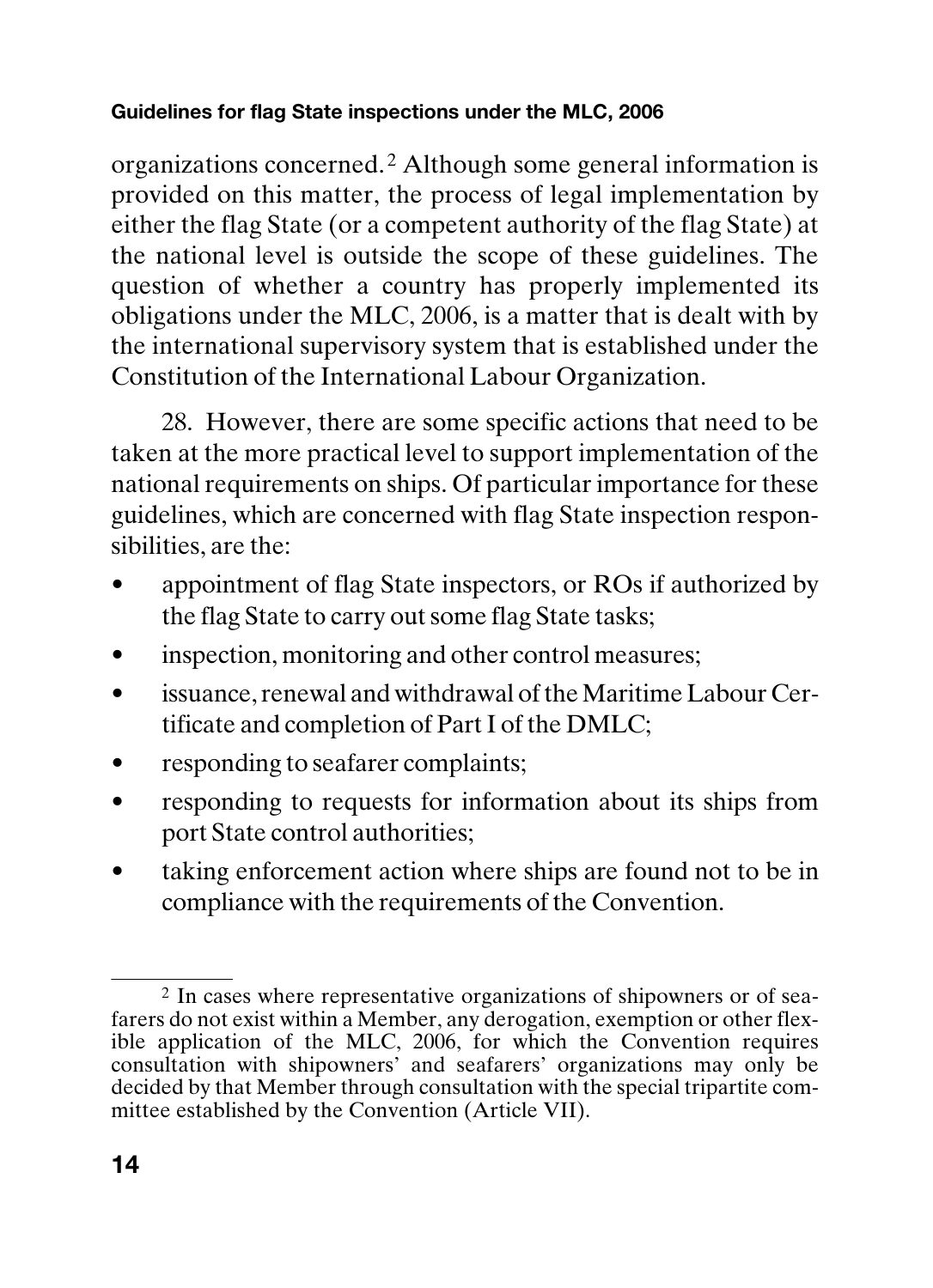#### **The flag State inspection system**

#### 2.1.2. Overview of the MLC, 2006, national flexibility (determinations/exemptions on application of the requirements)

29. As noted above the exercise of national flexibility and determinations regarding the application of the MLC, 2006, is a matter for national legal implementation and is outside the scope of these guidelines. The discussion in this section of the guidelines is intended only as a background summary for information purposes.

#### General application to ships and seafarers

30. In some cases, questions might arise with respect to whether a particular ship (or category of ships) is covered by the MLC, 2006, or whether a category of persons are seafarers within the meaning of the Convention or with respect to the extent to which the requirements of the Convention are to be applied to smaller ships that do not go on international voyages.

31. Determinations can be made by the competent authority on these matters (if authorized to do so under national law) either in or, in many cases, after, consultation with the shipowners' and seafarers' organizations concerned. In addition, any determinations that are made must be communicated to the Director-General of the International Labour Office (Article II, paragraph 7).

32. If there is doubt as to whether a category of persons are seafarers, then paragraph 3 of Article II should be considered. Additional guidance on this determination is provided in resolution VII adopted by the 94th Session of the ILC. <sup>3</sup>

33. Likewise, if there is doubt as to whether the MLC, 2006, applies to a ship or a particular category of ships, then paragraph 5 of Article II should be considered.

<sup>3</sup> Resolution concerning information on occupational groups.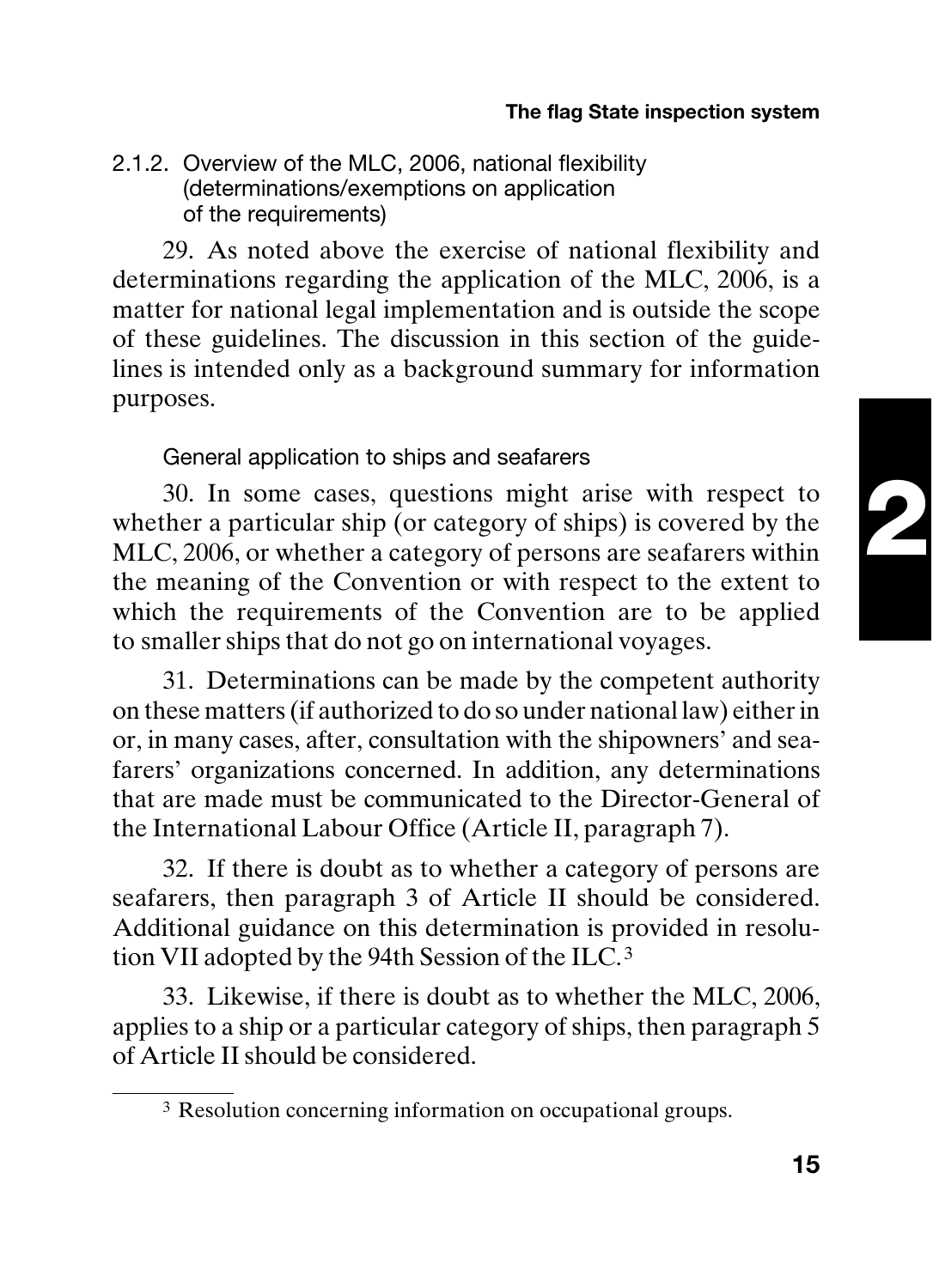34. For ships of less than 200 gt that do not go on international voyages, paragraph 6 of Article II may need to be considered.

#### Specific application matters

35. There may also be decisions taken by flag States on other matters related to national implementation and application that are addressed in national laws or regulations or other measures, including substantial equivalences, determinations as to the application of, or exemptions from, some of the requirements under Standard A3.1 dealing with seafarer accommodation and recreational facilities for ships.

36. National substantial equivalences, and exemptions in accordance with Standard A3.1, as they pertain to the certified requirements of the MLC, 2006, will be stated in Part I of the DMLC. For other verified areas, specific national requirements would need to be consulted.

#### Substantial equivalence

37. Where a flag State is not in a position to implement a particular requirement in Titles 1–4 of the Convention in the manner set out in Part A of the Code (the Standards), it is permitted, under Article VI, paragraph 3, of the MLC, 2006, to adopt a "substantially equivalent" provision in its national laws, regulations or other measures. Any substantially equivalent provisions that relate to matters that are subject to certification must be noted in Part I of the DMLC (see paragraph 36 above). In considering the adoption of substantially equivalent provisions, the flag State must take account of Article VI, paragraph 4, of the MLC, 2006, which lays down that, for a national law or other measure to be considered as substantially equivalent, in the context of the Convention, the flag State must have satisfied itself that: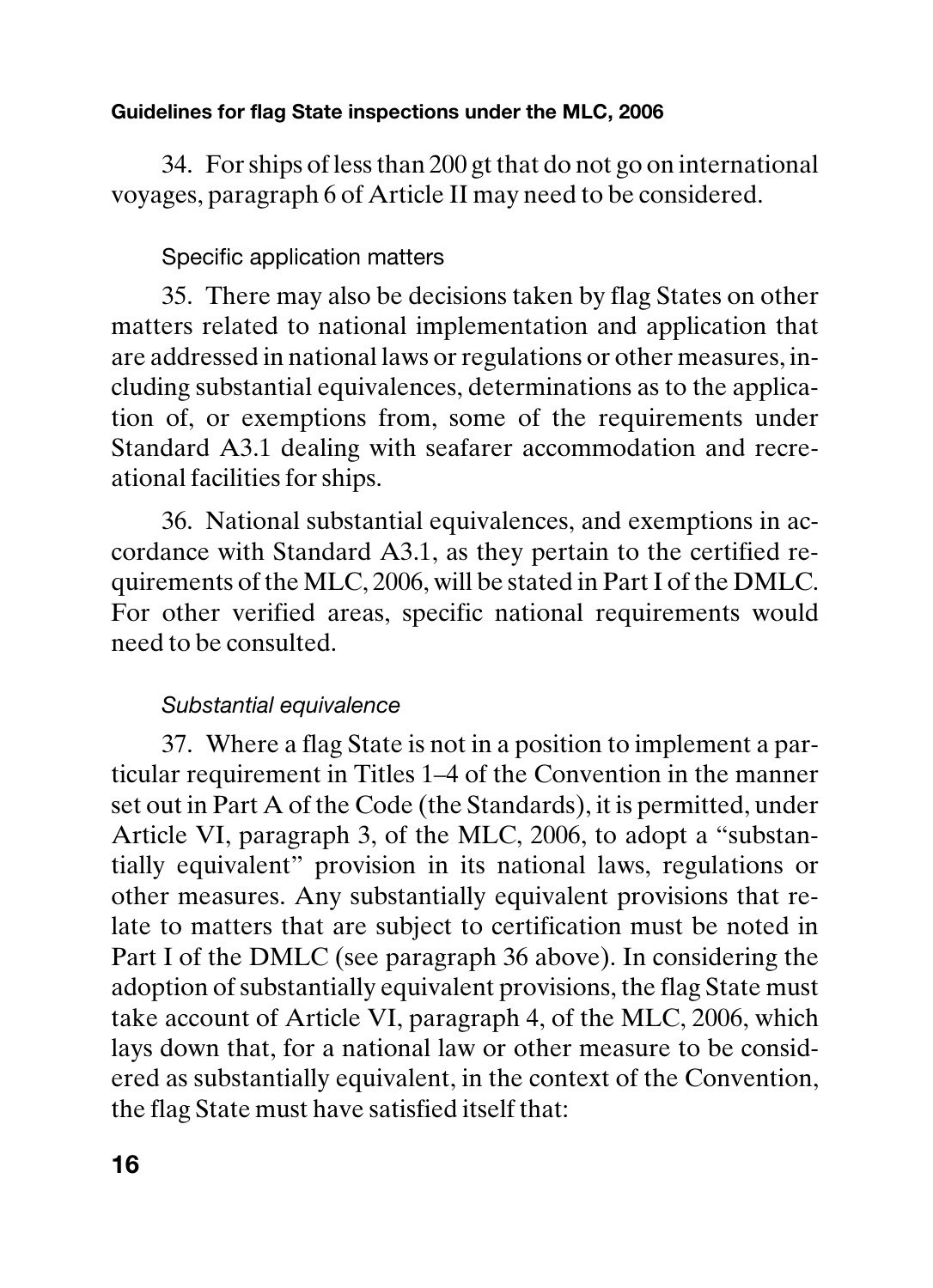- (a) it is conducive to the full achievement of the general object and purpose of the provision or provisions of Part A of the Code concerned; and
- (b) it gives effect to the provision or provisions of Part A of the Code concerned.

#### Exemptions and application of Regulation 3.1 and Standard A3.1

38. The purpose of the minimum requirements in Regulation 3.1 and Standard A3.1 is to ensure that seafarers have decent accommodation and recreational facilities on board ship. In many cases, the requirements are directed specifically at matters affecting ship design and construction (e.g. cabin size, location, etc.) and equipment. The provisions in this part of the MLC, 2006, are very detailed and it was recognized that, in some cases, a strict application of these requirements may not be possible on ships that are already in existence or are below a certain size or on certain categories of ships. In addition, it was recognized that there is a need to take account, without discrimination, of the interests of seafarers with differing and distinctive religious and social practices. Exemptions or variations (see paragraph 44 below) can only be granted after consultation with the shipowners' and seafarers' organizations concerned. Exemptions must be noted in Part I of the DMLC. It is also advisable to note variations.

Application to ships that exist at the time the MLC, 2006, enters into force for the flag State

39. Regulation 3.1, paragraph 2, provides that the requirements in the Code that relate to ship construction and equipment apply only to ships constructed on or after the date when the MLC, 2006, comes into force for the flag State.

**2**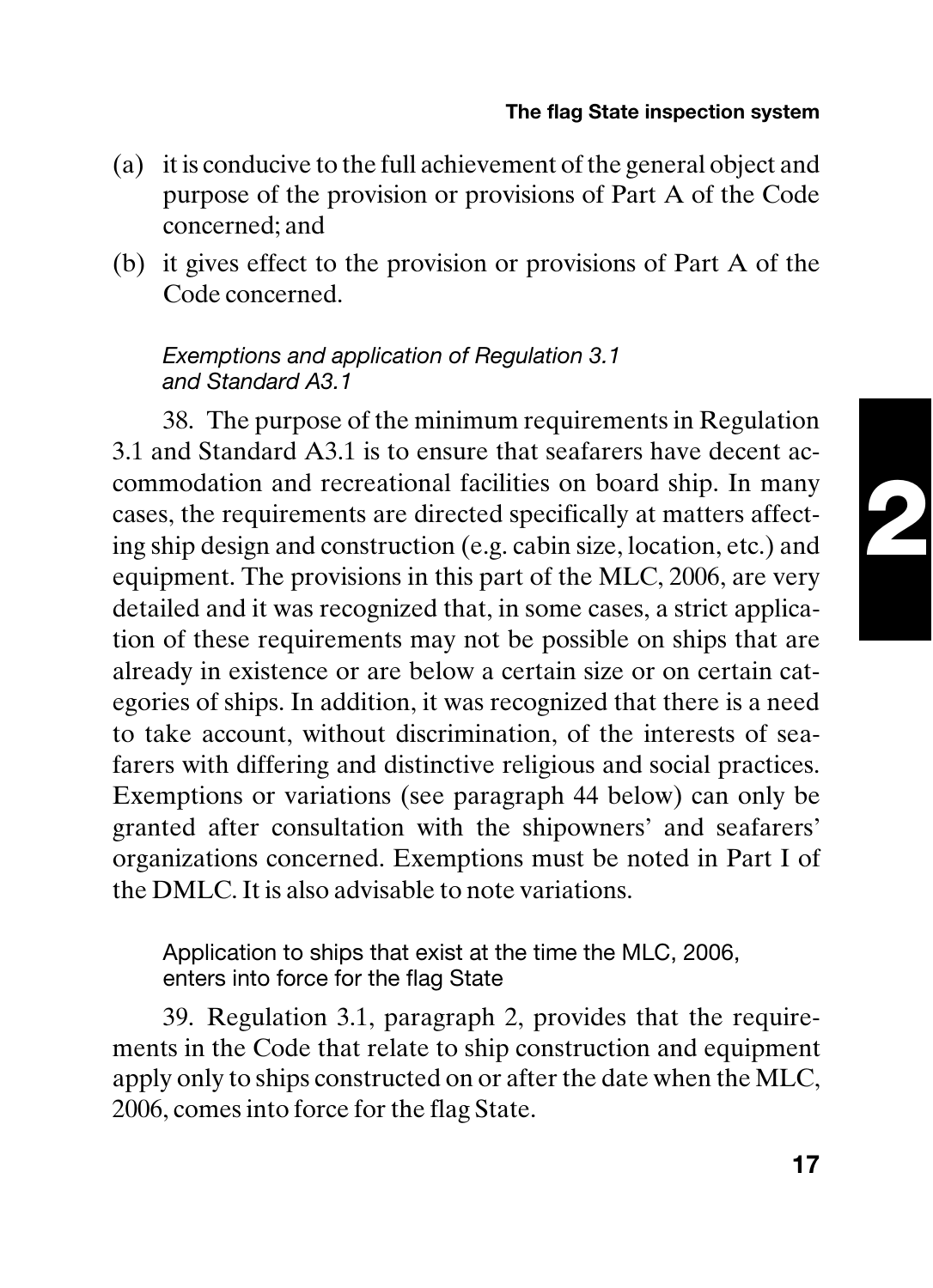40. For ships constructed before the entry into force date, the requirements relating to ship construction and equipment that are set out in earlier ILO Conventions apply to the extent that they were already applicable under the law or practice of the Member concerned (see paragraphs 90 to 92 below).

41. All other requirements in the MLC, 2006 (as implemented nationally), including those in Standard A3.1, that are not related to ship construction and equipment will still apply to these ships.

Application to smaller ships and specific categories of ships

42. Standard A3.1, paragraphs 20 and 21, permits flag States, in specified circumstances, to exempt ships of less than 200 gt from some requirements in the Standard relating to accommodation and recreational facilities.

43. Standard A3.1 also has specific provisions whereby the requirements can be modified for passenger and special purposes ships. In addition, ships less than 3,000 gt may be exempted from some requirements. National law or regulations or other measures implementing the MLC, 2006, should be carefully reviewed by flag State inspectors to ascertain the requirements that have been adopted in the flag State.

Variations for differing religious and social practices

44. Variations are permitted on condition that they do not result in overall facilities less favourable than those which would result from the application of this Standard A3.1 (Standard A3.1, paragraph 19). In addition, evaluation of the quality and appropriateness of food provisions on the ship needs to take account of differing cultural and religious backgrounds (Regulation 3.2, paragraph 1).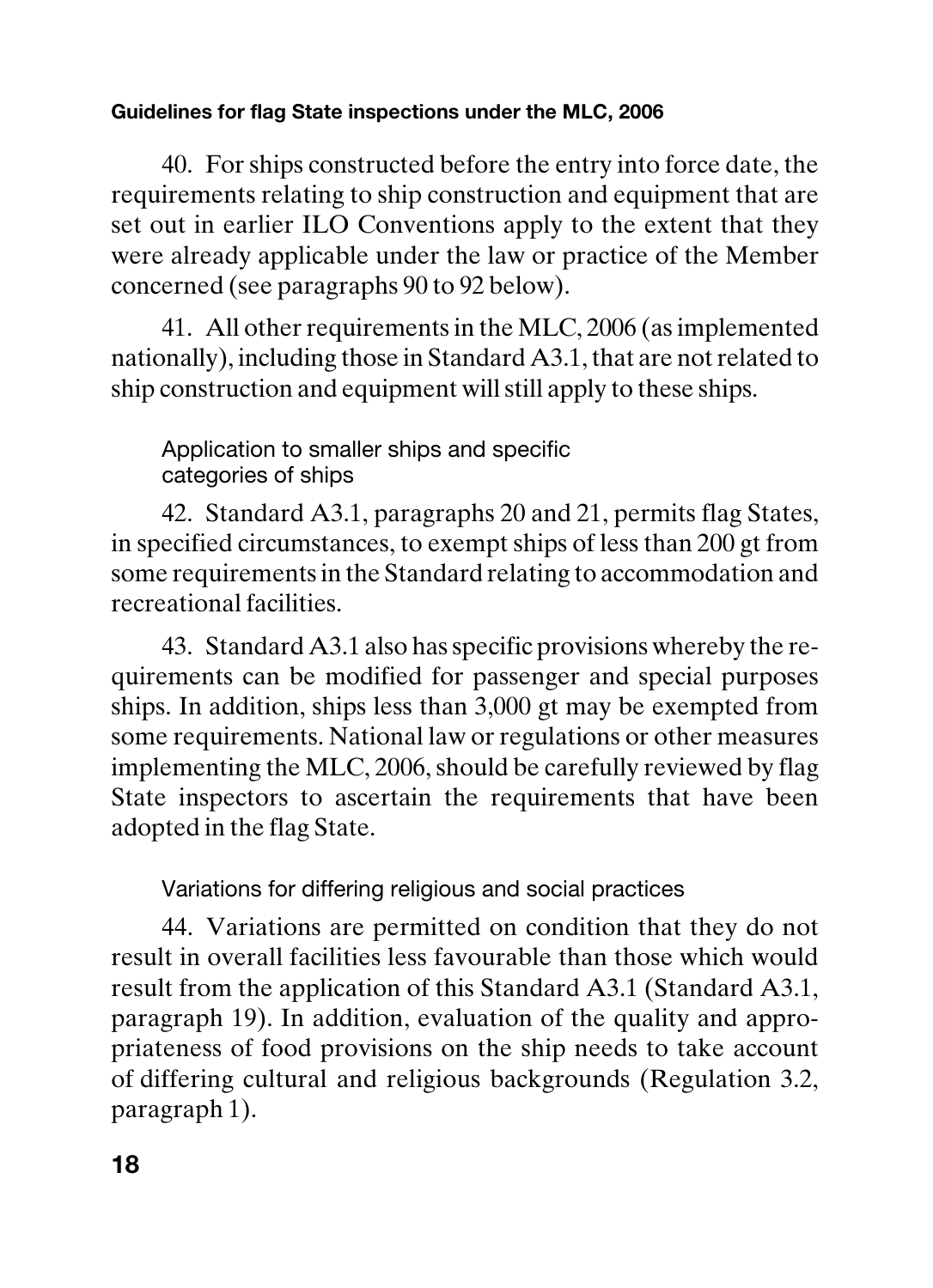**Flag State inspectors would need to be aware of any national provisions as to application or exemptions or variations that have been made by the flag State under the MLC, 2006.**

**It is essential that this information is communicated to flag State inspectors and any ROs that have been authorized to carry out flag State inspection responsibilities.**

2.1.3. Flag State inspection system responsibilities

45. The flag State is required to establish an effective system for inspection and certification of maritime labour conditions on ships that fly its flag (Regulation 5.1, paragraph 2). This involves a wide range of matters including:

- drawing up the national documents required by the Convention;
- providing a sufficient number of qualified inspectors (training and competence);
- developing rules or regulations providing for inspectors' powers, status and independence;
- guidelines regarding inspectors' tasks and confidentiality;
- identification (credentials) for inspectors;
- reporting responsibilities;
- delegation of some aspect of the inspection system to ROs (if an RO is used);
- establishing a process for receiving and responding to complaints or requests for information.

46. The purpose of the discussion below is to highlight some aspects of these areas of responsibility.

National documents required by the Convention

47. The flag State (or its competent authority) will need to draw up a number of documents if they do not already exist. With **2**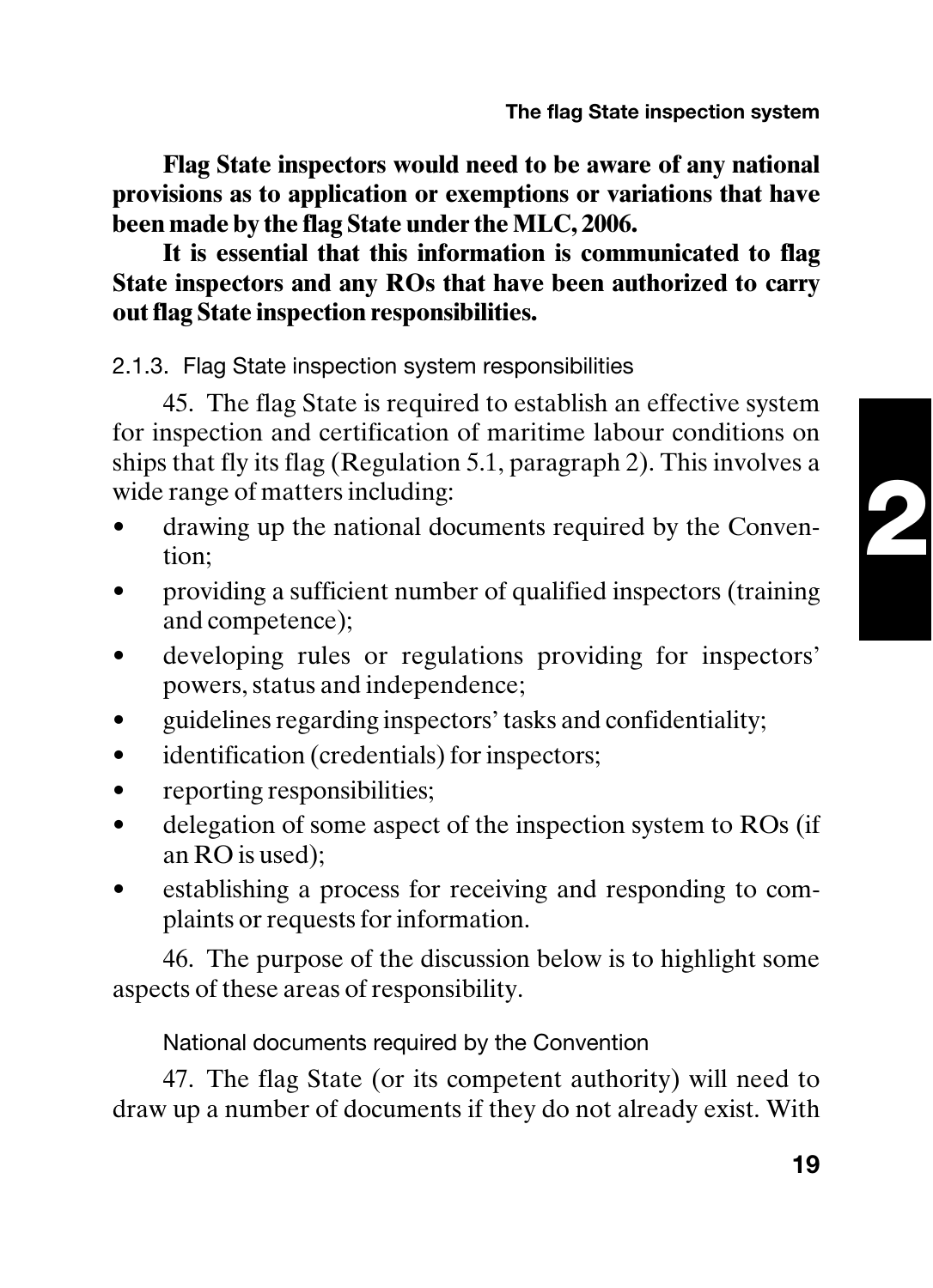respect to the ship certification system, a national form of the Maritime Labour Certificate and the two-part DMLC has to be drawn up (see paragraphs 49 to 55 below).

48. In addition, other documents are required by the MLC, 2006, including: a standardized table for shipboard working arrangements (Standard A2.3, paragraphs 10 and 11); a standard medical certificate (Standard A1.2, paragraph 2); and a form for on-board medical reports (Standard A4.1, paragraph 2). A recordkeeping system must also be maintained for inspection reports (Standard A5.1.4, paragraph 13). Many of these other documents will already exist.

#### Certification system documents

49. A Maritime Labour Certificate accompanied by a DMLC must be carried on board ships of 500 gt or over that are engaged in international voyages or operate from a port or between ports in another country.

50. The Maritime Labour Certificate and DMLC (accompanied by an English translation if it is not in English) is to be posted in a conspicuous place on the ship where it is available to seafarers with a copy made available, on request, to seafarers, flag State inspectors, authorized officials in port States and shipowners' and seafarers' representatives (Standard A5.1.3, paragraph 12).

51. The requirements for the Certificate and the DMLC are set out in Regulation 5.1.3 and Standard A5.1.3. Model documents are set out in Title 5, Appendix A5-II, with examples of how they might be filled out shown in Title 5, Appendix B5-I. The documents must be in a form that corresponds to the model documents set out in Title 5, Appendix A5-II.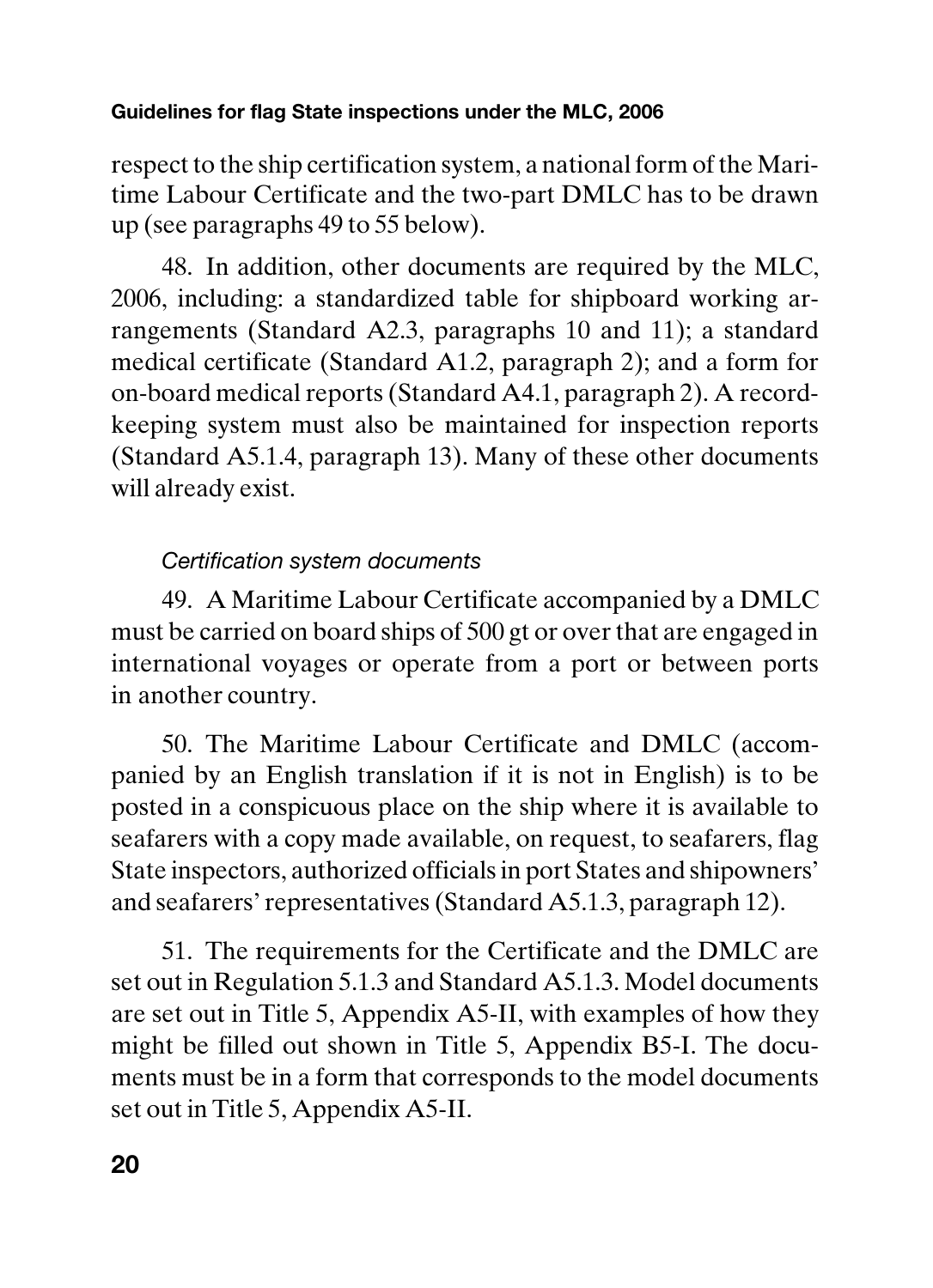#### Maritime Labour Certificate (Regulation 5.1.3)

52. A Maritime Labour Certificate must be issued by the competent authority or by an authorized RO on its behalf, on completion of a satisfactory inspection of the national requirements for the 14 areas listed in Title 5, Appendix A5-I. A DMLC must be attached for it to be valid. The Certificate must be issued for a period not exceeding five years (but see paragraph 87).

#### Interim Maritime Labour Certificate (Regulation 5.1.3)

53. Standard A5.1.3, paragraphs 5, 6, 7 and 8, detail the circumstances when an interim Maritime Labour Certificate may be issued. Such a certificate may have a maximum validity of six months. No consecutive interim certificates may be issued, following the initial six months, by the same flag State, to the same shipowner. A DMLC need not be issued for the period of validity of the interim certificate. An inspection must be carried out prior to expiry of the interim certificate to enable issuance of a Maritime Labour Certificate.

#### Declaration of Maritime Labour Compliance (DMLC) (Regulation 5.1.3)

54. DMLC, Part I – Part I is to be completed by the competent authority. It contains references to the relevant details of the national requirements implementing the MLC, 2006. Any national substantial equivalences and any exemptions granted by the flag State must be specified in the DMLC, Part I. See Standard A5.1.3, paragraph 10, for the contents of Part I with additional guidance in Guideline B5.1.3, paragraph 1. An example of how it might be filled out is provided in Title 5, Appendix B5-I.

55. DMLC, Part II – Part II is to be completed by the shipowner and must identify the measures adopted to ensure ongoing **2**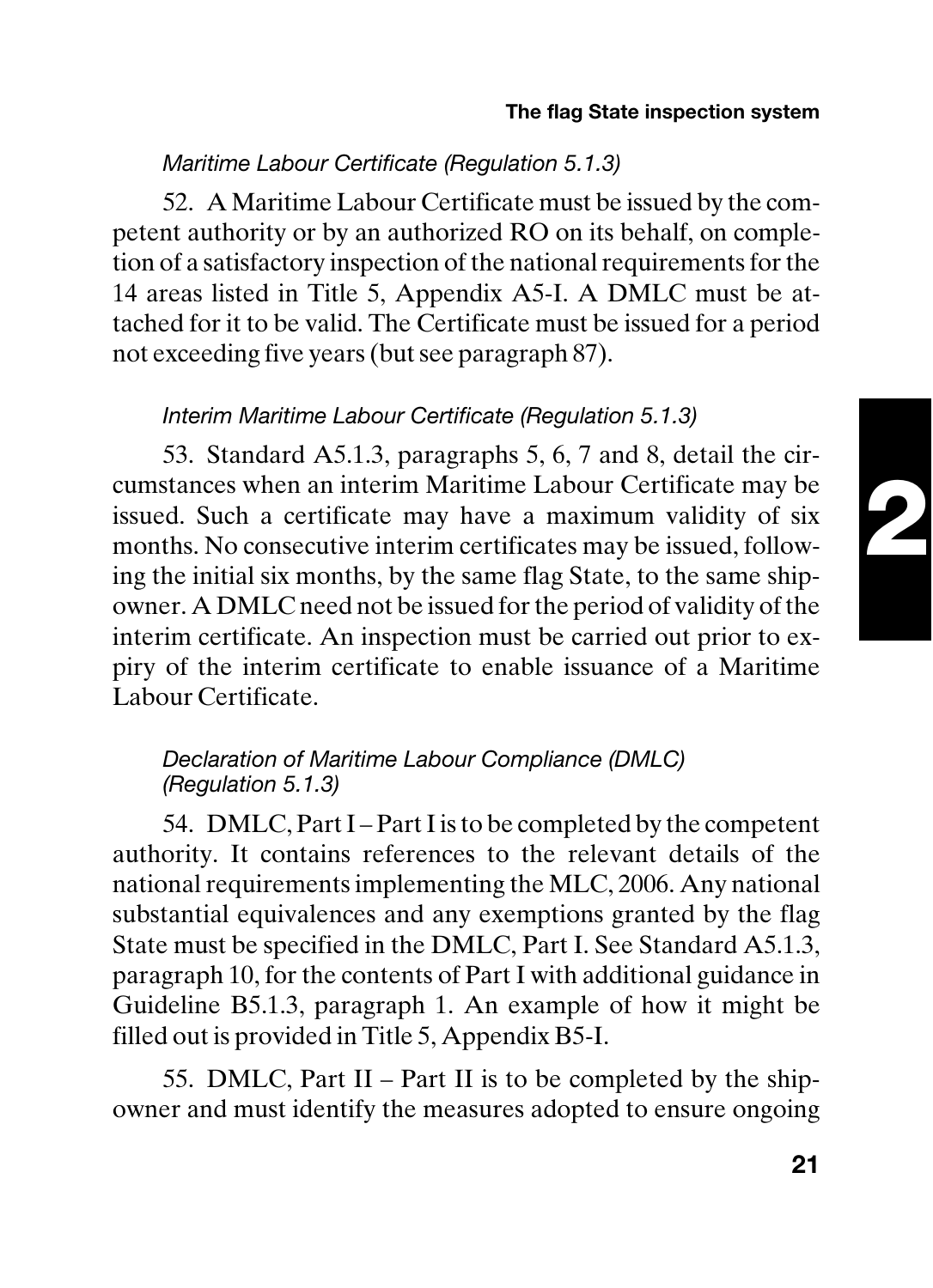compliance with the national requirements between inspections and the measures proposed to ensure that there is continuous improvement. Part II is subject to inspection before certification by the competent authority or an RO on its behalf. See Standard A5.1.3, paragraph 10, for the contents of Part II with additional guidance in Guideline B5.1.3, paragraphs 2, 3 and 4. See Title 5, Appendix B5-I for an example of how it might be filled out.

#### Flag State inspectors

56. Information on the appointment, powers, training, and the required credentials for flag State inspectors is contained in Standard A5.1.4. This can include appointment of ROs to carry out aspects of these responsibilities. In addition, competent authorities need to develop guidelines for inspectors (see Standard A5.1.4, paragraph 7) as well as appropriate training, regarding the tasks to be performed.

#### Authorization of recognized organizations

57. Under Regulation 5.1.1, paragraph 3, public institutions or other organizations, recognized as competent and independent, may be authorized, in accordance with the MLC, 2006, by a flag State to carry out inspections or to issue certificates or do both on its behalf. They are called "recognized organizations" in the MLC, 2006.

58. The role of the RO is described in paragraph 3 of Regulation 5.1.1 and paragraph 1 of Regulation 5.1.2. Standard A5.1.2 sets out requirements for flag States that may wish to appoint public institutions or other organizations to carry out inspections required by the MLC, 2006, in accordance with normal practice. An up to date list of any authorizations (and the scope of the authorization) for ROs must be provided to the International Labour Office for publication (Standard A5.1.2, paragraph 4).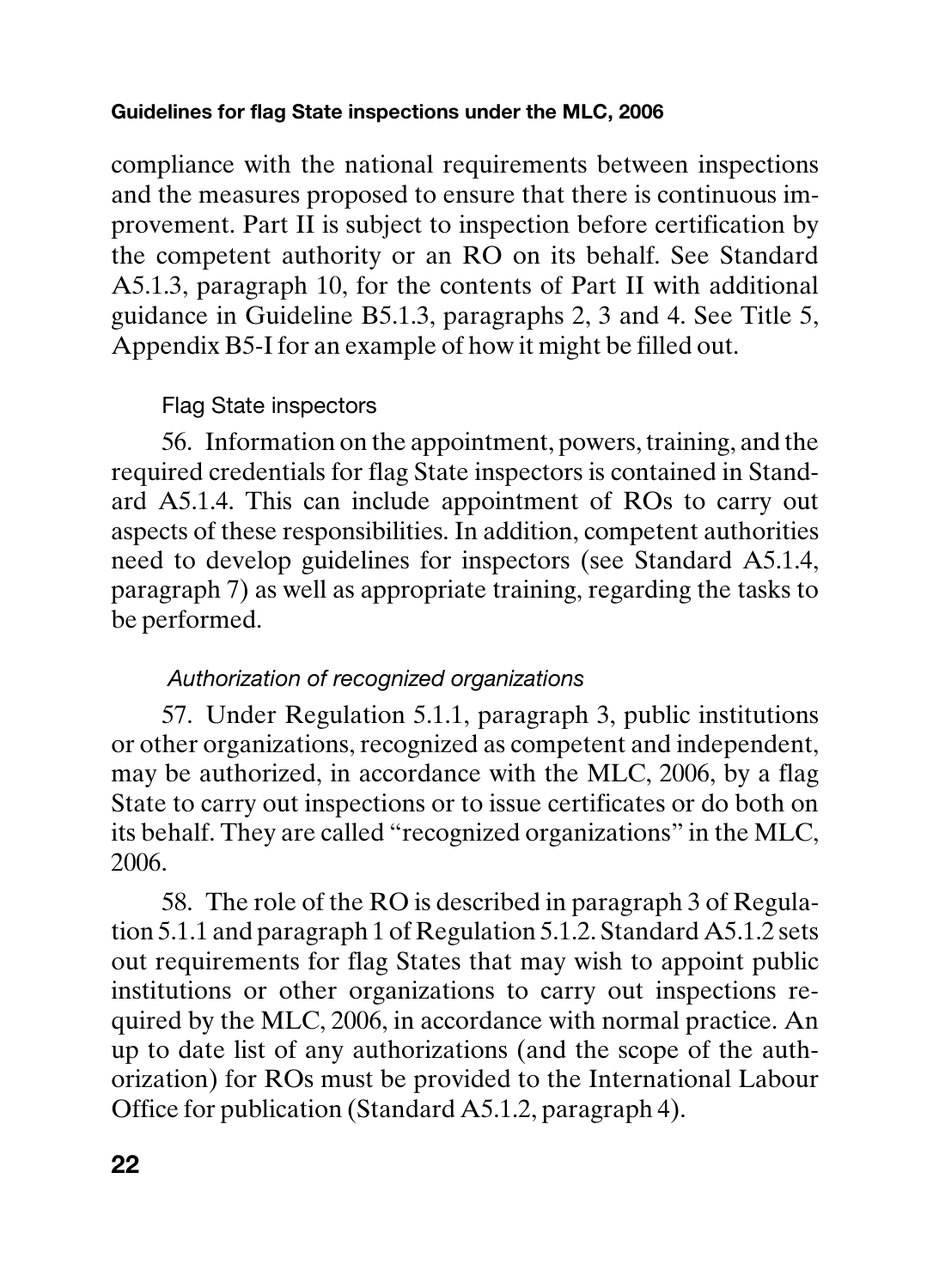#### **The flag State inspection system**

59. When an RO is appointed, the flag State (or its competent authority) needs to specify the scope of the RO's role with respect to verification of national requirements. Although the attention of an RO carrying out a flag State inspection might be drawn to a possible deficiency on a ship by seafarers and reported to the flag State, the investigation of complaints that are made to the flag State regarding its ships (Standard A5.1.4, paragraph 5) or the enforcement of the national requirements implementing the MLC, 2006 (see Chapter 4 of these guidelines) should be dealt with by the competent authority in each flag State. Information as to the role of ROs and the scope of their authority should also be made available to seafarers in the event that they have a complaint.

60. The flag State should also have in place an oversight system for ROs that it has authorized. This system should include procedures for communicating with the RO and provision of information on any national measures that differ from the MLC, 2006, provisions (Standard A5.1.2, paragraph 3). Guideline B5.1.2, paragraph 6, provides additional information about oversight procedures.

#### Annual reports

61. The competent authority is required to publish an annual report on inspection activities within six months of the end of each year. When compiling an annual report, the flag State should give due consideration to the contents of Guideline B5.1.4, paragraph 10.

#### Responding to requests for information

62. It is the responsibility of the flag State to respond in a timely manner to requests for advice, information and assistance from a port State control authority in order to ensure that the ship in question is not unduly delayed by the port State authority.

**2**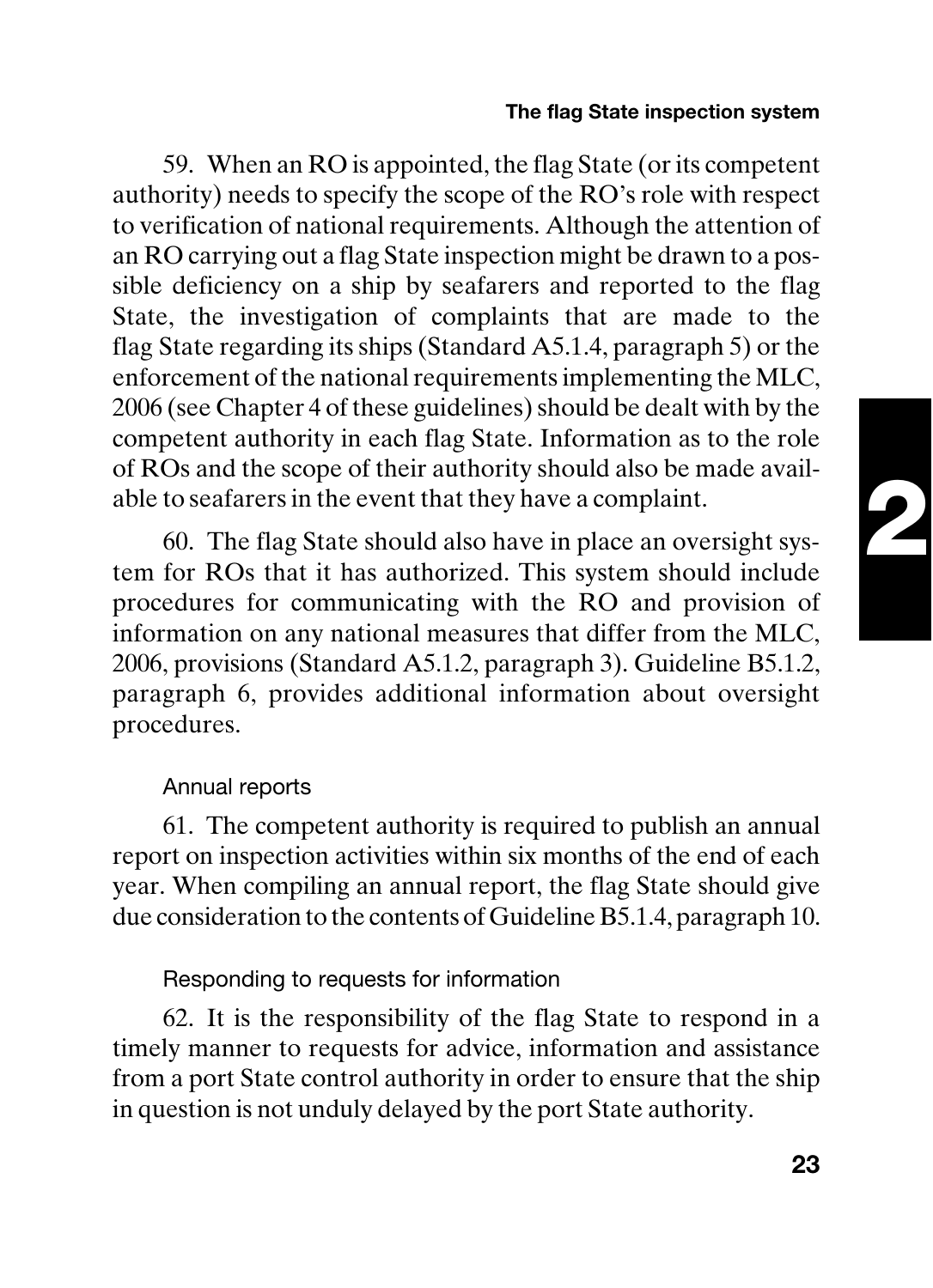Responding to complaints about maritime labour conditions on a ship

63. **It is the responsibility of the flag State to receive complaints, investigate and take appropriate enforcement action.** Standard A5.1.4, paragraph 5, of the MLC, 2006, provides that:

If a Member receives a complaint which it does not consider manifestly unfounded or obtains evidence that a ship that flies its flag does not conform to the requirements of this Convention or that there are serious deficiencies in the implementation of the measures set out in the declaration of maritime labour compliance, the Member shall take the steps necessary to investigate the matter and ensure that action is taken to remedy any deficiencies found.

64. Information about non-conformity or serious deficiencies in the conditions on a ship or the on-board implementation of Part II of the DMLC could come from a number of sources including from a concern raised with an RO by a seafarer during an inspection.

65. A flag State is expected to have in place procedures for receiving and responding to such complaints, and ensuring the necessary confidentiality.

66. An RO may in some circumstances be specifically authorized to investigate a particular complaint by a flag State, but the responsibility for resolution of a complaint remains with the flag State.

#### 2.2. Maritime labour inspection and certification process

2.2.1. General note

67. All ships covered by the MLC, 2006, are subject to inspection for all the requirements of the Convention (Regulation 5.1.4,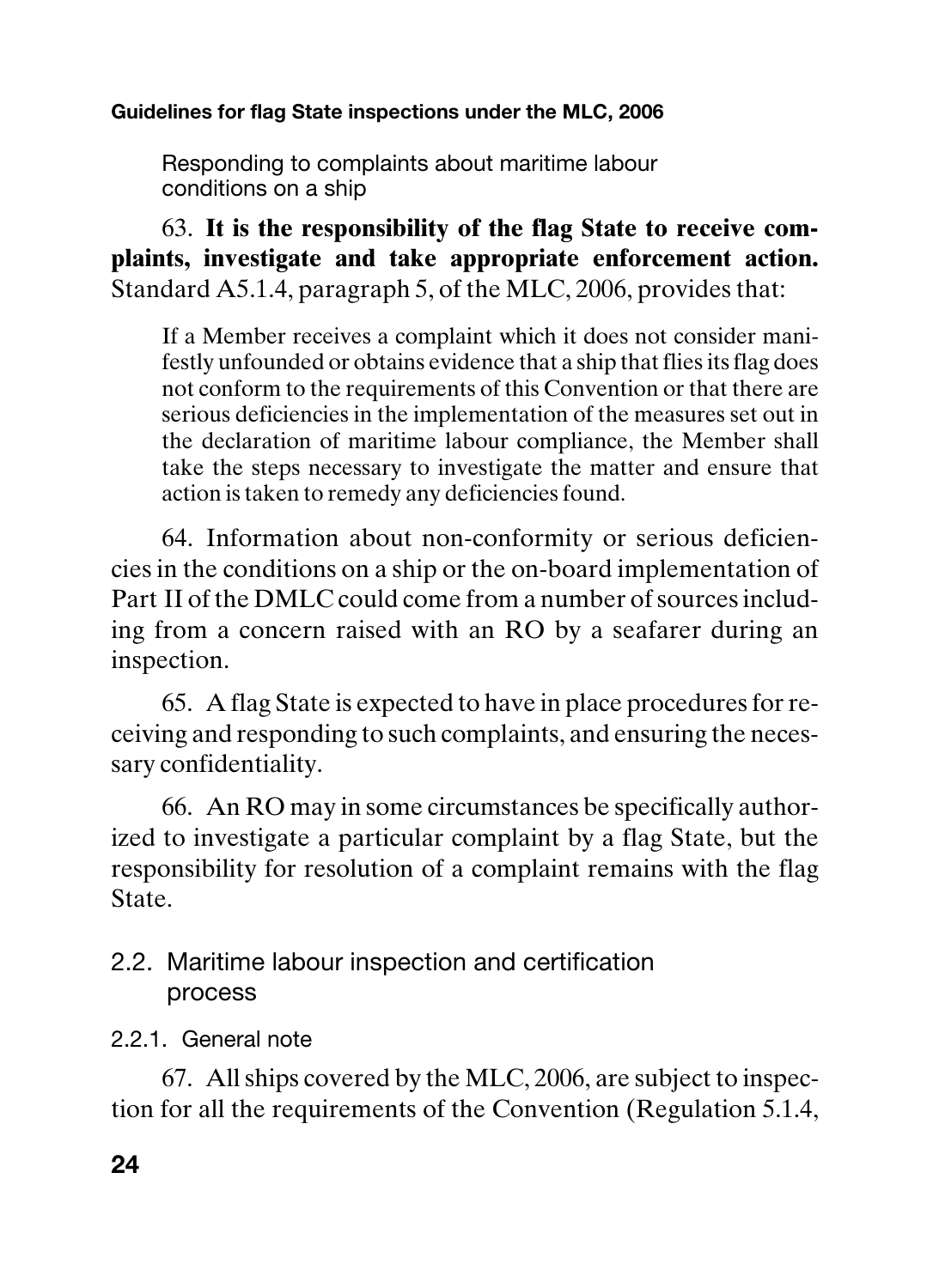#### **The flag State inspection system**

paragraph 1). For ships that will be certified the provisions of Regulation 5.1.3 and Standard A5.1.3 will also apply. The inspection standards are the national requirements implementing the MLC, 2006.

68. The relevant national provisions implementing the requirements of the MLC, 2006, in the 14 areas that must be certified for some ships will be referenced in Part I of the DMLC that is to be prepared by the competent authority. Although ships that are not certified will not have a DMLC, inspectors may, nevertheless, find it useful to refer to the national provisions which are normally identified in the DMLC, Part I, as a basic checklist for the matters it covers.

69. Inspectors familiar with maritime inspections in connection with the ship safety, human security and marine pollution prevention conventions of the International Maritime Organization (IMO) will note a difference of terminology in the MLC, 2006, in connection with the certification process. The IMO conventions refer to ships being "surveyed" for the purpose of issuing or endorsing a statutory certificate. The MLC, 2006, does not distinguish between a survey and an inspection.

70. A maritime labour inspection can be divided into two parts: the first concerns the physical items such as the seafarer accommodation and galley conditions, whilst the second relates to other elements of decent work or human and operational issues such as payment of wages, seafarer employment agreements, minimum age, medical certification and hours of work or rest. Some areas of concern, such as occupational safety and health, are mixed, involving physical aspects (protective equipment/construction) and operational practices on a ship. For a satisfactory inspection to be completed, it is likely that the inspector will need to employ different methods, including document review, visual observation,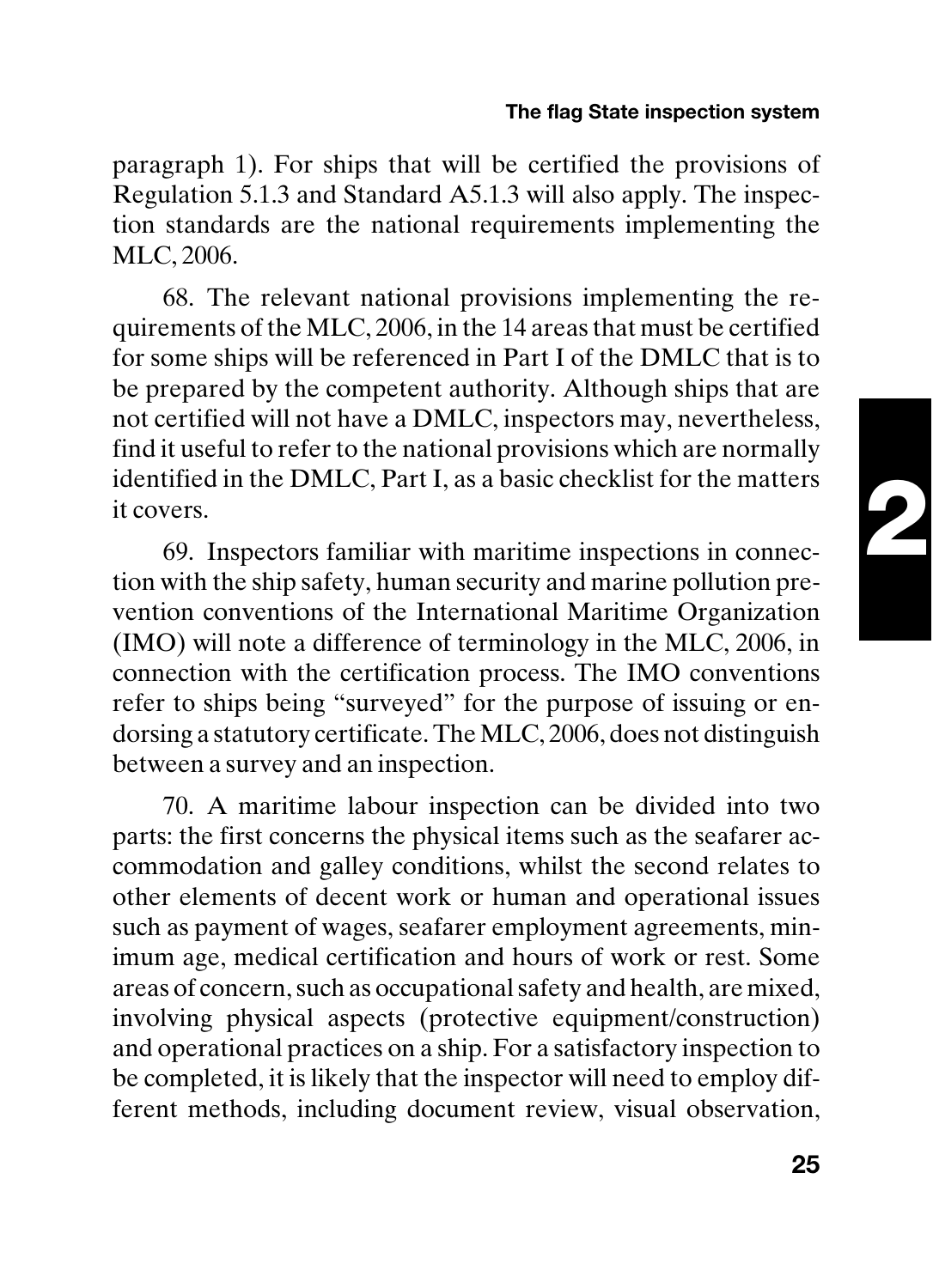general discussions with seafarers and interviews with seafarers in private. When inspectors are interviewing seafarers, they will need to be sensitive on what may be considered to be personal or potentially controversial matters.

71. In addition, as stated in Standard A5.1.4, paragraphs 10 and 11:

10. Inspectors shall treat as confidential the source of any grievance or complaint alleging a danger or deficiency in relation to seafarers' working and living conditions or a violation of laws and regulations and give no intimation to the shipowner, the shipowner's representative or the operator of the ship that an inspection was made as a consequence of such a grievance or complaint.

- 11. In particular, inspectors shall: …
- (b) subject to appropriate sanctions or disciplinary measures, not reveal, even after leaving service, any commercial secrets or confidential working processes or information of a personal nature which may come to their knowledge in the course of their duties.

72. In all circumstances, attending inspectors must exercise their professional judgement when carrying out maritime labour inspections.

#### 2.2.2. Preparing for an inspection

73. In addition to reviewing, especially in the case of the initial inspection, a ship's DMLC, Part II, the flag State inspector should review various sources of information in order to gain an understanding of a ship's history (where applicable). Information could be obtained from the individual ship files containing previous inspection reports, relevant flag State and port State control and other databases and ILO records.

74. For existing certified and uncertified ships before an inspection of a ship is carried out, the flag State inspector should ascertain from the information sources available whether there are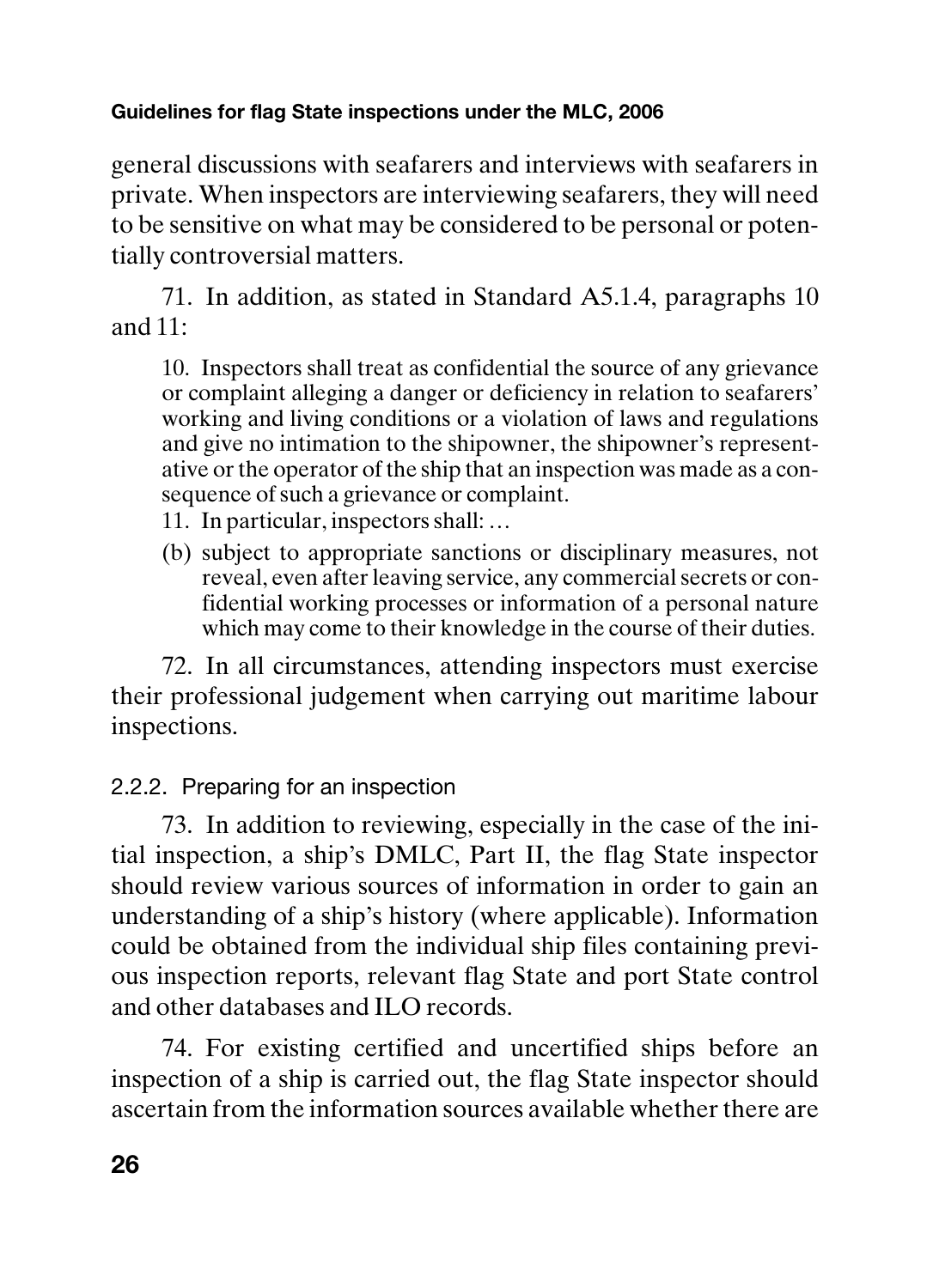#### **The flag State inspection system**

any outstanding deficiencies which have not been addressed by the shipowner. If there are any outstanding deficiencies not addressed by the shipowner then the competent authority or flag State inspector should take action (see Chapter 4 below) regarding rectification in a timely manner.

75. A flag State inspector must also be aware of any national determinations, substantial equivalences, exemptions and variations that have been made by the flag State under the MLC, 2006.

76. Where a ship already carries a Maritime Labour Certificate, this certificate and the attached DMLC should be the starting point for flag State inspections: the DMLC, Part I will remind inspectors of the national requirements in the 14 areas specified in Appendix A5-I that must be inspected for a certificate to be issued, and the DMLC, Part II sets out the shipowner's measures for ensuring ongoing compliance with those national requirements.

77. Where a ship does not already carry a Maritime Labour Certificate and the purpose of the inspection is to enable certification of the ship, the starting point should be the DMLC, Part I and either:

- the draft for a DMLC, Part II submitted for the competent authority's approval, where a certificate is to be issued, or
- the information provided in accordance with Standard A5.1.3, paragraph 7, where an interim certificate is to be issued.

78. For ships that are not subject to certification (unless certification is requested), the requirements of the national laws or regulations or collective bargaining agreements or other measures implementing the MLC, 2006, are the starting point, although the national provisions which are normally identified in the DMLC, Part I may be helpful to inspections of these ships.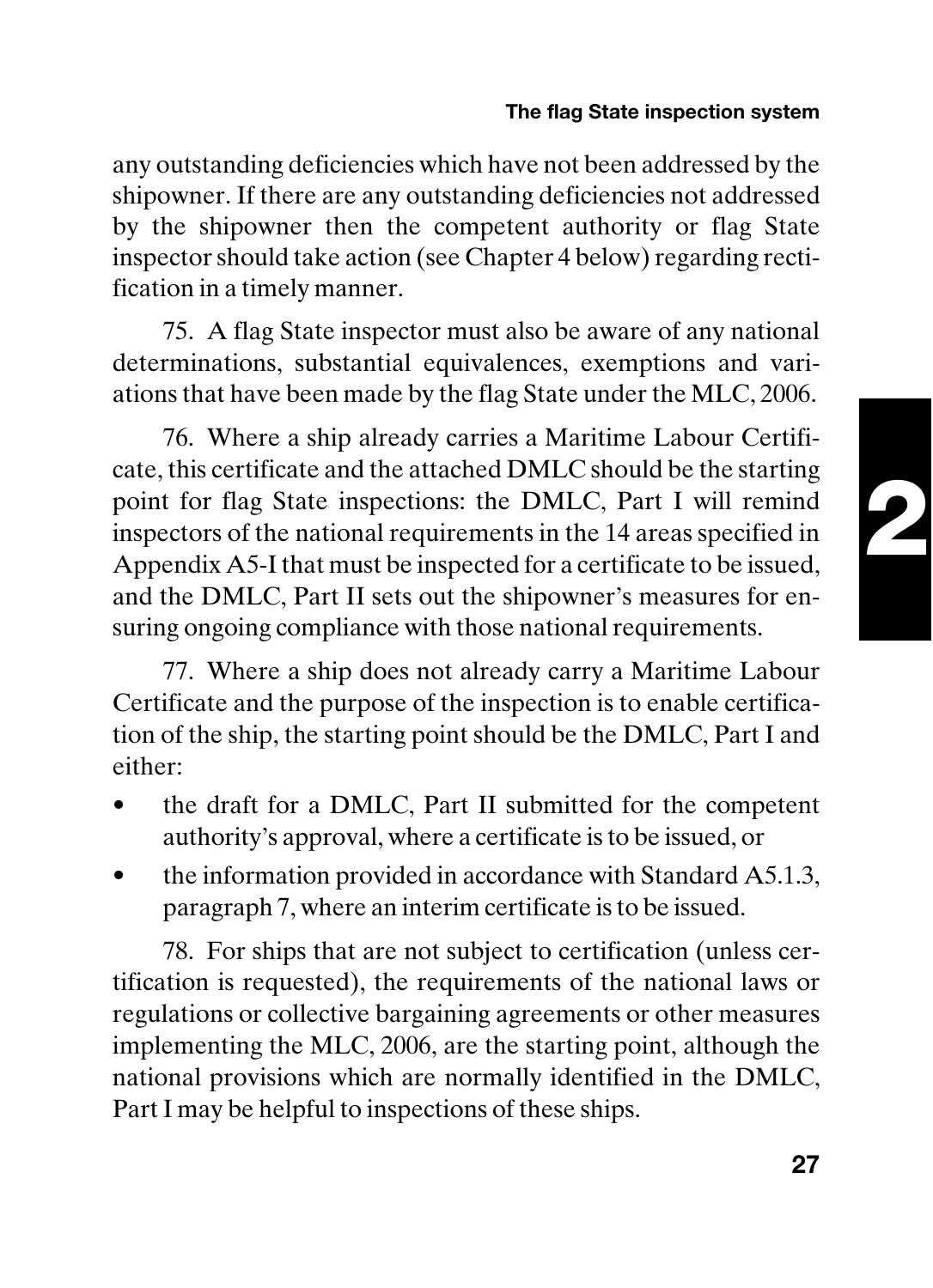79. Although the 14 areas for certification must be inspected for a certificate to be issued, both certified and uncertified ships must be inspected for compliance with all the requirements of the MLC, 2006, which are, therefore, included in the detailed inspection information that is set out in Chapter 3, section 3.2, below.

#### 2.2.3. Overview of the process for ship inspections and certification

80. Ships may need to be inspected and certified or may only be inspected in a variety of circumstances. Some ships may be under construction or newly constructed, others may transfer from another registry and some may not need to be certified. Information on the various stages and situations is in the remainder of this section of Chapter 2.

2.2.4. Inspections prior to the issue of the first certificate

81. In the case of ships under construction that have been, or are to be, registered in the flag State, the relevant drawings in relation to applicable MLC, 2006, requirements (Regulations 3.1 (Seafarer accommodation and recreational facilities), 3.2 (Food and catering) and 4.3 (Health and safety protection and accident prevention)) should be reviewed for compliance with the national requirements implementing the MLC, 2006.

82. In the case of new ships entering service, the "as built" arrangement for items covered under Title 3 should be checked against the drawings when the flag State inspector attends the ship. Compliance with the other national requirements (including those covered by Part I of the DMLC in the case of ships that are to be certified) should be inspected, to the extent possible, immediately prior to the ship entering service on the basis of such documentation and information as is available. In this case where insufficient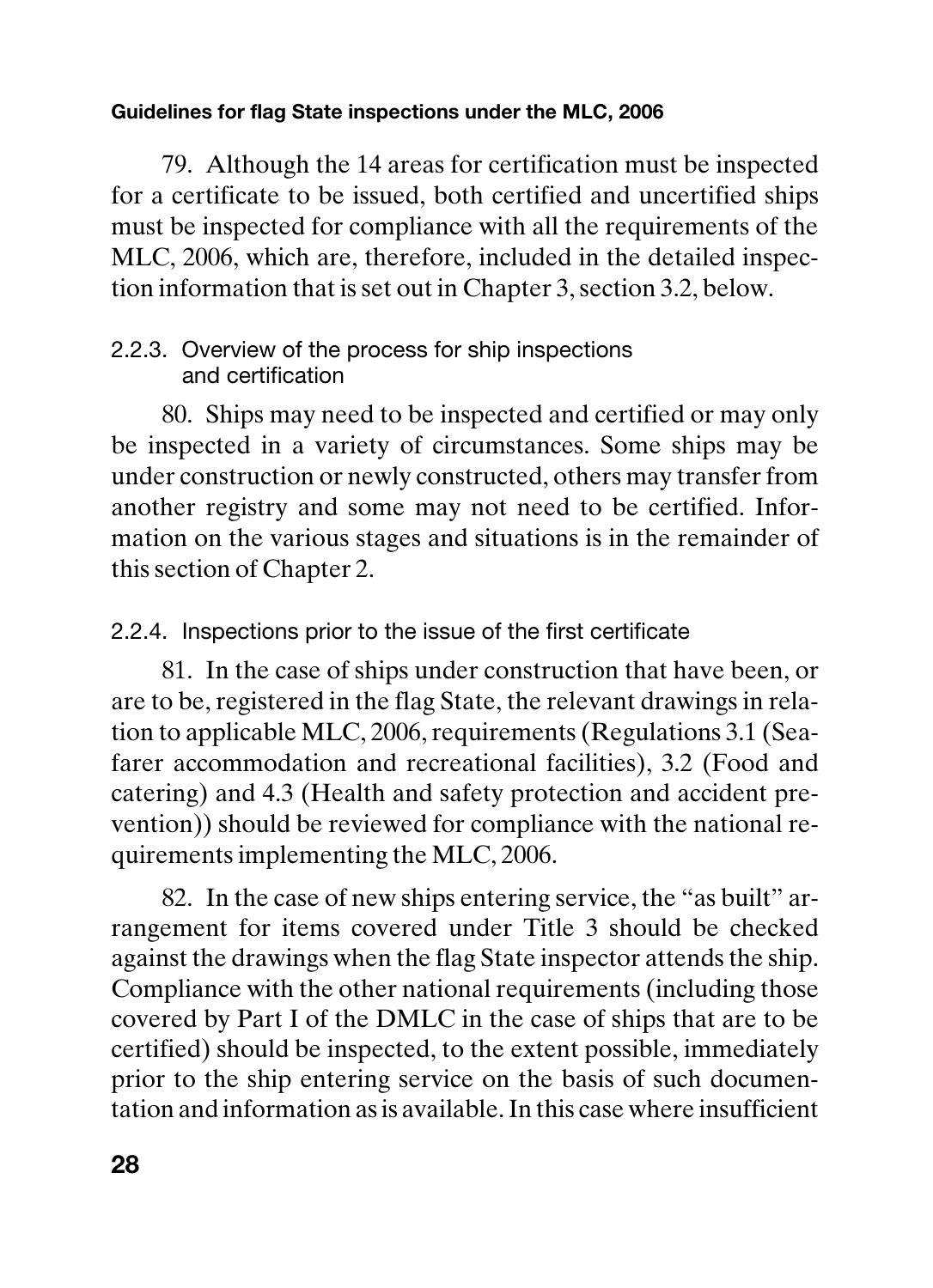#### **The flag State inspection system**

information is available because, for example, seafarers may not yet have joined the ship, only an interim certificate may be issued (see Standard A5.1.3, paragraphs 5–8).

83. The shipowner must draw up the measures for ensuring initial and ongoing compliance in the DMLC, Part II. These measures must address the national requirements summarized in the DMLC, Part I. The inspector must review these Part II measures for the competent authority to certify Part II in accordance with Standard A5.1.3, paragraph 10. Where an interim certificate is to be issued, the review will relate to the information submitted in accordance with Standard A5.1.3, paragraph 7.

84. A full inspection, including the document review, must be completed before the Maritime Labour Certificate and the attached DMLC can be issued.

85. In subsequent inspections (referred to below), the review with respect to the DMLC, Part II will concentrate on whether or not the measures set out in Part II are being properly implemented.

#### 2.2.5. Intermediate inspection

86. An intermediate inspection must be carried out in order to ensure ongoing compliance with the requirements of the MLC, 2006. It must be between the second and third anniversary dates. <sup>4</sup> The scope and depth of the intermediate inspection is to be equal to an inspection for renewal of the certificate. The certificate is to be endorsed following satisfactory intermediate inspection. Failing to undergo this inspection and record the event on the Maritime Labour Certificate will invalidate a certificate (Standard A5.1.3, paragraph 14(b)).

**29**

<sup>4</sup> "Anniversary date" means the day and month of each year which will correspond to the date of expiry of the Maritime Labour Certificate (Standard  $A\bar{5}$ .1.3, para. 2).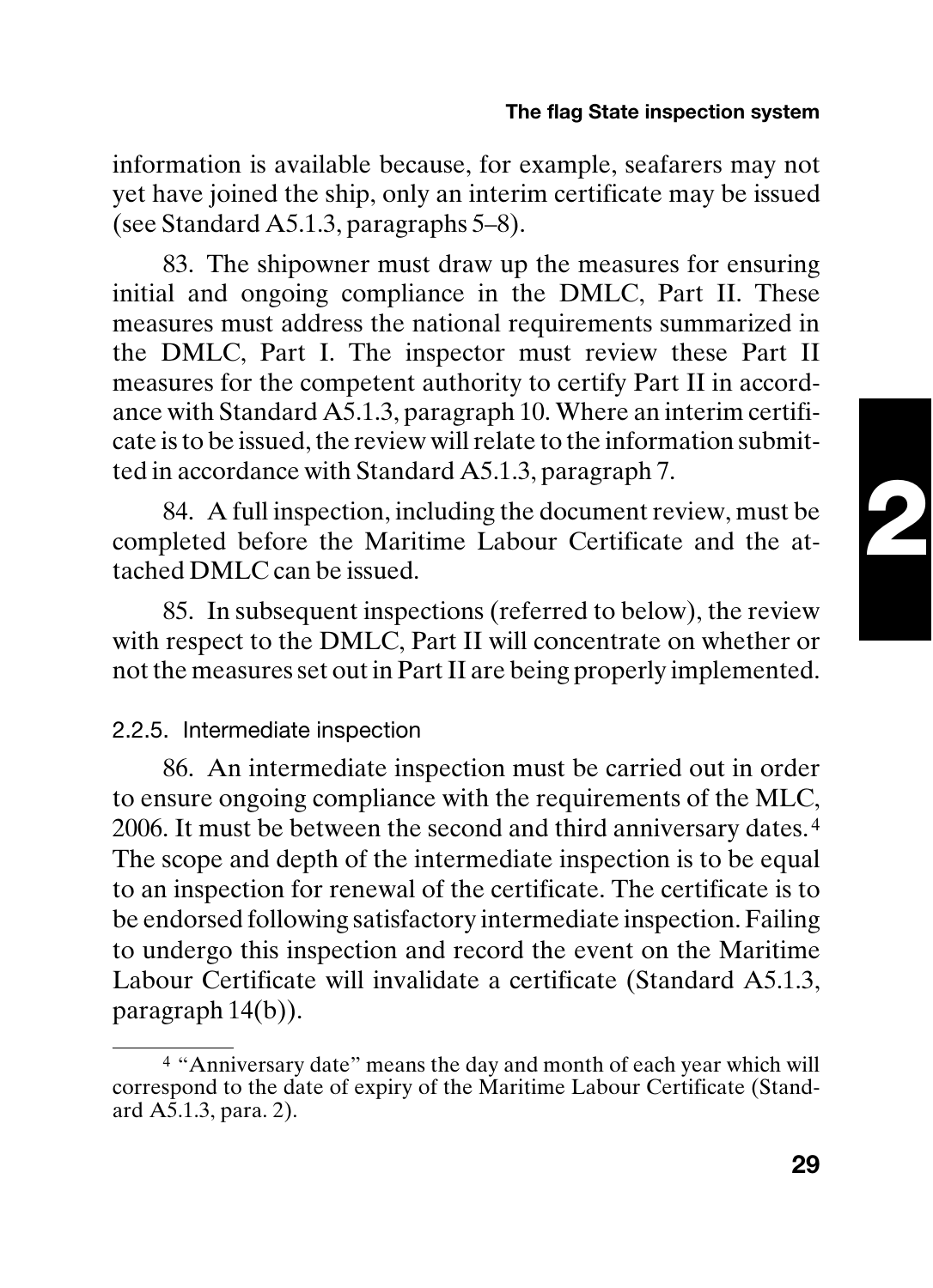#### 2.2.6. Renewal inspection

87. For a Maritime Labour Certificate renewal inspection, all requirements need to be inspected. When the renewal inspection has been completed within three months before the expiry date of the existing certificate, the new certificate will be valid from the date of completion of the renewal inspection for a period of five years from the date of expiry of the existing certificate (Standard A5.1.3, paragraph 3).

88. It is possible for a renewal inspection to be completed more than three months before the expiry date of the existing Maritime Labour Certificate. In that case, the new Certificate would be valid for a period not exceeding five years starting from the date of completion of the renewal inspection (Standard A5.1.3, paragraph 4).

2.2.7. Changes of flag/re-registration, change of shipowner, substantial alteration

89. A Maritime Labour Certificate ceases to be valid and a new certificate will be required when a ship changes flag or changes shipowner or substantial changes have been made to the structure or equipment dealt with under Title 3 (Seafarers' accommodation) (Standard A5.1.3, paragraph 14). The issue of a new certificate will require an inspection, which should be treated in the same way as the inspection of a new ship entering service, as covered in section 2.2.4 above.

#### 2.2.8. Ships in existence prior to entry into force of the MLC, 2006, for the flag State

90. Regulation 3.1, paragraph 2, provides that the requirements in Standard A3.1 that relate to ship construction and equipment apply only to ships constructed on or after the date when the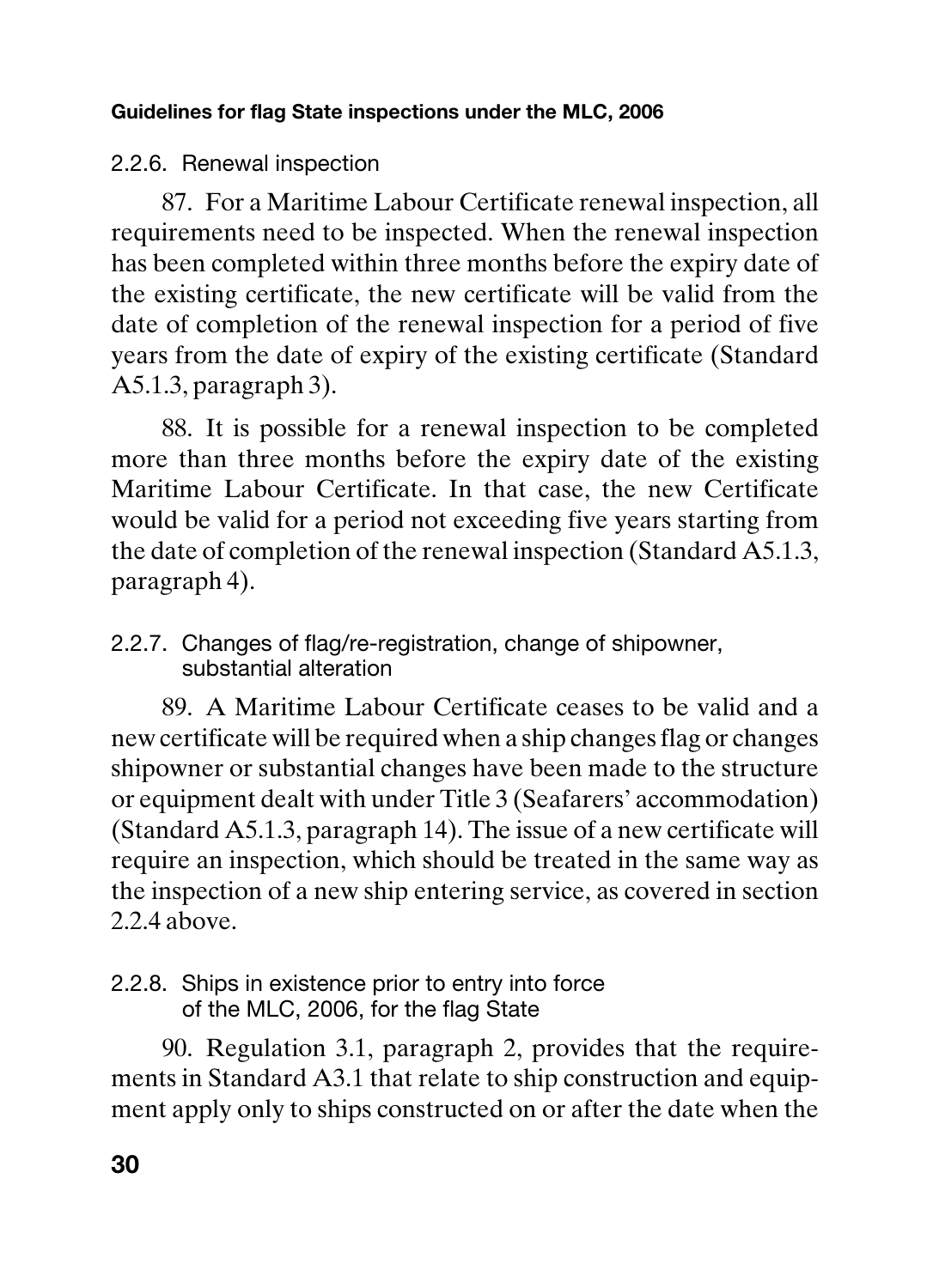#### **The flag State inspection system**

MLC, 2006, comes into force for the flag State. The date of construction is defined as the date when a ship's keel is laid or when it is at a similar stage of construction.

91. For ships constructed before the entry into force for the flag State, the requirements relating to ship construction and equipment that are set out in the Accommodation of Crews Convention (Revised), 1949 (No. 92), and the Accommodation of Crews (Supplementary Provisions) Convention, 1970 (No. 133), apply to the extent that they were already applicable, under the law or practice of the Member concerned. One or both of those Conventions may have become applicable through ratification by the country concerned. Or their substance may have become applicable through the country's ratification of the Merchant Shipping (Minimum Standards) Convention, 1976 (No. 147), and/or the 1996 Protocol to Convention No. 147; there may also be cases where Conventions Nos 92 and 133 have not been ratified but have been made applicable under the country's national law.

92. As noted in paragraph 41 above, all other requirements in the MLC, 2006, as implemented nationally, including those in Standard A3.1 that are not related to construction and equipment, will still apply even to ships constructed before the MLC, 2006, entered into force for the flag State.

#### 2.2.9. Ships where shipowners have requested certification

93. In the case of ships that are not required to carry a Maritime Labour Certificate, the shipowners may request that their ships be included in the certification system and be issued a Maritime Labour Certificate upon submission of a DMLC, Part II and completion of the inspection process.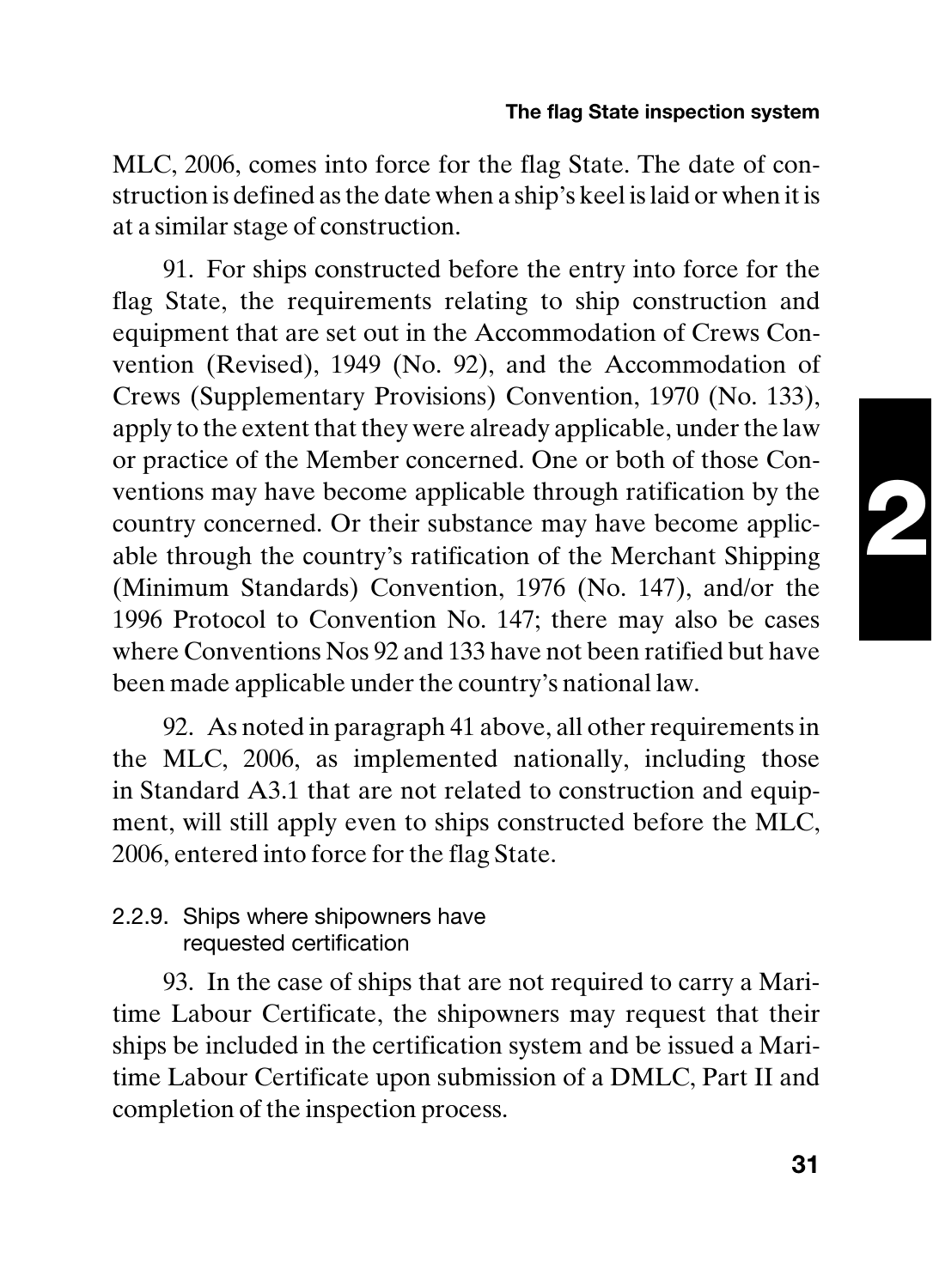#### 2.2.10. Ships that are not certified

94. The MLC, 2006, applies to all seafarers on ships covered by the Convention regardless of the type and size of ships or whether or not the ship has been issued with a Maritime Labour Certificate. This means that ships below 500 gt or ships that are not engaged in international voyages and that do not operate from a port or between ports of another country are to be inspected to the same extent as a ship that has been certified or is seeking certification. The national provisions implementing the requirements of the Convention on certified matters, as normally identified in the DMLC, Part I, would, therefore, be applicable to conditions on these ships.

#### 2.2.11. Flag State inspectors' reports

95. Regardless of whether the ship is certified under the MLC, 2006, or not, after conducting an MLC, 2006, inspection, the attending inspector would need to provide an inspection report (Standard A5.1.4, paragraph 12) in accordance with national law and regulations. The report should stipulate that any deficiencies found during the inspection are rectified in accordance with standard inspection reporting procedures. A copy of the report is to be given to the ship's master and a copy is to be posted on the ship's notice board for the information of the seafarers. A third copy is to be retained by the flag State or RO which will keep the necessary records. Upon a request, on behalf of the seafarers, a copy of the report is to be sent to the seafarers' representatives.

96. For ships carrying a Maritime Labour Certificate and DMLC, the results of subsequent inspections (following the first) or verifications and any significant deficiencies found during the verifications are to be recorded together with the date when the deficiencies were found to be remedied (Standard A5.1.3, paragraph 11).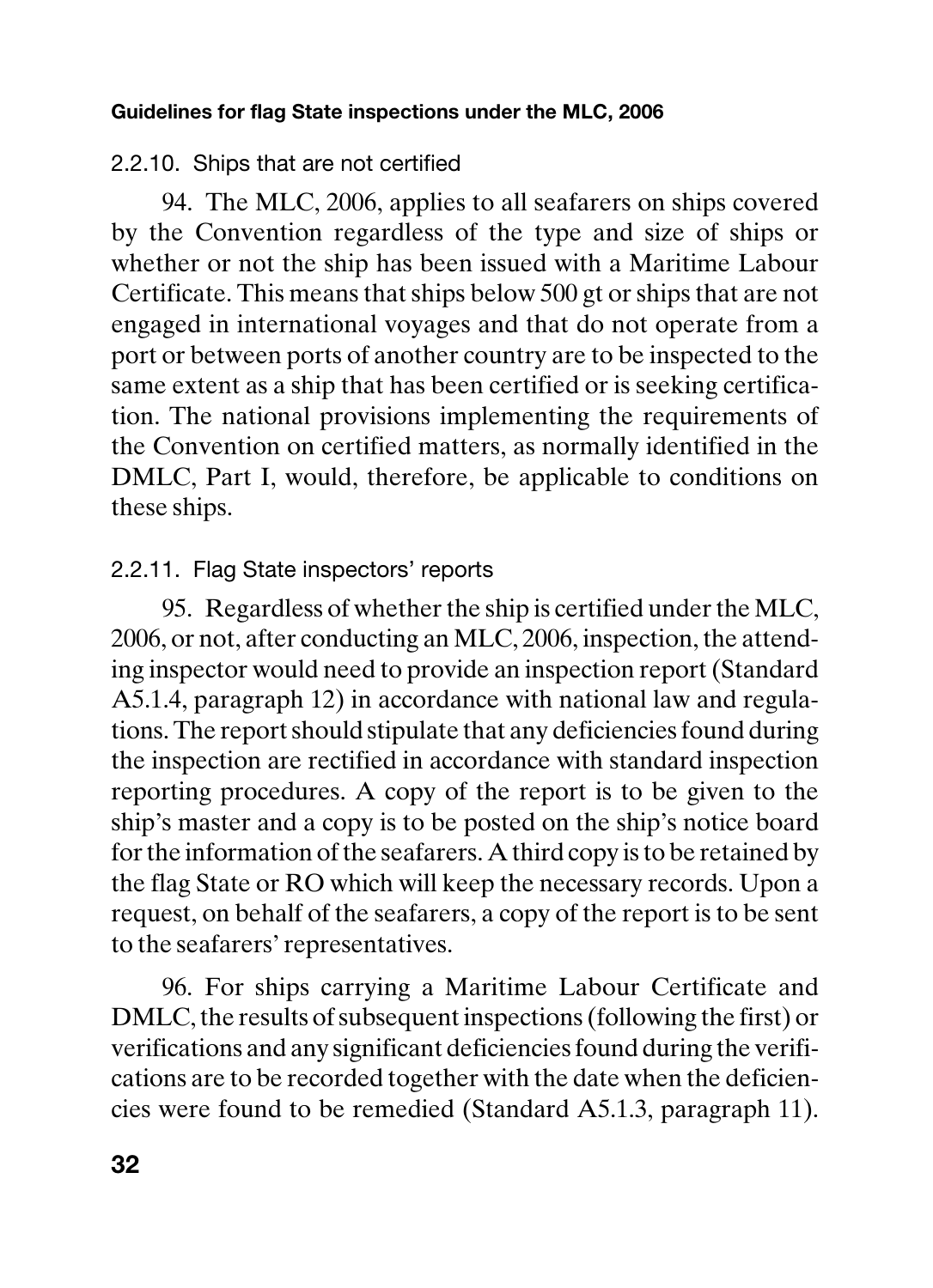#### **The flag State inspection system**

This record, in English (or an English translation when it is not written in English) is to be either written on the on-board copy of the DMLC or appended to it or otherwise made available in some way for the information of seafarers, flag State inspectors, authorized officers in a port State and shipowners' and seafarers' representatives.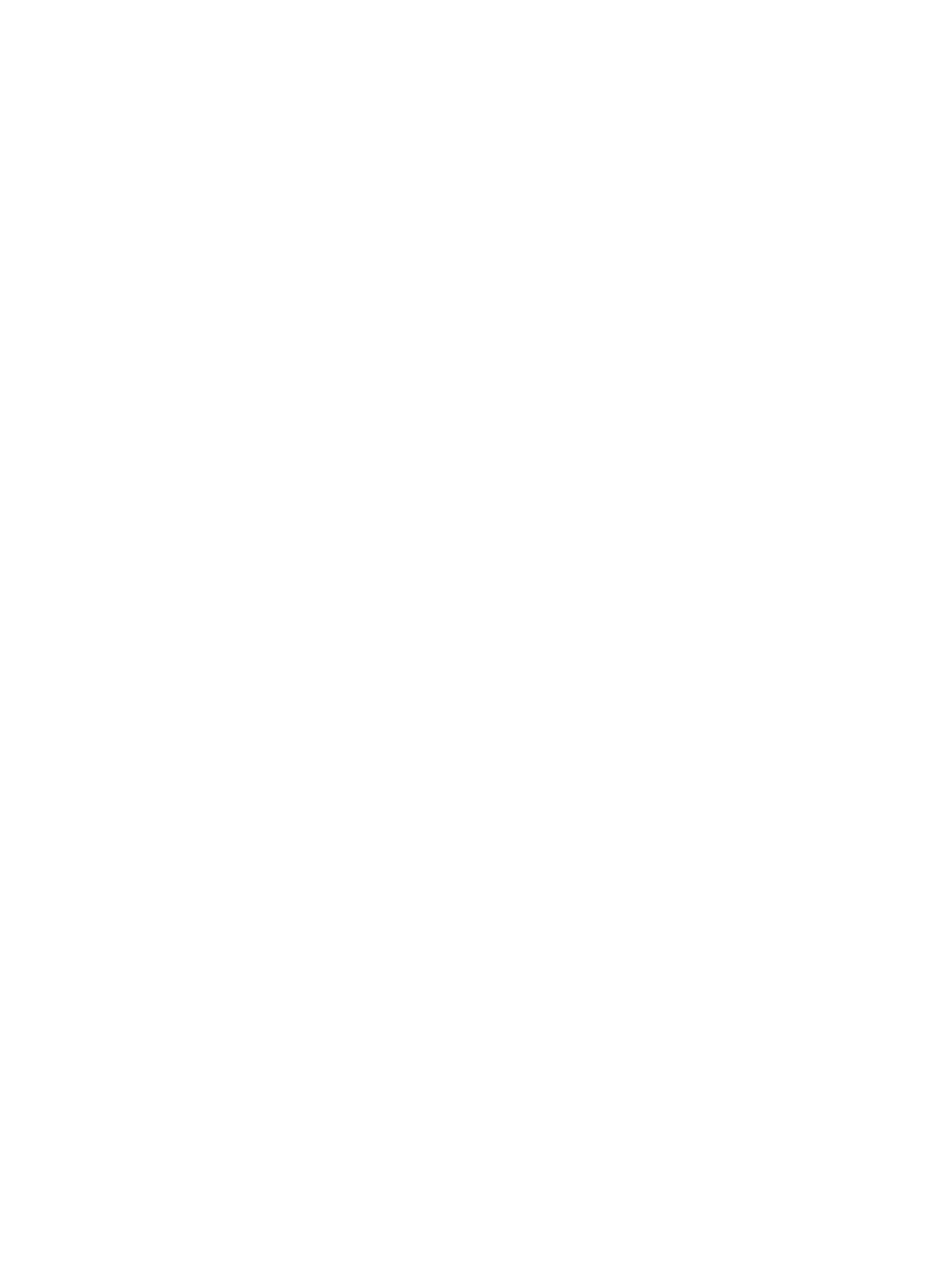## **3**

#### **3. Inspecting the MLC, 2006, maritime labour requirements**

#### 3.1. General note

97. As stated earlier, in all cases the relevant national laws or regulations or collective bargaining agreements or other measures implementing the MLC, 2006, are the authoritative statement of requirements on any issue. The MLC, 2006, sets out the requirements that are to be implemented nationally. These guidelines refer only to the MLC, 2006, requirements and are to be considered general guidance only. Thus, although more detailed guidance is provided in section 3.2 below, this guidance will not necessarily be wholly relevant in all countries. The guidance in section 3.2 takes account of the requirements of the MLC, 2006, as set out in the Articles and the Regulations and in Part A of the Code, including the requirement on ILO member States to give due consideration to implementing their responsibilities in the manner provided for in the non-mandatory Part B of the Code. This means that there may be differences of detail between provisions of the MLC, 2006, and national provisions (or other measures) that have been adopted to implement the MLC, 2006. These differences may be due to the fact that, after the required due consideration has been given, the national laws or regulations or collective bargaining agreements or other measures are implementing the obligations under Part A of the Code in ways that are different from those recommended in Part B. As discussed in section 2.1 of Chapter 2, a member State may also have decided to adopt legislative provisions under Article VI of the MLC, 2006, that are "substantially equivalent" to the requirements of Part A. In addition, exemptions from certain requirements may have been determined in accordance with the MLC, 2006. Any such differences should be stated in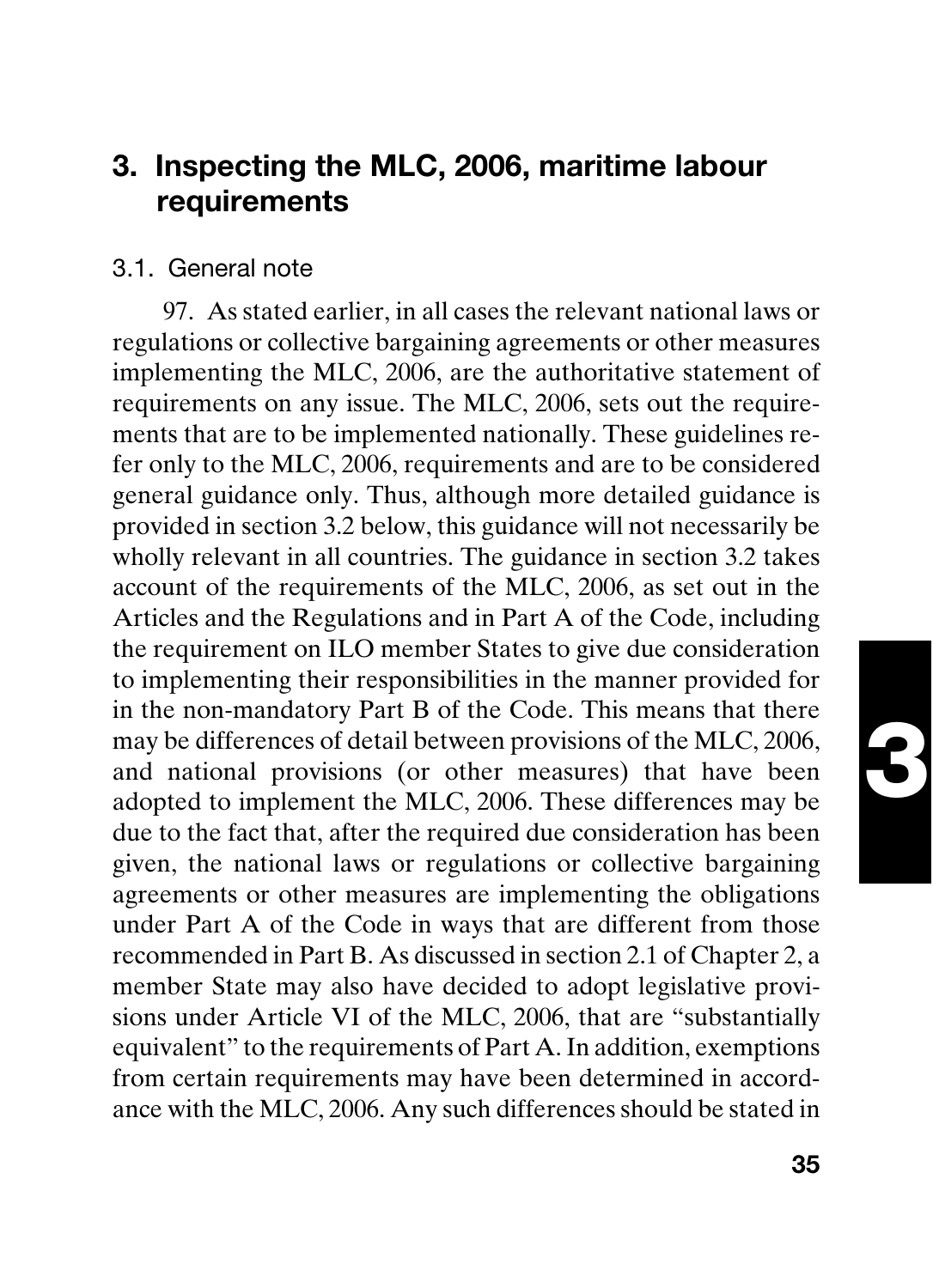Part I of the flag State's DMLC and should be taken into account in the inspection.

98. Flag State inspectors may, however, be unable to find any national provisions or other measures that cover certain of the Convention's requirements. In the case of apparent gaps in coverage of requirements, inspectors (including ROs) should request clarification from the flag State's competent authority. Inspectors should alert the competent authority to any relevant deficiency or abuse not specifically covered by existing laws or regulations and submit proposals for improvement (see Guideline B5.1.4, paragraph  $8(g)$ ).

99. All of the requirements set out below in section 3.2 are subject to inspection on all ships covered by the MLC, 2006. For ships that are to be certified, this inspection will result in the certification of the ships as complying with the national requirements in 14 of the areas set out in section 3.2 below, following inspection to verify:

- compliance with the national law summarized in the DMLC, Part I; and
- implementation of the measures that have been adopted by the shipowner to ensure initial and ongoing compliance (i.e. the measures set out in the DMLC, Part II).

100. In order to verify that the national requirements are complied with and that the shipowner's measures have been correctly implemented and are being followed (to the extent possible in the case of newly built ships), the flag State inspector should obtain supporting objective evidence by:

- inspecting the relevant areas of the ship;
- examining further documentation such as passports or other official documents, medical certificates, training records, crew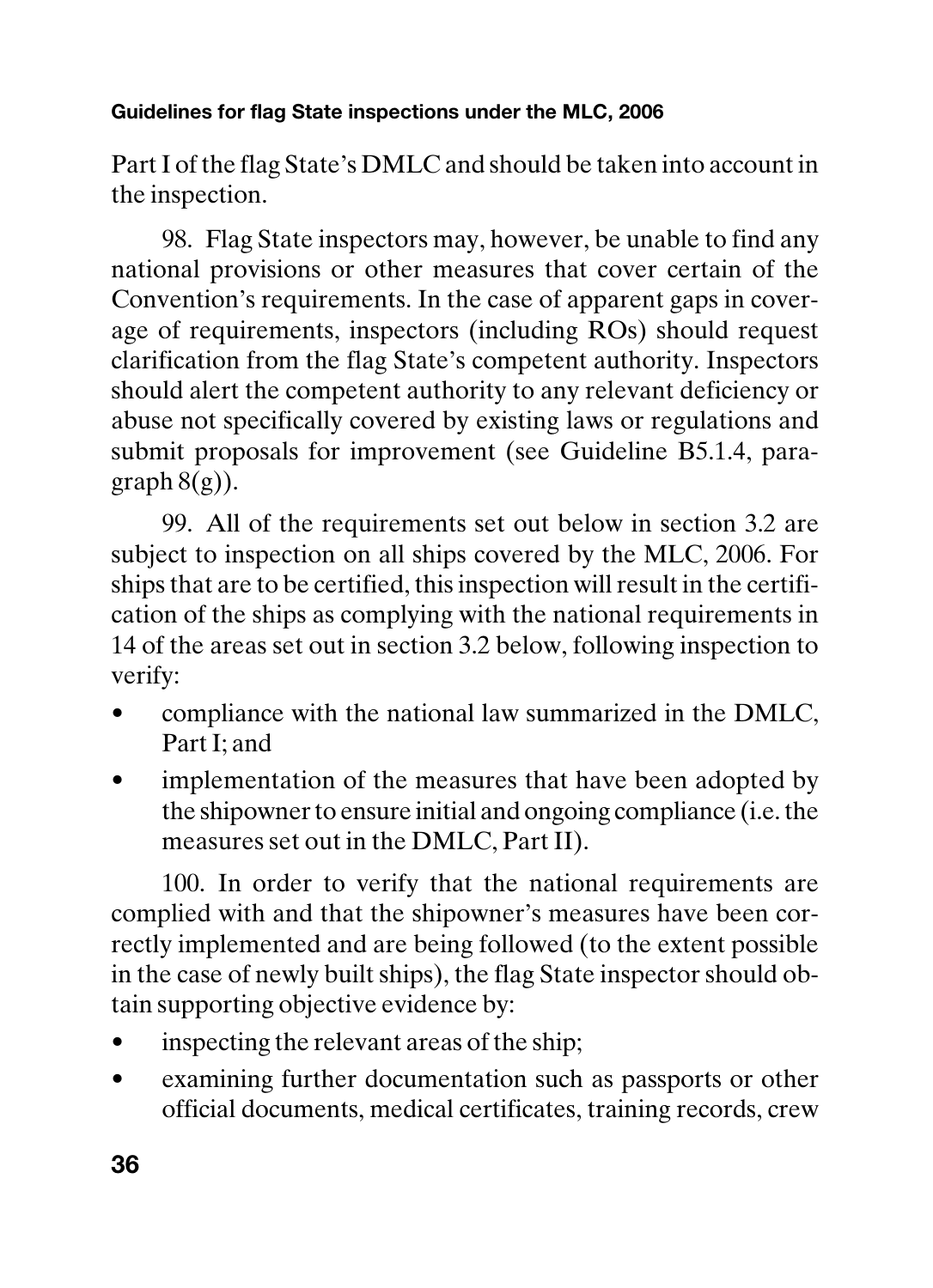#### **Inspecting the MLC, 2006, maritime labour requirements**

lists and payroll records, seafarer employment agreements, safe manning documents and work schedules;

interviewing, in private, a representative number of seafarers, taking account of the need to preserve confidentiality and of the seafarers' work and rest schedules.

101. As discussed earlier, in section 2.2, ships will be subject to inspection in very different situations. For example, the inspection of a new ship may of necessity be less extensive than that of a ship which has already been issued a Maritime Labour Certificate because for new ships, there will not yet be historical operational information for the ship and in some cases seafarers may not yet have joined the ship and would not be available for interviews. In such a case, the inspection may be carried out, as far as reasonable and practicable, for the issuance of an Interim Certificate (see Standard A5.1.3, paragraph 7). On the other hand, if sufficient documentation is available for the issuance of a Maritime Labour Certificate, the inspection might involve a review of the shipowner's measures for the purpose of certifying Part II of the DMLC, a physical inspection of the ship, a review of documentation and seafarer interviews, in private. In this connection inspectors may wish to refer to the information contained under the headings "How to check the basic requirements" in section 3.2 below.

102. **For ships that are to be certified or already carry a Maritime Labour Certificate, Part II of the DMLC must be reviewed. The first step in the inspection should be to ensure that the shipowner's measures for ongoing compliance in each of the 14 areas that are subject to certification are being followed on the ship.**

103. It should be noted that, whilst all the requirements of the MLC, 2006, must be inspected, any inspection is a sampling process and inspectors should use their professional judgement and expertise when determining the depth of inspection for each requirement.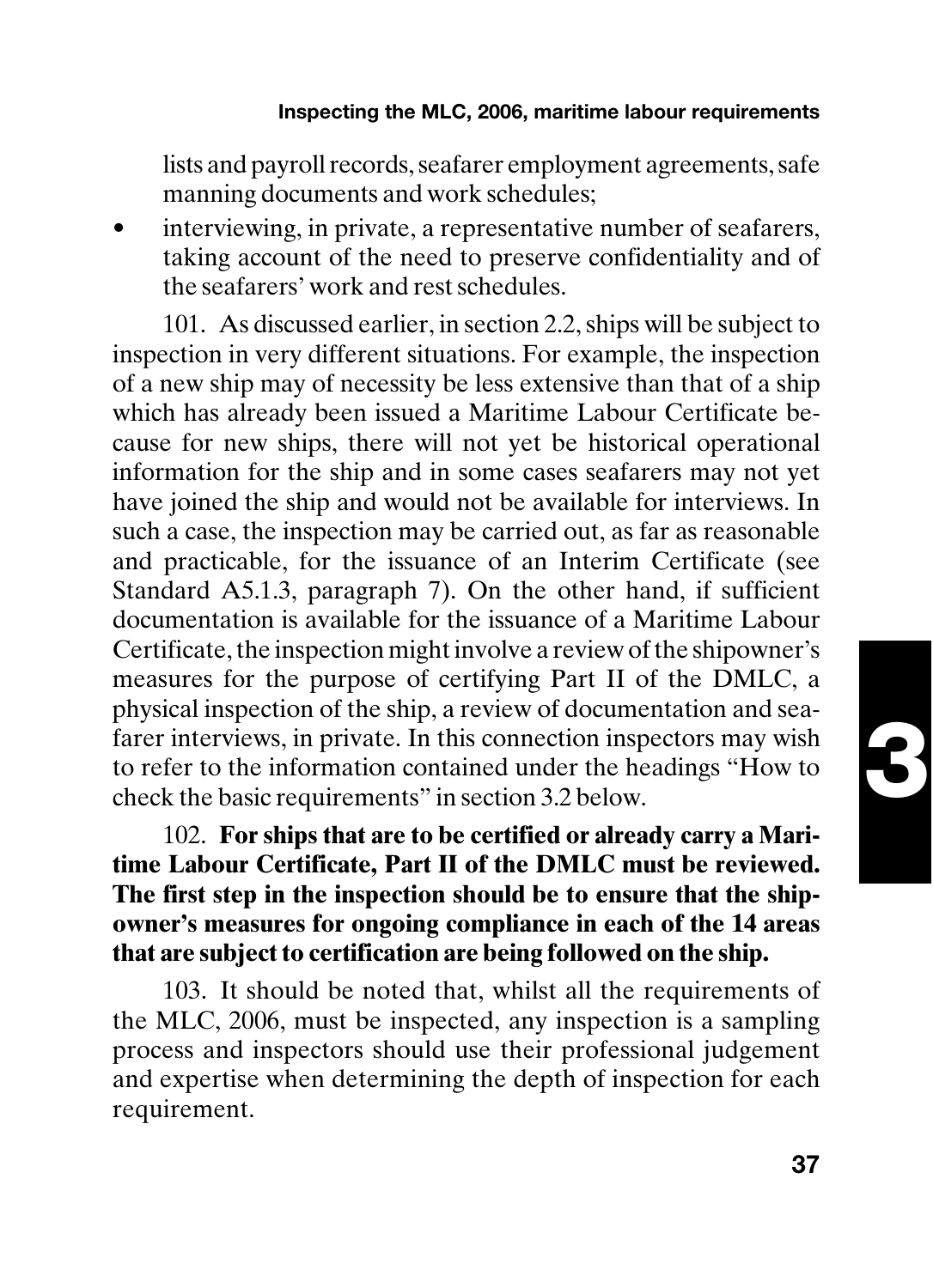104. In addition, account should be taken of Standard A5.1.4, paragraph 15, which provides that, when inspections are conducted or when measures are taken, all reasonable efforts shall be made to avoid a ship being unreasonably detained or delayed.

3.2. The MLC, 2006, requirements to be inspected and, where applicable, certified

Regulation 1.1 – Minimum age

Standard A1.1; Guideline B1.1

**\* Inspected and certified**

**\*\* Review DMLC, Part II**

Basic requirements

- Persons below the age of 16 shall not be employed or engaged or work on a ship (Standard A1.1, paragraph 1).
- Seafarers under the age of 18 shall not be employed or engaged or work where the work is likely to jeopardize their health or safety (Standard A1.1, paragraph 4).
- Special attention must be paid to the safety and health of seafarers under the age of 18, in accordance with national laws and regulations (Standard A4.3, paragraph 2(b)).
- Night work\* for seafarers under the age of  $18$  is prohibited, except to the extent that an exemption has been made by the competent authority under Standard A1.1, paragraph 3, in the case of training programmes (Standard A1.1, paragraph 2).

\* "Night" is defined in accordance with national law and practice. It covers a period of at least nine hours starting no later than midnight and ending no earlier than 5 a.m. (Standard A1.1, paragraph 2).

#### How to check the basic requirements

• Check a crew list, or passports or other official documents confirming seafarers' birth dates.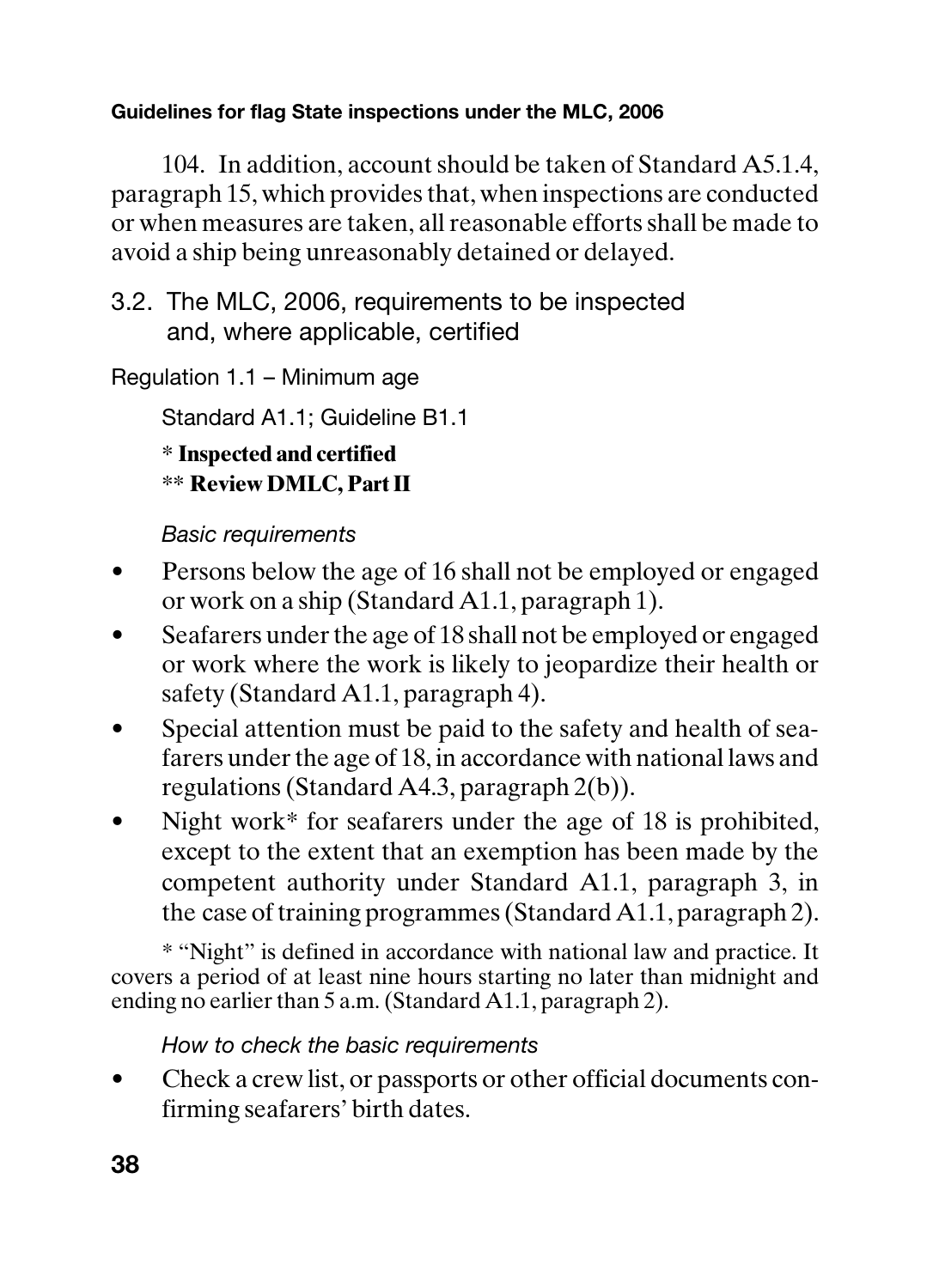- Check work schedule with respect to seafarers under the age of 18 to determine hours and nature of work.
- Check to see that types of work on board that are likely to jeopardize the safety of seafarers under the age of 18 have been identified.
- Check recent accident reports and safety committee reports to determine whether seafarers under the age of 18 were involved.
- Confirm information through interviews, in private, with a representative number of seafarers.

#### Examples of deficiencies

- Person under the age of 16 working as a seafarer.
- Seafarer under the age of 18 working at night (and not as part of a training programme).
- Seafarer under the age of 18 carrying out tasks that are likely to jeopardize their safety or health.

Regulation 1.2 – Medical certificate

Standard A1.2; Guideline B1.2

**\* Inspected and certified \*\* Review DMLC, Part II**

Basic requirements

- Seafarers are not allowed to work on a ship unless they are certified\* as medically fit to perform their duties.
- For seafarers working on ships ordinarily engaged on international voyages the certificate must be provided in English (Standard A1.2, paragraph 10).
- The medical certificate must have been issued by a duly qualified medical practitioner and must be still valid.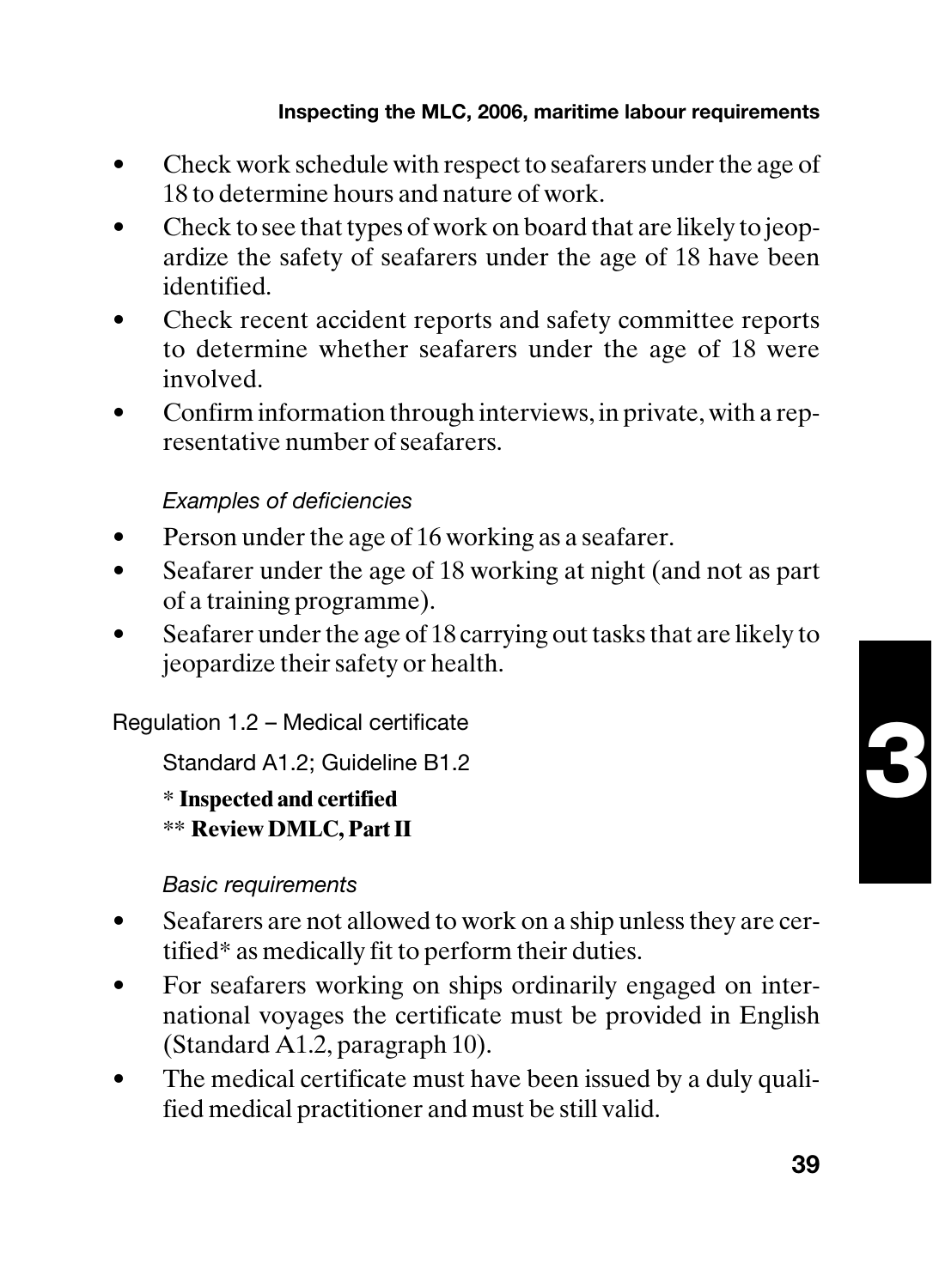- The period of validity for a certificate is determined under national law in accordance with the following:
- two-year maximum for medical certificates except for seafarers under 18; then it is one year;
- six-year maximum for a colour vision certificate.

\* **Certificates issued in accordance with, or meeting the substance of the applicable requirements, under the International Convention on Standards of Training, Certification and Watchkeeping for Seafarers, 1978 (STCW), as amended, are to be accepted as meeting these requirements** (Standard A1.2, paragraph 3).

#### How to check the basic requirements

- Check the crew list.
- Check for valid medical certificates stating that seafarers are medically fit to perform their duties.
- Check for valid colour vision certificates, where appropriate.
- Check (by reviewing work schedules and interviews, in private) that medical restrictions on work for individual seafarers are being respected and that seafarers are not assigned to or carrying out work contrary to these restrictions.
- In urgent cases where the competent authority of the flag State has permitted a seafarer to work without a valid or with an expired certificate, the authorization or permit should be checked to ensure it is still valid (subject to a three-month maximum).
- In cases where a medical certificate has expired while at sea, the certificate must be obtained within a maximum of three months.
- Check that the medical certificates of seafarers on ships ordinarily engaged in international voyages are in English.
- Check that the medical certificate has been issued by a duly qualified medical practitioner.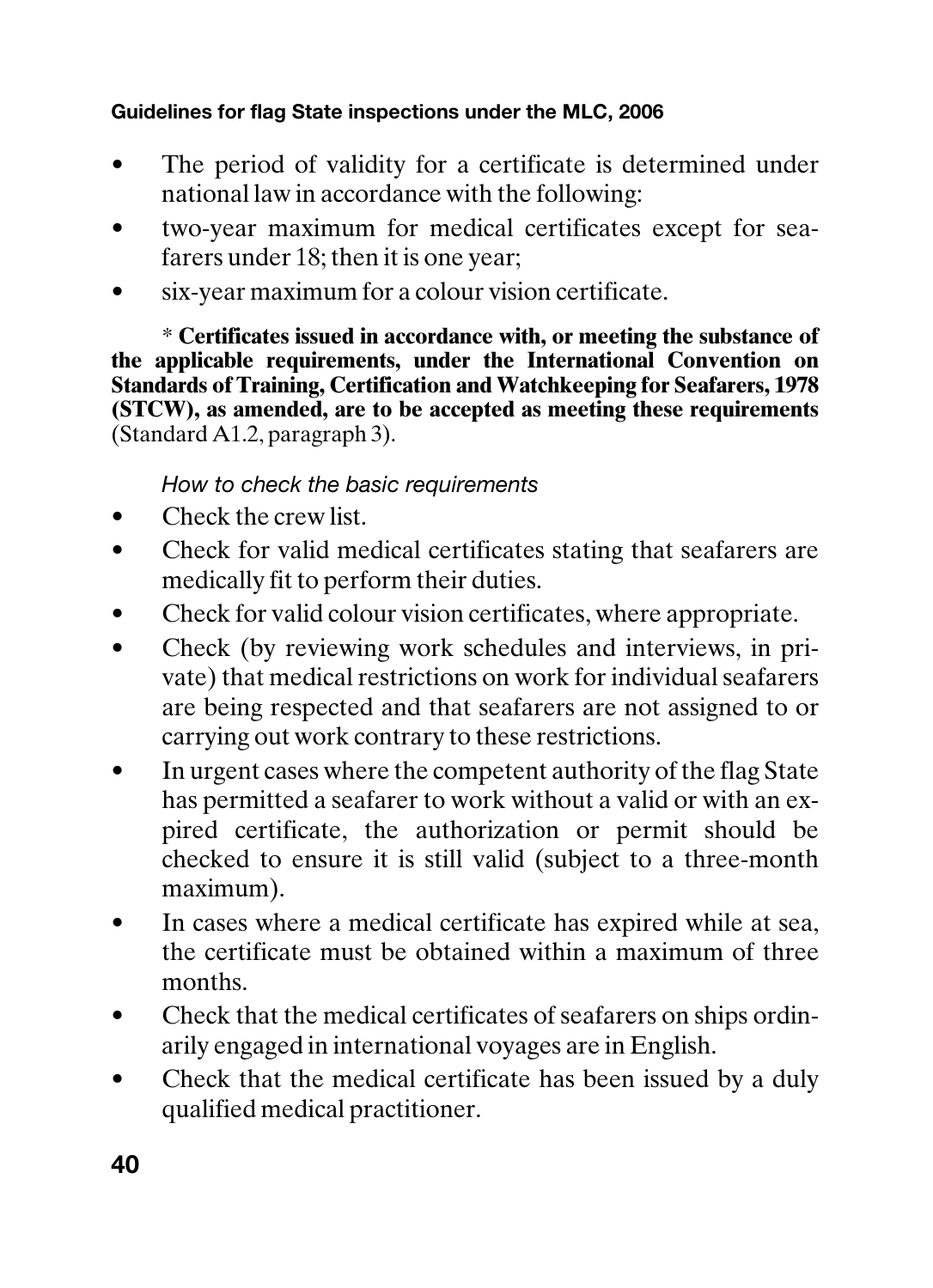Examples of deficiencies

- Seafarer on board without a valid medical or colour vision certificate (where appropriate) or authorization from the competent authority in urgent cases.
- Seafarer working on the ship or performing tasks contrary to a restriction on a medical certificate.
- Seafarer's medical certificate not in the English language on a ship ordinarily engaged in international voyages.
- A medical certificate that has not been issued by a qualified medical practitioner.

Regulation 1.3 – Training and qualifications

**\* Inspected and certified \*\* Review DMLC, Part II**

Basic requirements

- Seafarers must be trained or certified\* as competent or otherwise qualified to perform their duties in accordance with flag State requirements.
- Seafarers must have successfully completed training for personal safety on board ship.

**\* Training and certification in accordance with the International Convention on Standards of Training, Certification and Watchkeeping for Seafarers, 1978 (STCW), as amended, is to be accepted as meeting these requirements.**

#### How to check the basic requirements

- Check the minimum safe manning document (SMD) to verify the required qualifications of the seafarers.
- Check certificates and endorsements for STCW personnel confirming seafarers' competency with respect to their duties (check crew list to determine duties).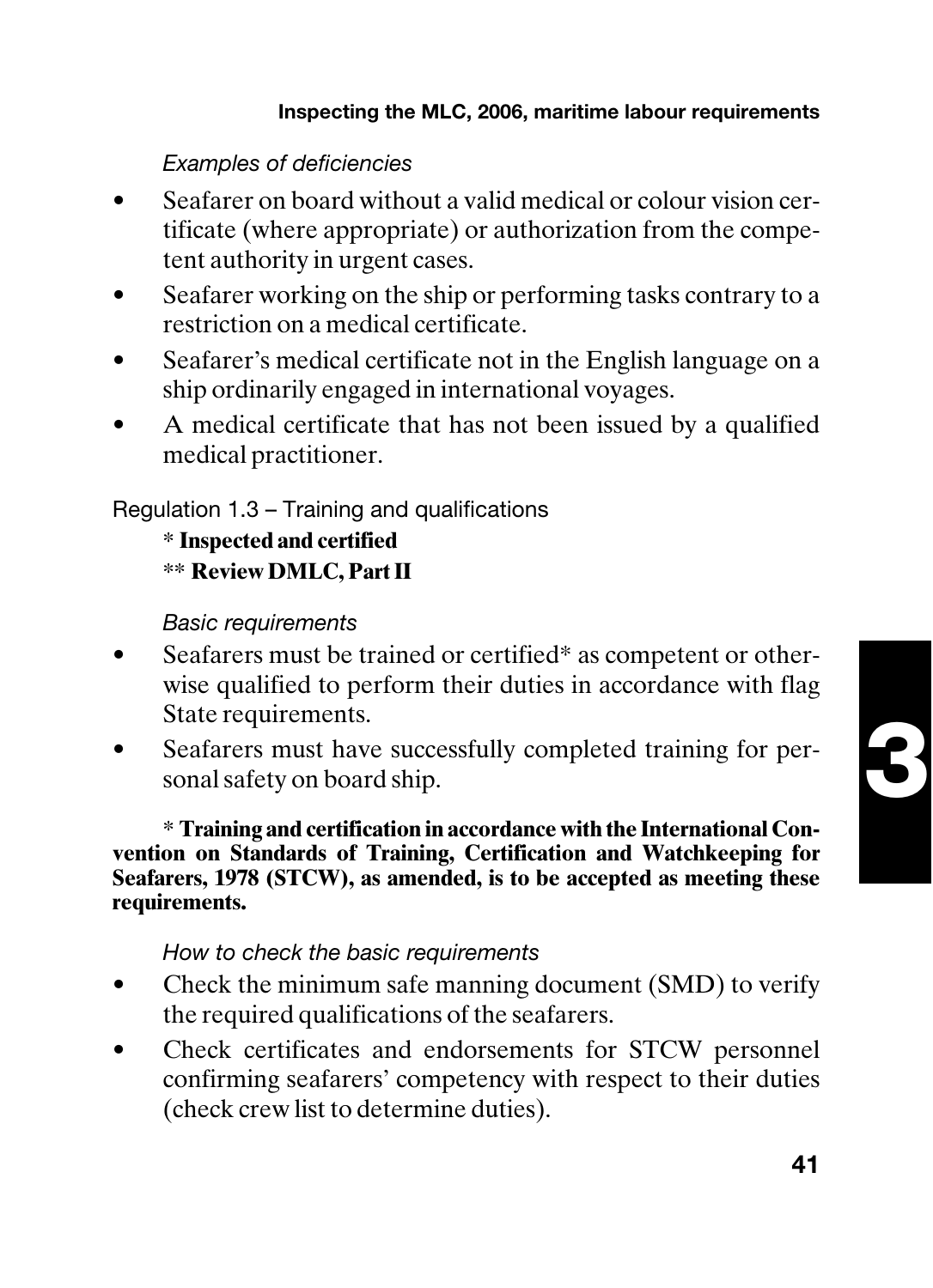- Check documentary evidence (from a shipowner or, if relevant to the position concerned, a national authority or otherwise) confirming that seafarers have any qualifications that may be required under national law for those performing other duties on board ship (for example, ships' cooks – see below, Regulation 3.2).
- Check for evidence confirming that all seafarers have successfully completed training for personal safety on board ship.
- Check a copy of the appropriate training material that is available to the crew.
- Confirm training through interviews, in private, with a representative number of seafarers.

#### Examples of deficiencies

- Seafarer's qualifications not in accordance with the SMD.
- Seafarer working on the ship who is not trained or certified or otherwise qualified to perform required duties.
- Certificates or endorsements are not up to date or have expired.
- Seafarer working on the ship who has not successfully completed personal safety training.

Regulation 1.4 – Recruitment and placement

Standard A1.4; Guideline B1.4

**\* Inspected and certified \*\* Review DMLC, Part II**

#### Basic requirements

Where a shipowner has used a private seafarer recruitment and placement service,\* it must be licensed or certified or regulated in accordance with the MLC, 2006.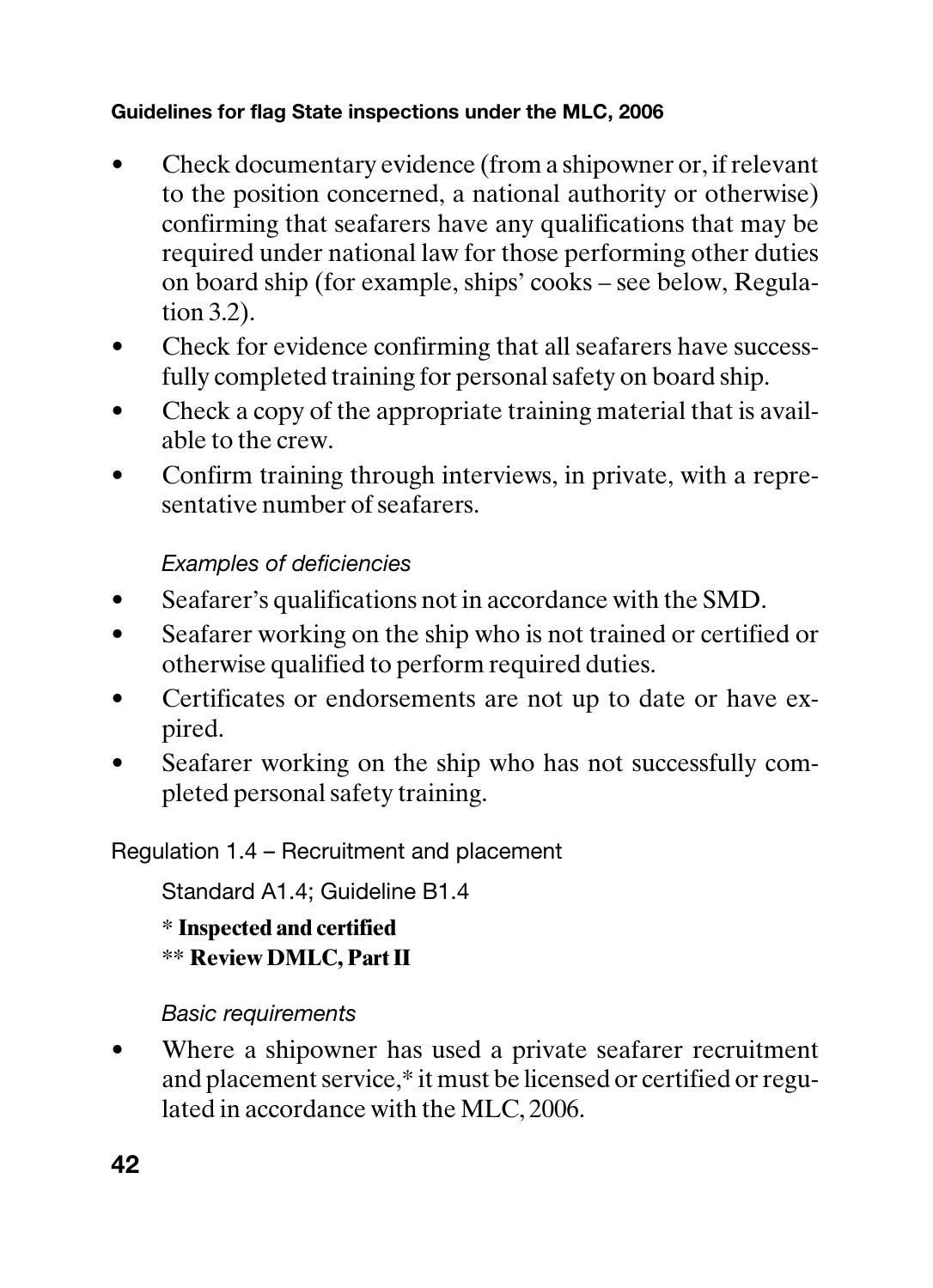#### **Inspecting the MLC, 2006, maritime labour requirements**

- Seafarers shall not be charged for use of these services.
- Shipowners using services based in States not party to the MLC, 2006, must ensure, as far as practicable, that these services meet the requirements of the MLC, 2006 (Standard A1.4, paragraph 9).\*\*

\* If private seafarer recruitment and placement services are operating in their territory, flag States are responsible for establishing an effective inspection and monitoring system with respect to those services (Regulation 5.3; Standard A5.3, paragraph 1).

\*\* Flag States are responsible for ensuring that shipowners have a proper system for verifying that the recruitment and placement services conform to the national requirements implementing Standard A1.4 if they use recruitment and placement services based in States not party to the MLC, 2006. This responsibility may be fulfilled by continuously monitoring shipowners' compliance with those requirements, by monitoring recruitment and placement services in relevant non-MLC countries through a quality management system, and by providing information on the extent to which services in such countries have been found to meet the requirements of Standard A1.4.

#### How to check the basic requirements

- Check the national web sites of the competent authority regarding the licensing or regulation of seafarer recruitment and placement services (manning agencies).
- Check documentation or other information to allow the inspector to ascertain the following:
	- 1. Direct engagement

Seafarers were recruited and engaged by the shipowner. If this is the case, this fact should be noted and no further action is necessary.

2. Recruited through a public service

Seafarers were engaged through a public seafarer recruitment and placement service in either the flag State or in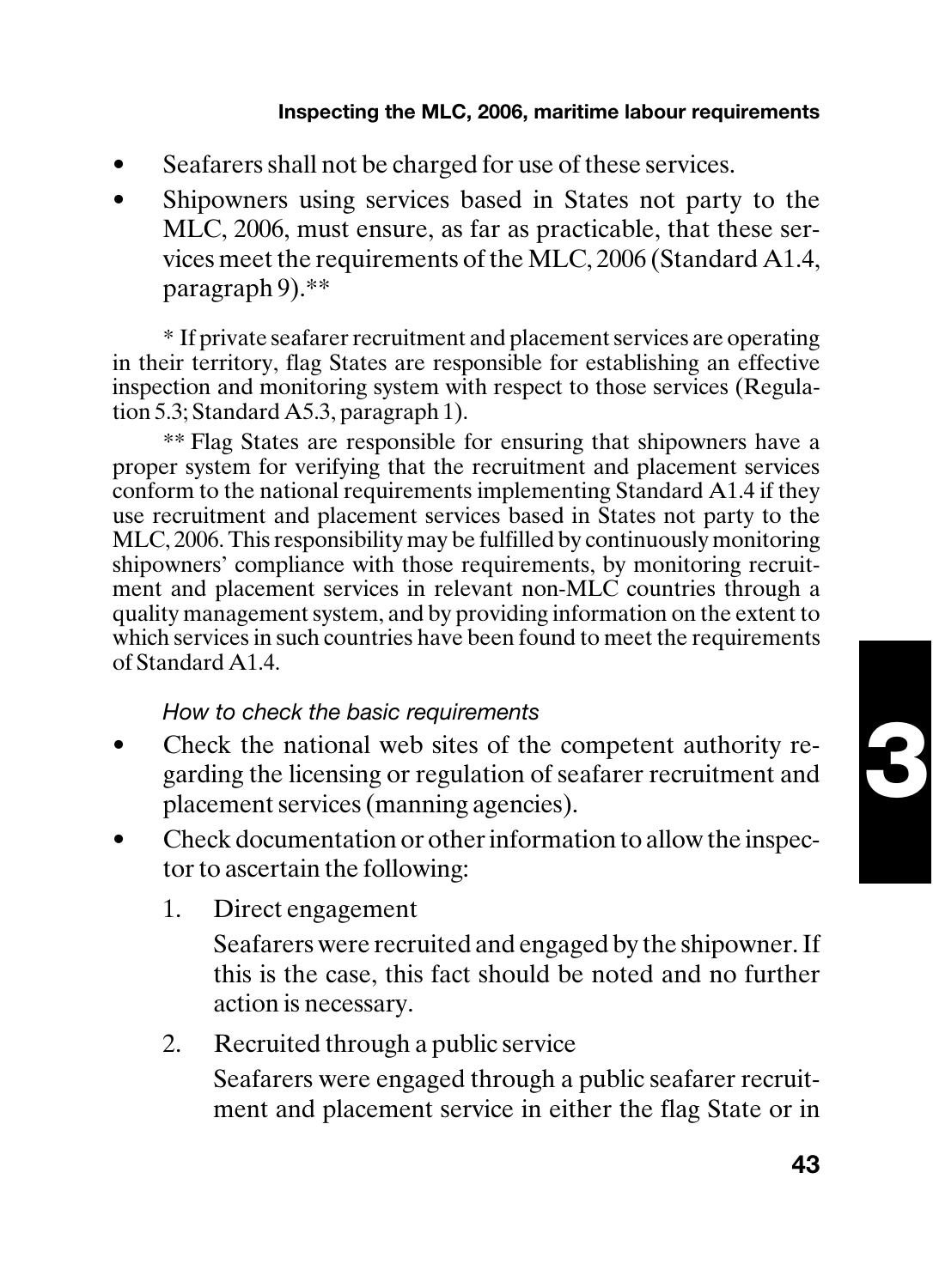another State to which the MLC, 2006, applies. If this is the case, this should be noted and no further action is necessary.

- 3. Recruited through a private service (or a service operated by a seafarers' organization) in a country that has ratified the MLC, 2006
	- A. If the seafarers were engaged through a private seafarer recruitment and placement service in the flag State, check for documentary evidence confirming that the service concerned is operating in accordance with the national laws or regulations or other measures implementing the MLC, 2006, requirements. Where the supervision of such services is entrusted to another national authority in the flag State, a statement by that authority that the service has been found to be operating in accordance with the relevant law is sufficient for this purpose.
	- B. If the seafarers were engaged through a private seafarer recruitment and placement service in another State that has ratified the MLC, 2006, no action need be taken unless the inspector has received a clear indication that basic rights have been violated (such as charging seafarers for use of services).
- 4. Recruited through a service that is based in a country that has not ratified the MLC, 2006

If the seafarers were engaged through a seafarer recruitment and placement service based in a country that has not ratified the MLC, 2006, check documentation showing that the shipowner has, as far as practicable, verified through a proper system that the service is operated consistently with the MLC, 2006. This system may, for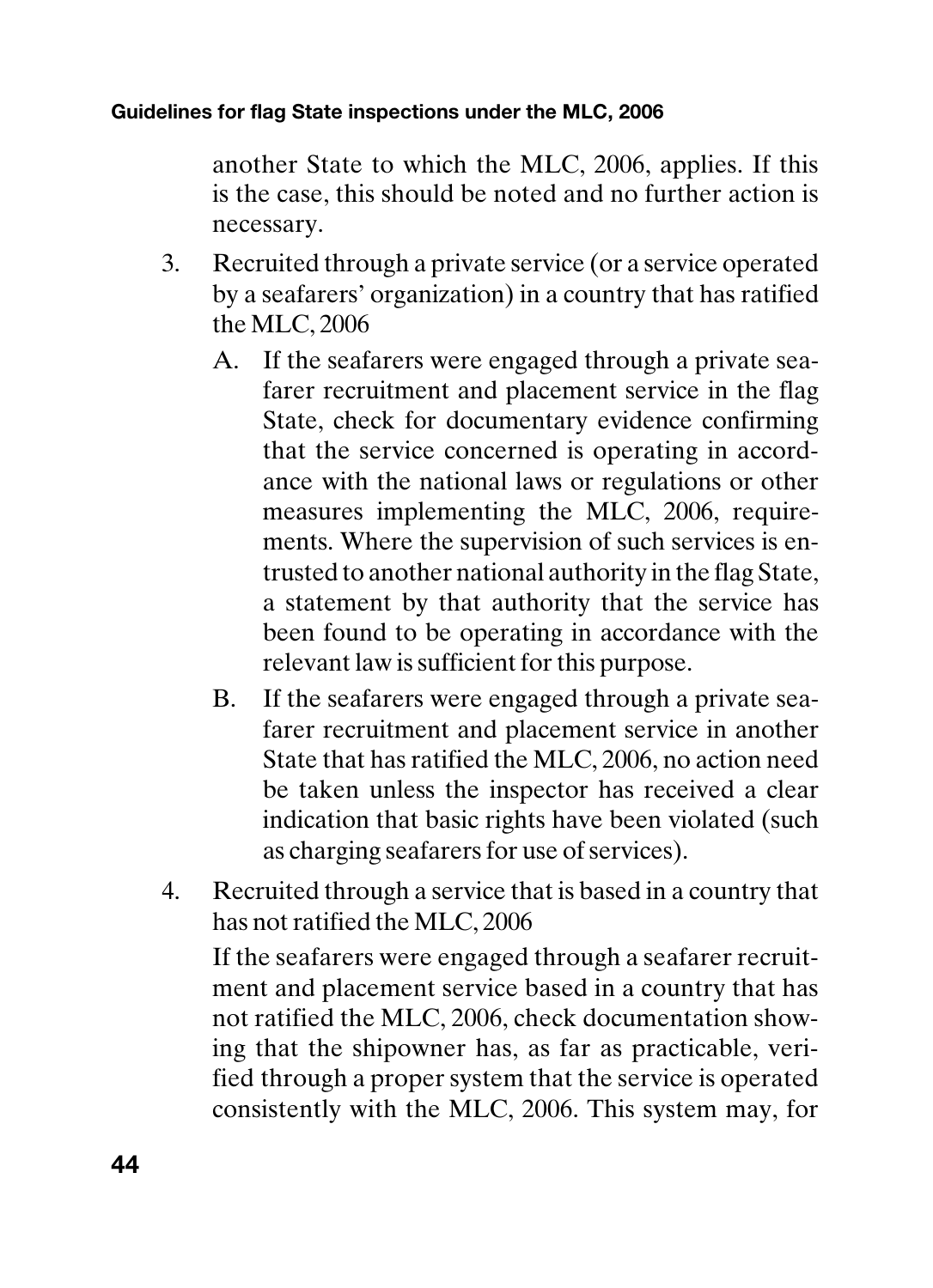#### **Inspecting the MLC, 2006, maritime labour requirements**

example, take account of information collected by the flag State, as well as any audits or certifications concerning the quality of services operating in countries that have not ratified the MLC, 2006. Other evidence which shipowners could provide might be checklists against the MLC requirements or an RO audit of a recruitment and placement service based in a country that has not ratified the MLC, 2006.

- Check, through interviews, in private, with a representative number of seafarers, that they have not paid a fee or other charge to a recruitment or placement service and have been informed of their rights and duties.
- Check, through interviews, in private, with a representative number of seafarers, that the recruitment and placement service used does not operate a blacklist.

#### Examples of deficiencies

- No documentary evidence available to indicate that the service or agency is operated in accordance with the MLC, 2006.
- A seafarer who was recruited through a private seafarer recruitment and placement service that was not licensed or certified or regulated in accordance with the MLC, 2006, or whose licence or certificate or any other similar document is no longer valid.
- Use of a recruitment and placement service requiring the seafarer to pay a fee or otherwise making a charge for employment services (if this is a possibility then it should also be reported to the competent authority in the State where the service is based).
- A seafarer working on board who was recruited by a recruitment and placement service operating in a country that has not

**45**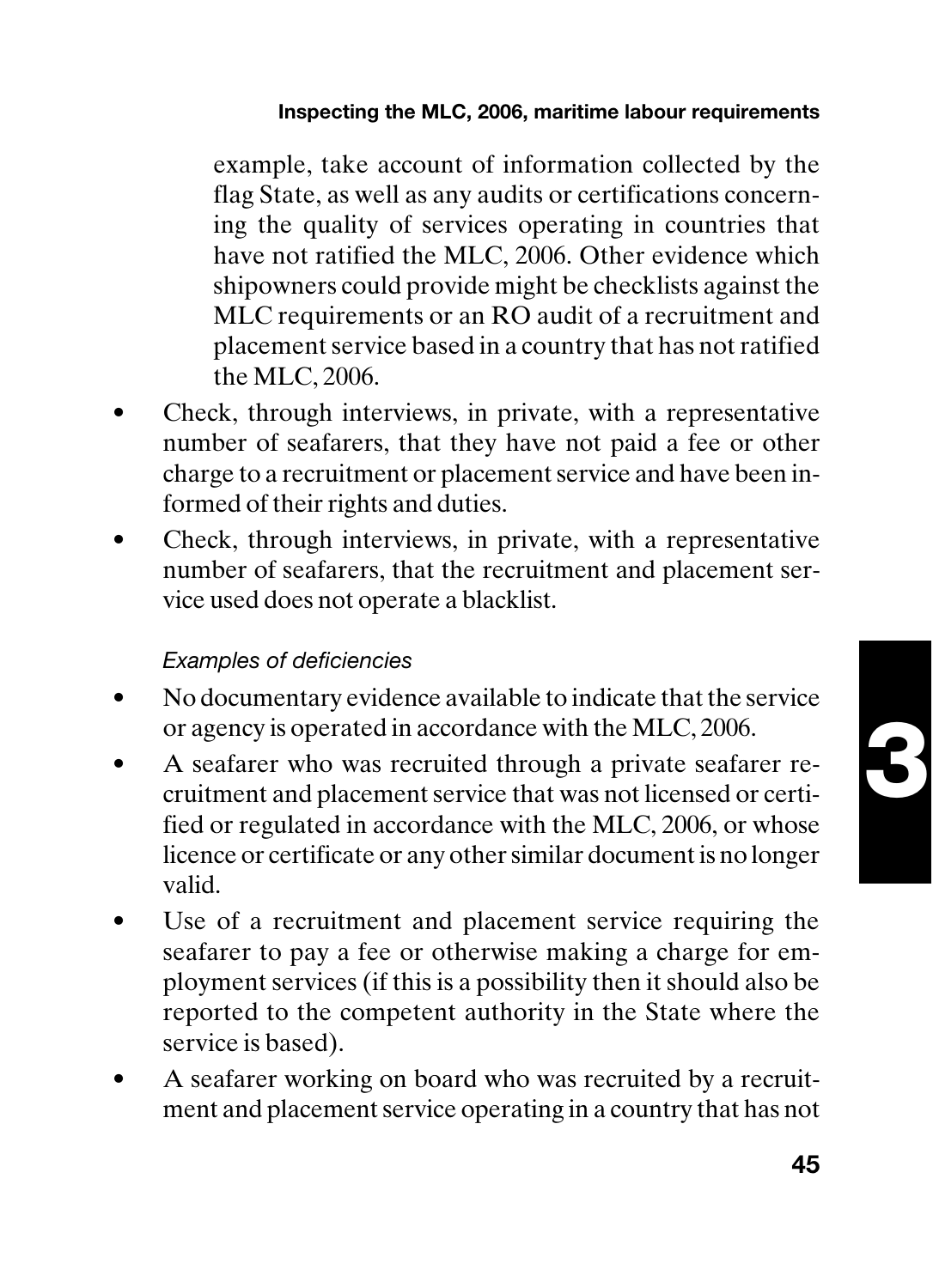ratified the MLC, 2006, in cases where the shipowner cannot support its conclusion of consistency with the MLC, 2006.

Regulation 2.1 – Seafarers' employment agreements

Standard A2.1; Guideline B2.1

**\* Inspected and certified \*\* Review DMLC, Part II**

#### Basic requirements

- All seafarers must have a copy of their seafarers' employment agreement (SEA) signed by both the seafarer and the shipowner or shipowner's representative (or, where they are not employees, other evidence of contractual or similar arrangements).
- A SEA must, at a minimum, contain the matters set out in Standard A2.1, paragraph 4(a)–(k) of the MLC, 2006 (Standard A2.1, paragraph 4).
- Seafarers must also be given a document containing a record of their employment on the ship (such as a discharge book) (Standard A2.1, paragraph 1(e)).
- Where a collective bargaining agreement forms all or part of the SEA, the agreement must be on board the ship with relevant provisions in English (except for ships engaged only in domestic voyages) (Standard A2.1, paragraph 2).

#### How to check the basic requirements

- Check a copy of the SEA and any applicable collective bargaining agreements for seafarers and, at a minimum, a standard form of the SEA (in English) for the ship.
- Check, where possible, given the timing of the inspection relative to employment period, possession by seafarers of a record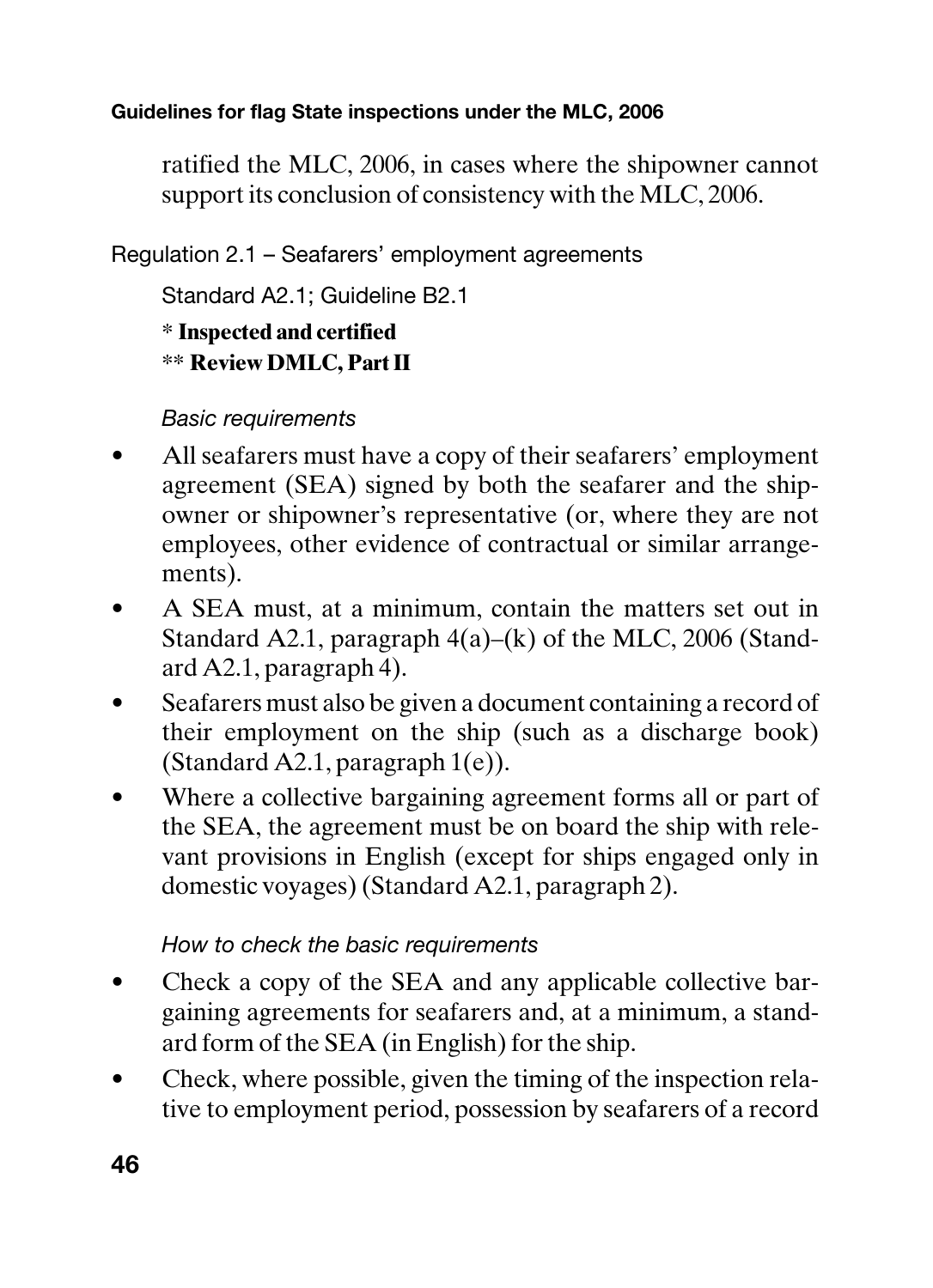of their employment (or request that such records are submitted to the inspector at a later date).

- Check that seafarers' records of employment do not contain statements as to the quality of their work or as to their wages.
- Interview, in private, a representative number of seafarers to confirm that, on signing a SEA, seafarers were given an opportunity to examine and seek advice and freely accepted the agreement before signing.

#### Examples of deficiencies

- A seafarer without a SEA working on the ship.
- A seafarer with a SEA that does not contain all the items in Standard A2.1, paragraph  $4(a)$ – $(k)$ .
- A seafarer with a SEA that is inconsistent with the national requirements.
- No system or provisions for seafarers to have their employment recorded.
- Seafarers are not given a record of their employment on the ship on completion of engagement.
- A collective bargaining agreement that forms all or part of the SEA is either not on board or, if on board, not in English on a ship that engages in international voyages.
- Standard form SEA is not in English.
- The SEA contains clauses that violate seafarers' rights.

Regulation 2.2 – Wages

Standard A2.2; Guideline B2.2

**\* Inspected and certified**

**\*\* Review DMLC, Part II**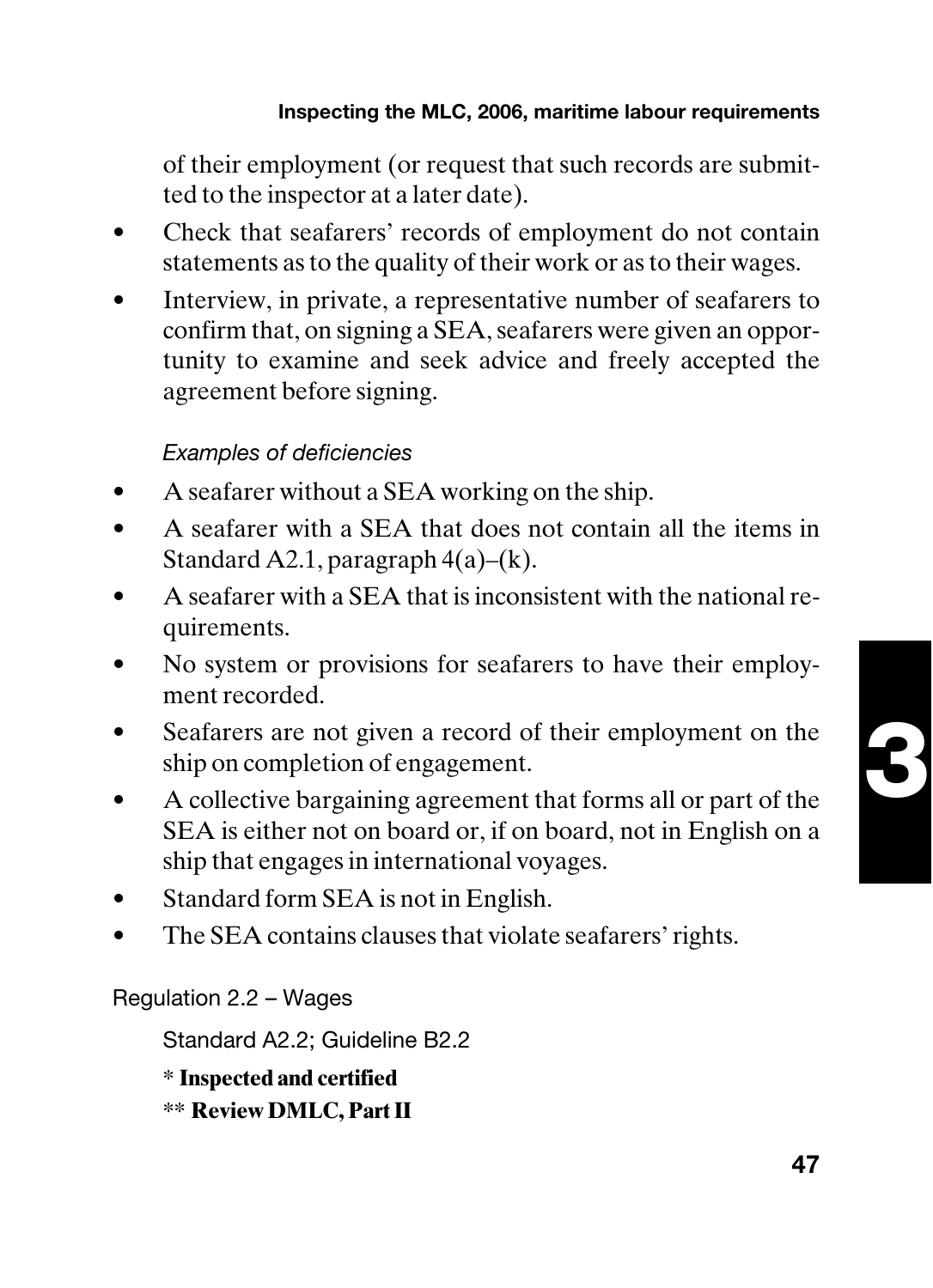#### Basic requirements

- Seafarers must be paid at no greater than monthly intervals and in full for their work in accordance with their employment agreements.\*
- Seafarers are entitled to an account each month indicating their monthly wage and any authorized deductions such as allotments.
- No unauthorized deductions, such as payments for travel to or from the ship.
- Charges for remittances/allotment\*\* transmission services must be reasonable and exchange rates in accordance with national requirements.

\* Flag States may wish to consider requiring shipowners to carry on board their ships' documents such as a copy of payroll or electronic record sheets.

\*\* An allotment is an arrangement whereby a proportion of seafarers' earnings are regularly remitted, on their request, to their families or dependants or legal beneficiaries whilst the seafarers are at sea (Standard  $A\overline{2}$ , paragraphs 3 and 4).

#### How to check the basic requirements

- Check the SEA and documentation, such as the payroll records to confirm wages are being paid at intervals no greater than one month as specified in their SEA or relevant collective agreements.
- Check relevant documents showing service charges and exchange rates applied to any remittances made to the seafarers' families or dependants or legal beneficiaries at their request.
- Check relevant documents to confirm the payment of wages including the requirement that a monthly account (such as a wage slip) is provided to the seafarers. Copies of individual accounts should be available to inspectors at their request.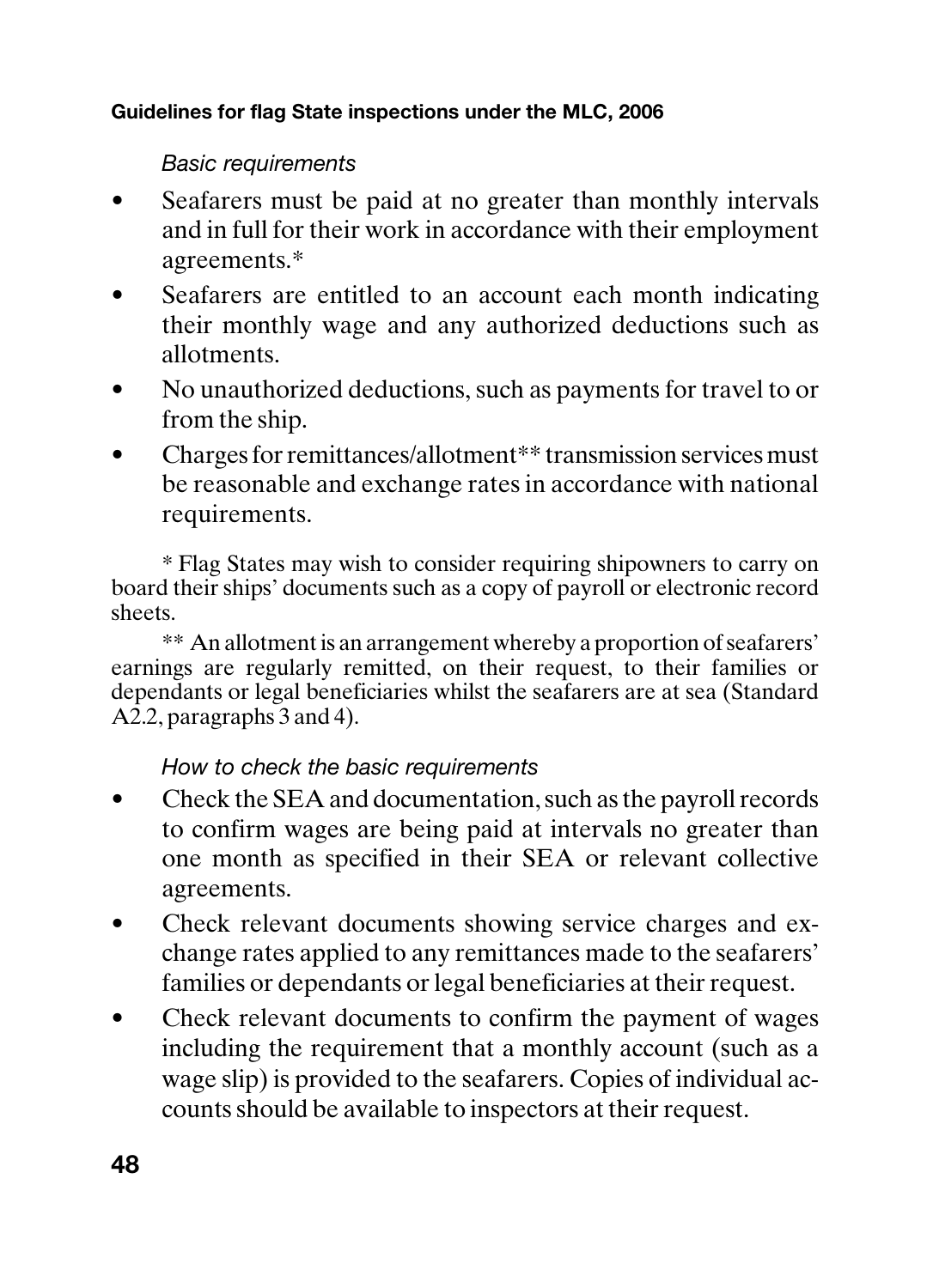#### **Inspecting the MLC, 2006, maritime labour requirements**

- Check that the wages set out in the SEA are consistent with national wages for seafarers, if national laws or regulations or collective bargaining agreements governing seafarers' wages have been adopted.
- Interview, in private, a representative number of seafarers to confirm compliance with requirements on the payment of wages.

#### Examples of deficiencies

- A seafarer is not paid regularly (at least monthly) and in full in accordance with the SEA or collective bargaining agreement.
- A seafarer is not given a monthly account (such as a wage slip) of wage.
- Allotments are not being paid or are not being paid in accordance with the seafarer's instructions.
- Charge for converting and transmitting currencies is not in line with national requirements.
- More than one set of wage accounts is in use.

Regulation 2.3 – Hours of work and hours of rest

Standard A2.3; Guideline B2.3

**\* Inspected and certified \*\* Review DMLC, Part II**

#### Basic requirements

• The minimum hours of rest<sup>\*</sup> must not be less than ten hours in any 24-hour period and 77 hours in any seven-day period, if the relevant national law relates to hours of rest, or, if the relevant national law relates to hours of work, the maximum hours of work\*\* must not exceed 14 hours in any 24-hour period and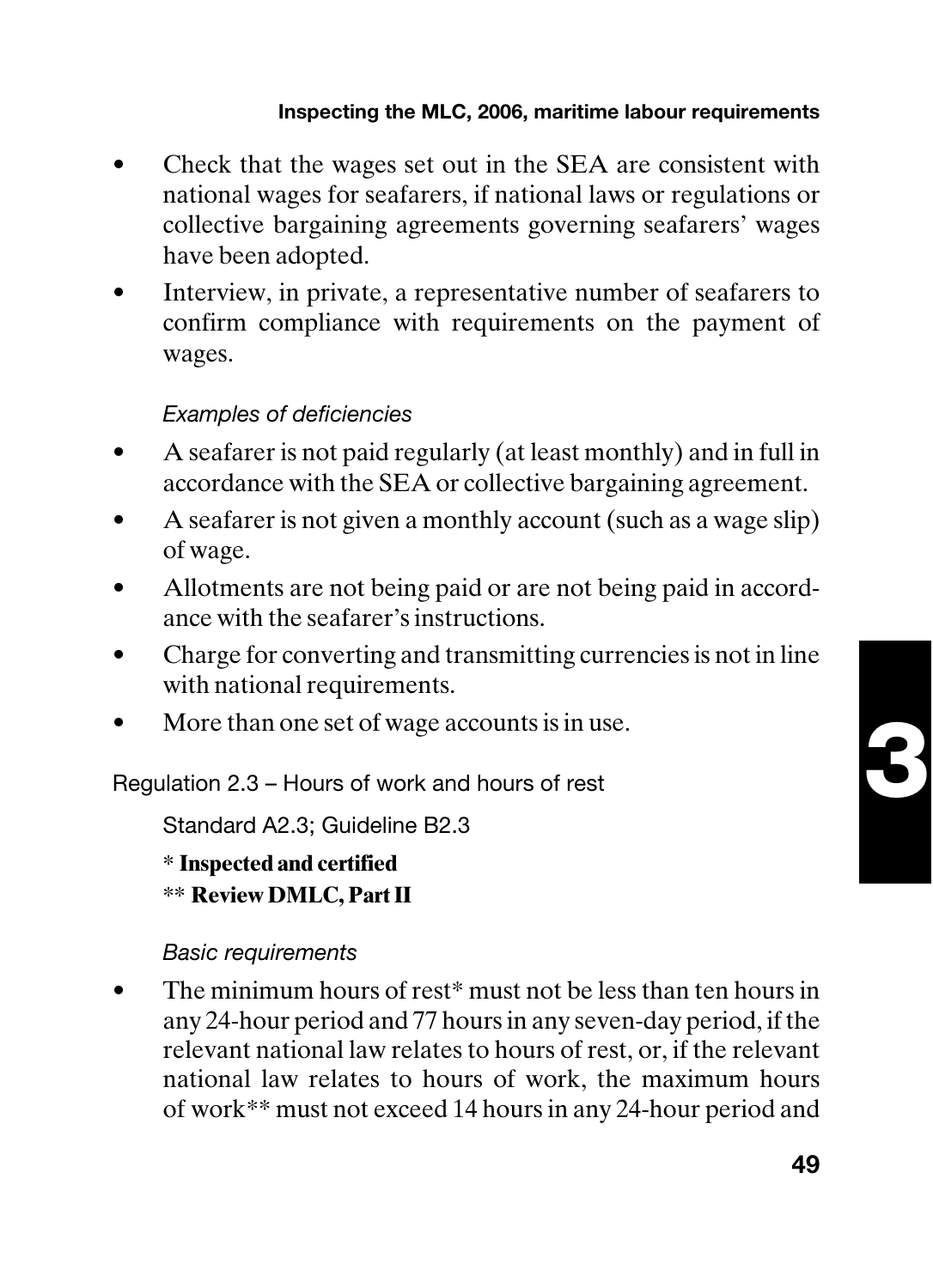72 hours in any seven-day period (Standard A2.3, paragraph 5, as implemented in national standards).\*\*\*

- Hours of rest may be divided into no more than two periods, one of which must be at least six hours; the interval between consecutive periods of rest must not exceed 14 hours (Standard A2.3, paragraph 6, as implemented in the national standards).\*\*\*
- Account must be taken of the danger posed by the fatigue of seafarers (Standard A2.3, paragraph 4).

\* "Hours of rest" means time outside hours of work; this term does not include short breaks (Standard A2.3, paragraph 1(b)).

\*\* "Hours of work" means time during which seafarers are required to do work on account of the ship (Standard  $\overline{A}2.3$ , paragraph 1(a)).

\*\*\* With respect to the national standards implementing Standard  $A2.3$ 

*Standard A2.3, paragraph 3* provides that "Each Member acknowledges that the normal working hours' standard for seafarers, like that for other workers, shall be based on an eight-hour day with one day of rest per week and rest on public holidays. However, this shall not prevent the Member from having procedures to authorize or register a collective agreement which determines seafarers' normal working hours on a basis no less favourable than this standard."

*Standard A2.3, paragraph 13* provides that "Nothing in paragraphs 5 and 6 of this Standard shall prevent a Member from having national laws or regulations or a procedure for the competent authority to authorize or register collective agreements permitting exceptions to the limits set out. Such exceptions shall, as far as possible, follow the provisions of this Standard but may take account of more frequent or longer leave periods or the granting of compensatory leave for watchkeeping seafarers or seafarers working on board ships on short voyages."

#### How to check the basic requirements

Check that there is an approved standardized table of shipboard working arrangements setting out the national require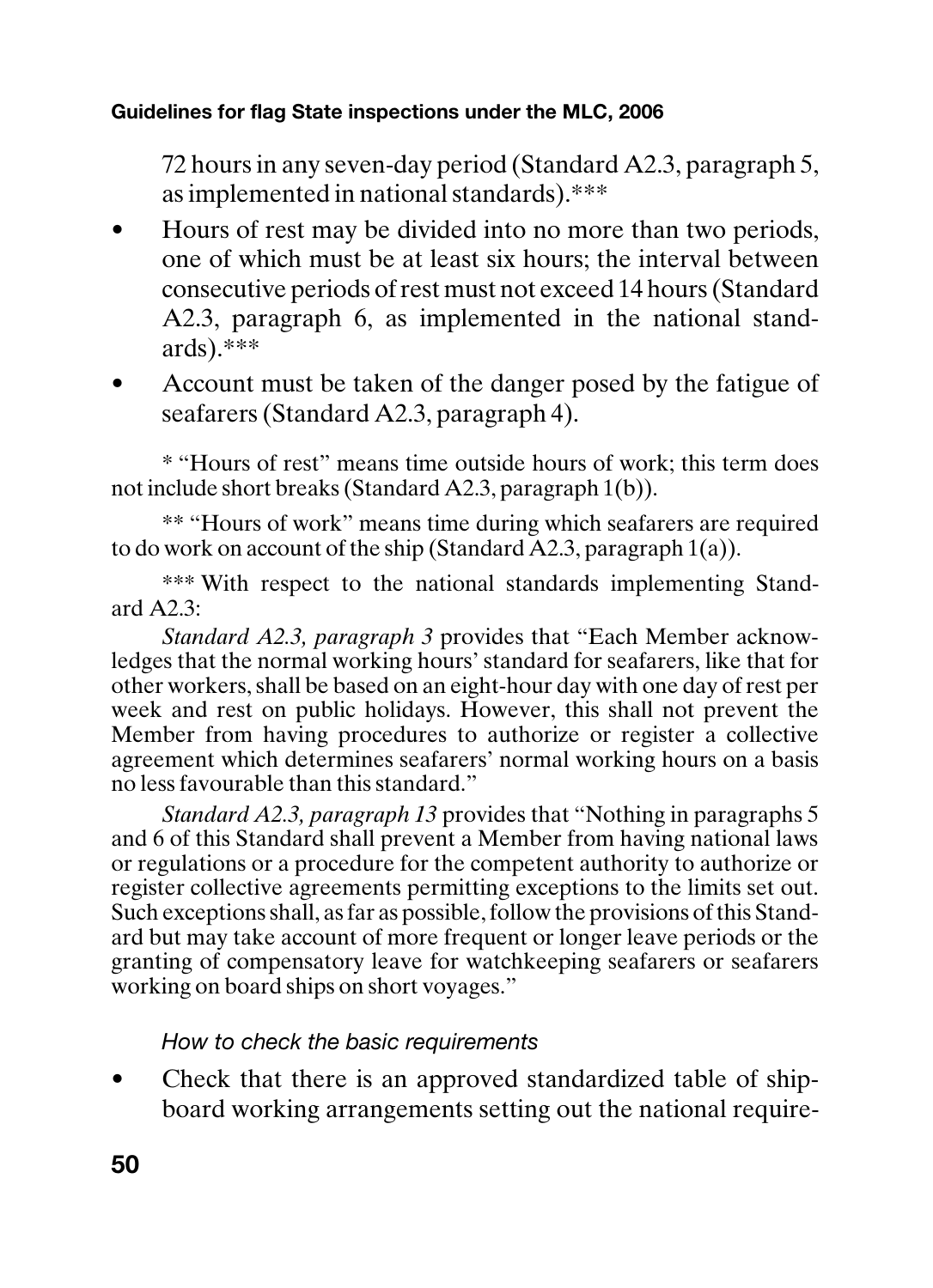ments for maximum hours of work or the minimum hours of rest and the schedule for service at sea and in port, posted in an easily accessible place on the ship.

- Check the working arrangement listed in the table.
- Check documents (the SEA or the relevant collective agreement and other documents, such as the bridge and engine room logbooks, that can also be checked) to confirm compliance with the basic requirements concerning minimum hours of rest or maximum hours of work.
- Check for a table of working arrangements or schedule in the working language or language of the ship and in English.
- Check that there are up to date records of work or rest, as required under national standards, for each seafarer serving on the ship.
- Check for seafarer fatigue, possibly indicated by hours of work that are consistently at the upper limits and by other contributory factors, such as disrupted rest periods. If there are seafarers that show symptoms such as lack of concentration, irrelevant and inconsistent replies to questions, yawning and slow reaction times, further investigation may be considered.

#### Examples of deficiencies

- A seafarer's work schedule does not conform to the applicable standards.
- Table of working arrangements is not posted or does not contain required information.
- Table of working arrangements is not in English and the working language(s) of the ship.
- Records of work or rest are not available or are not maintained.

**51**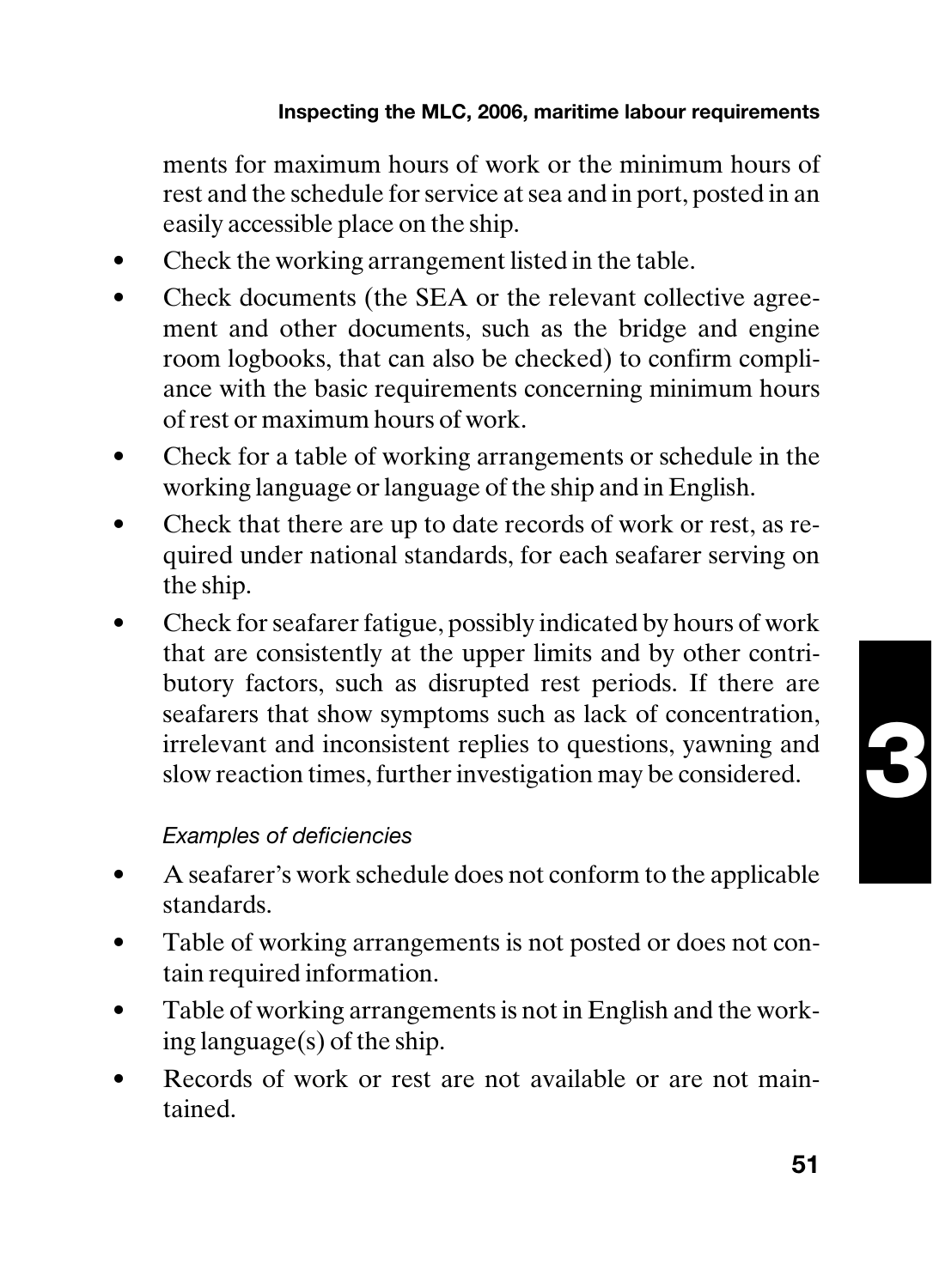Evidence of exceeding the limits of work and no record of suspension of the schedule, in accordance with Standard A2.3, paragraph 14, has been noted in a logbook or other document.

#### Regulation 2.4 – Entitlement to leave

Standard A2.4; Guidelines B2.4

**\* Inspected**

#### Basic requirements

- Seafarers must be allowed paid annual leave\* in accordance with national laws and regulations implementing the MLC, 2006.
- Unauthorized agreements to forgo the minimum annual leave with pay are prohibited (Standard A2.4, paragraph 3).
- Seafarers are to be granted shore leave to benefit their health and well-being and consistent with the operational requirements of their positions.

\* The MLC, 2006, allows for differing calculations but establishes a minimum annual paid leave calculated on the basis of 2.5 calendar days per month of employment. In addition to the minimum period of annual leave, seafarers may also be entitled to a number of public and customary holidays recognized by the flag State. This is regardless of whether they fall within the individual seafarer's period of annual leave. For additional guidance see Guideline B2.4.1, paragraph 4.

#### How to check the basic requirements

• Check documents, such as the SEA or the relevant collective agreement, to confirm that seafarers are provided with the annual leave with pay entitlement required by the flag State (at a minimum, to be calculated on the basis of 2.5 calendar days per month of employment).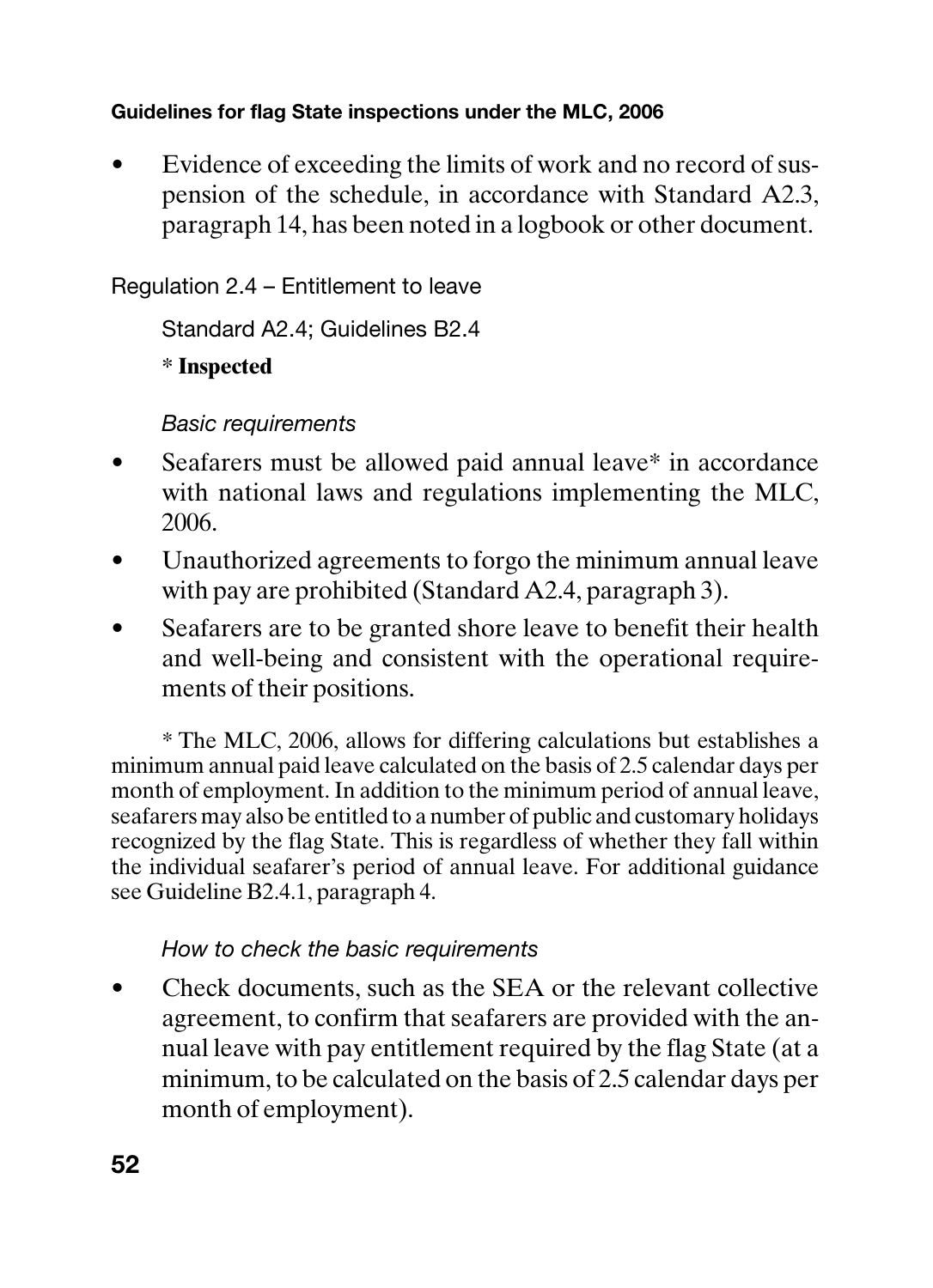- Check that seafarers' employment and wage records confirm that this requirement is met.
- Interview, in private, a representative number of seafarers to confirm that they receive paid annual leave and are allowed an appropriate level of shore leave by the shipowner.

#### Examples of deficiencies

- Seafarer is not given paid annual leave.
- Seafarer who has an annual leave entitlement that is less than the national requirement (if more than 2.5 calendar days per month) or less than 2.5 calendar days per month of employment.
- Seafarer does not have an entitlement to paid annual leave in the SEA.
- Seafarer has agreed to forgo minimum annual leave with pay (and the competent authority has not authorized the agreement) (Standard A2.4, paragraph 3).
- Seafarer not allowed shore leave (although leave would be consistent with operational requirements of the seafarer's position).

Regulation 2.5 – Repatriation

Standard A2.5; Guideline B2.5

**\* Inspected**

#### Basic requirements

- Seafarers are to be repatriated, at no cost to themselves, in accordance with the national provisions implementing the MLC, 2006.
- Shipowners are required to provide financial security to ensure that repatriation will occur.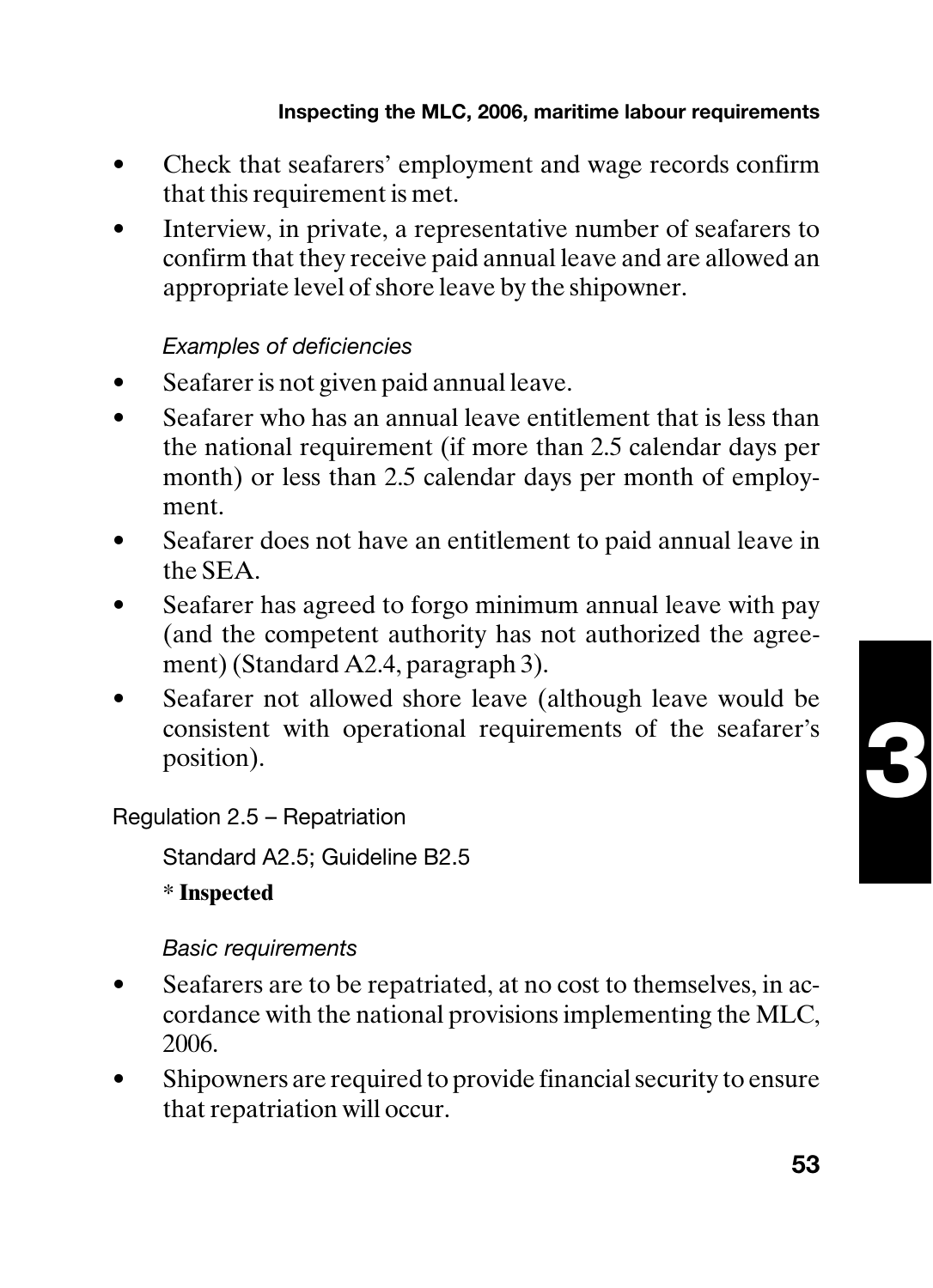- A copy of the applicable national provisions regarding repatriation must be carried on ships and available to seafarers in an appropriate language (Standard A2.5, paragraph 9).
- At a minimum seafarers are entitled to repatriation in the following circumstances:
	- if the seafarers' employment agreement expires while they are abroad;
	- when their seafarers' employment agreement is terminated:
		- by the shipowner; or
		- by the seafarer for justified reasons; and
	- when the seafarers are no longer able to carry out their duties under their employment agreement or cannot be expected to carry them out in the specific circumstances (Standard A2.5, paragraphs 1 and 2).

#### How to check the basic requirements

- Check relevant documents confirming that shipowner has provided financial security.
- Check that a copy of the national provisions or SEA or relevant collective bargaining agreement regarding repatriation is available (in an appropriate language) to seafarers.
- Check for compliance with any national provision that seafarers under the age of 18 are to be repatriated after a prescribed period if it is apparent that they are unsuited to a career at sea (Guideline B2.5.2, paragraph 3).

#### Examples of deficiencies

- Seafarer is not repatriated in accordance with national requirements, or SEA or collective bargaining agreement.
- Ship does not have a copy of the national provisions on repatriation on board and accessible to seafarers.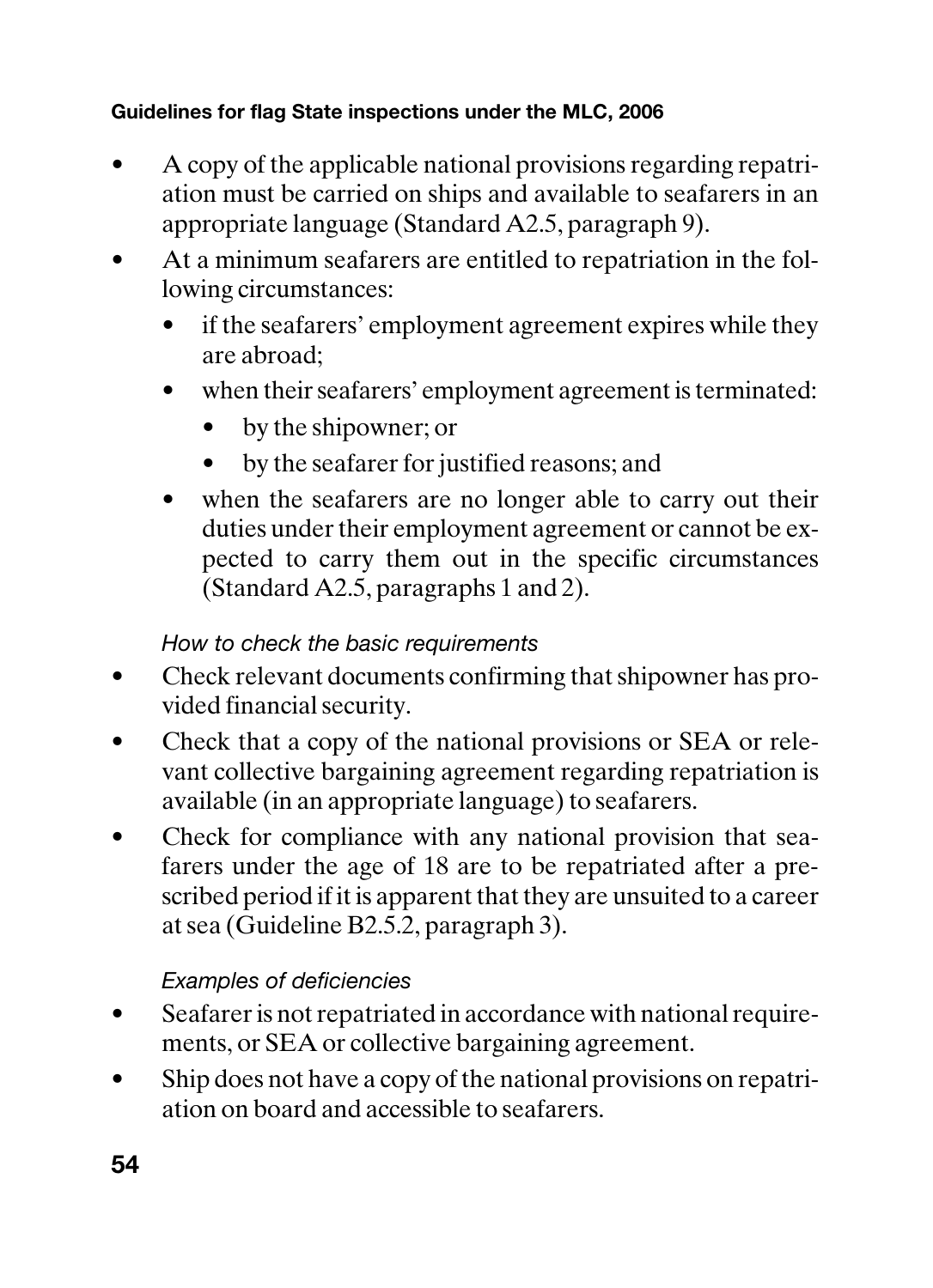- No evidence that financial security for repatriation has been provided.
- No provision for seafarer repatriation is in place.

Regulation 2.7 – Manning levels

Standard A2.7; Guideline B2.7

**\* Inspected and certified**

**\*\* Review DMLC, Part II**

#### Basic requirements

- Ship must have a sufficient number of seafarers employed on board to ensure that ships are operated safely, efficiently and with due regard to security under all conditions, taking into account concerns about fatigue and the particular nature and conditions of voyage.
- Ship must comply with the manning levels listed on the Safe Manning Document (SMD) or equivalent issued by the competent authority (Standard A2.7, paragraph 1).

#### How to check the basic requirements

- Check safe manning document (SMD) or applicable equivalent.
- Check crew list for number, category (such as cooks and those responsible for food preparation and those who are responsible for medical care) and qualifications of seafarers working on board.
- Check on-board table of working arrangements to confirm that safe manning requirements are being implemented.
- Interview, in private, a representative number of seafarers to confirm that requirements are met.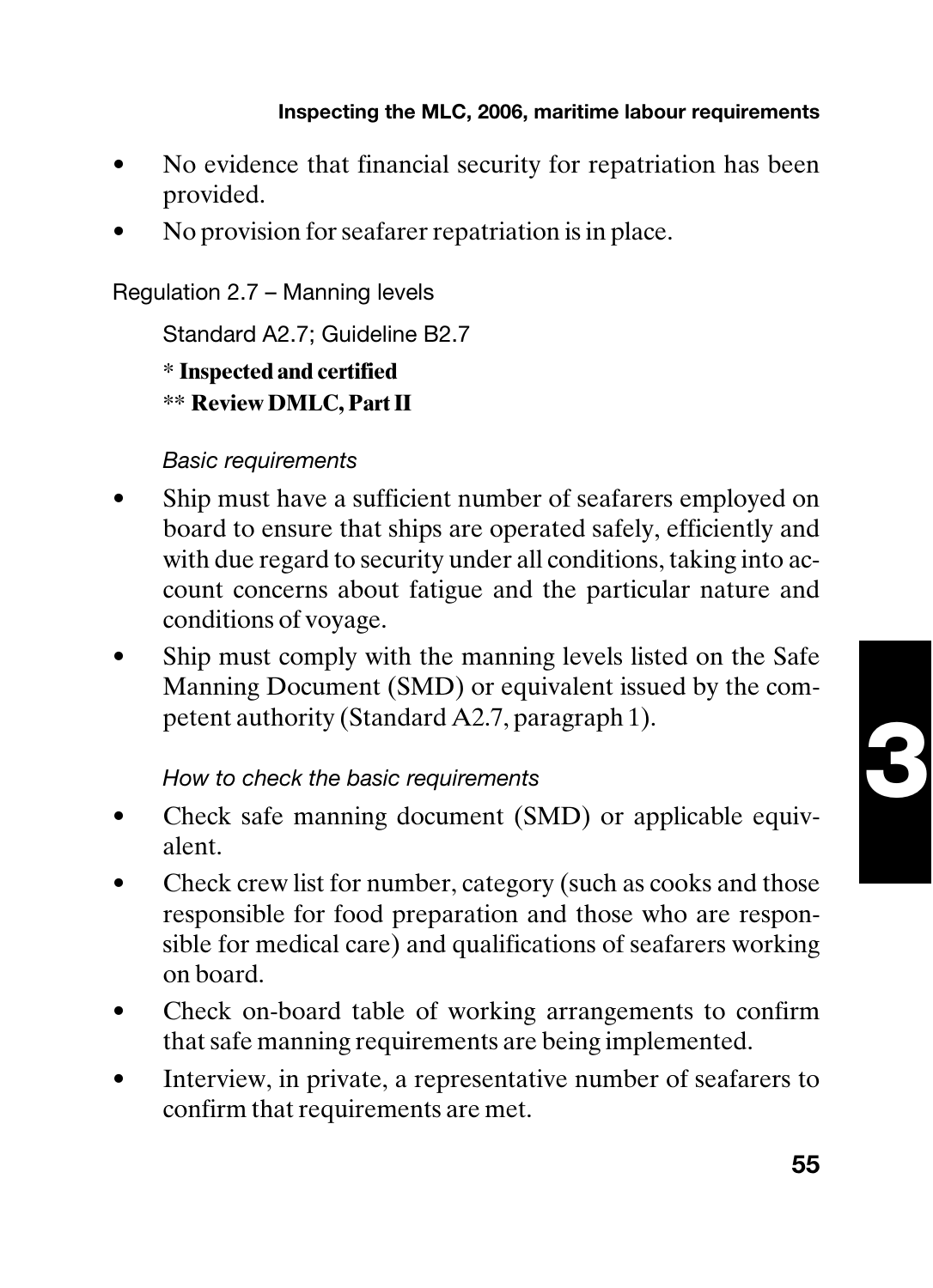#### Examples of deficiencies

- Number and/or categories of seafarers working on board does not correspond with those stated in the SMD.
- No SMD or equivalent on board.

Regulation 3.1 – Accommodation and recreational facilities

Standard A3.1; Guideline B3.1

**\* Inspected and certified \*\* Review DMLC, Part II**

#### Basic requirements

- Ships must be in compliance with the minimum standards established by the MLC, 2006, providing and maintaining decent accommodation and recreational facilities for seafarers working or living on ships, or both, consistent with promoting seafarers' health and well-being.
- Seafarer accommodation must be safe and decent and must meet national requirements implementing the MLC, 2006 (Standard A3.1, paragraph 1).
- Frequent inspections of seafarer accommodation areas are carried out by the master or a designate (Standard A3.1, paragraph 18) and are recorded and the records are available for review.

• The attending flag State inspector should be aware of the plan approval process undertaken during the construction of the ship with respect to the seafarer accommodation arrangements. As part of the first inspection of a ship the inspector will need to verify that the accommodation and recreational facilities have been constructed in accordance with the approved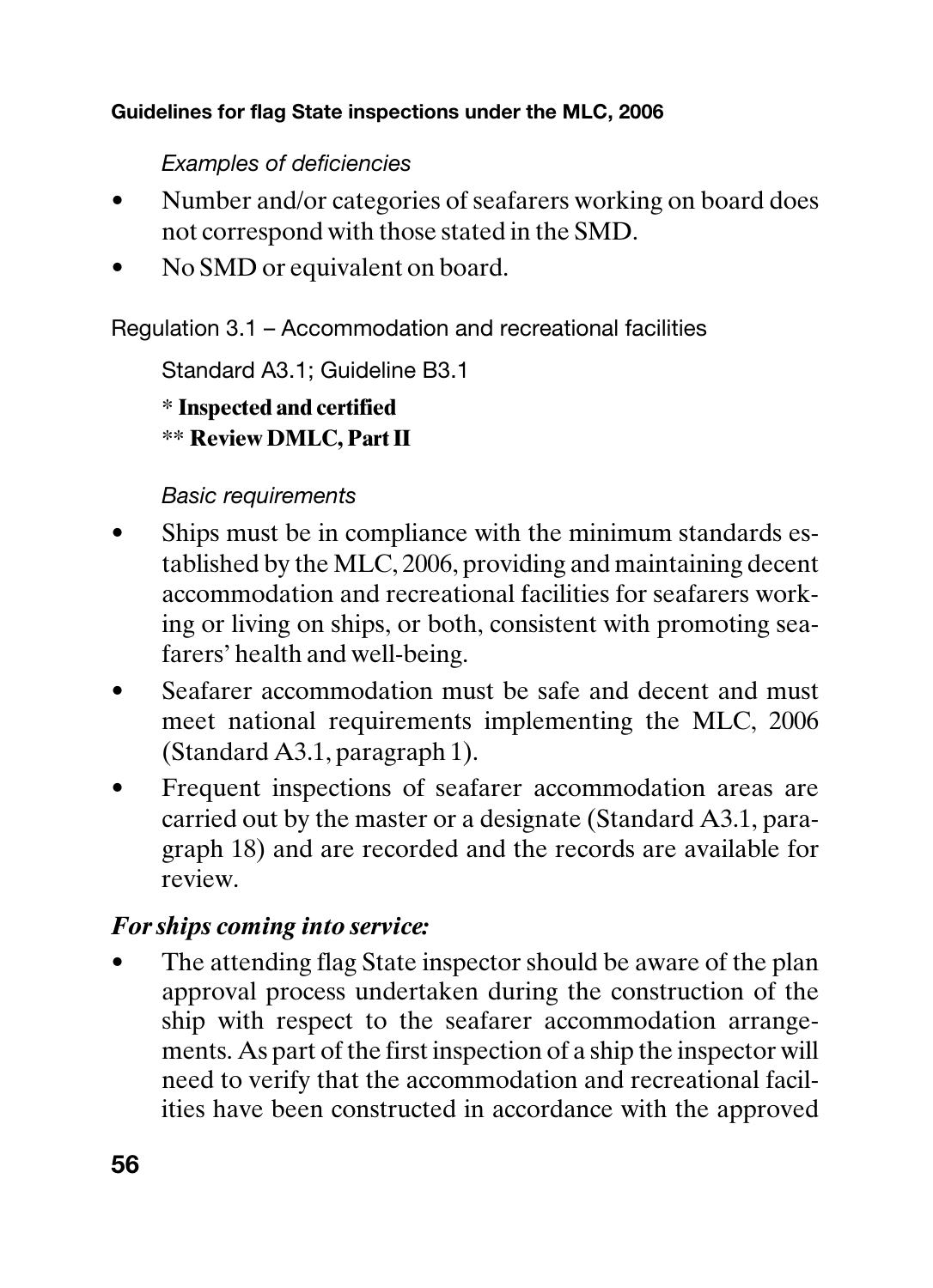drawings. The same applies to ships that have been substantially altered. This process need not be repeated for subsequent inspections.

### *For ships that were in existence before entry into force of the MLC,*

- Account must be taken of any national provisions that may have been adopted (see Chapter 2 of these guidelines) with respect to this issue. These ships will still need to be inspected in connection with seafarers' accommodation and recreational facilities to verify that the ship:
	- meets the standards set out in either ILO Conventions Nos 92, 133, 147 or the Protocol of 1996 to Convention No. 147 (if applicable in the flag State); and/or
	- provides and maintains decent accommodation and recreational facilities for seafarers working or living on board, or both, consistent with promoting the seafarers' health and well-being in accordance with national legislation.

#### How to check the basic requirements

- Check the construction plan of the ship that shows dimensions and identifying the use to be made of each room or other area.
- Check the crew list compared to the number of sleeping rooms and berths.
- Carry out a visual observation of seafarers' on-board accommodation and recreational facilities with particular attention paid to the following requirements in the MLC, 2006:
	- general requirements (Standard A3.1, paragraph 6);
	- the size of rooms and other accommodation spaces (Standard A3.1, paragraphs 9 and 10);
	- heating and ventilation (Standard A3.1, paragraph 7);
	- noise and vibration and other ambient factors (Standard  $A3.1$ , paragraph  $6(h)$ ;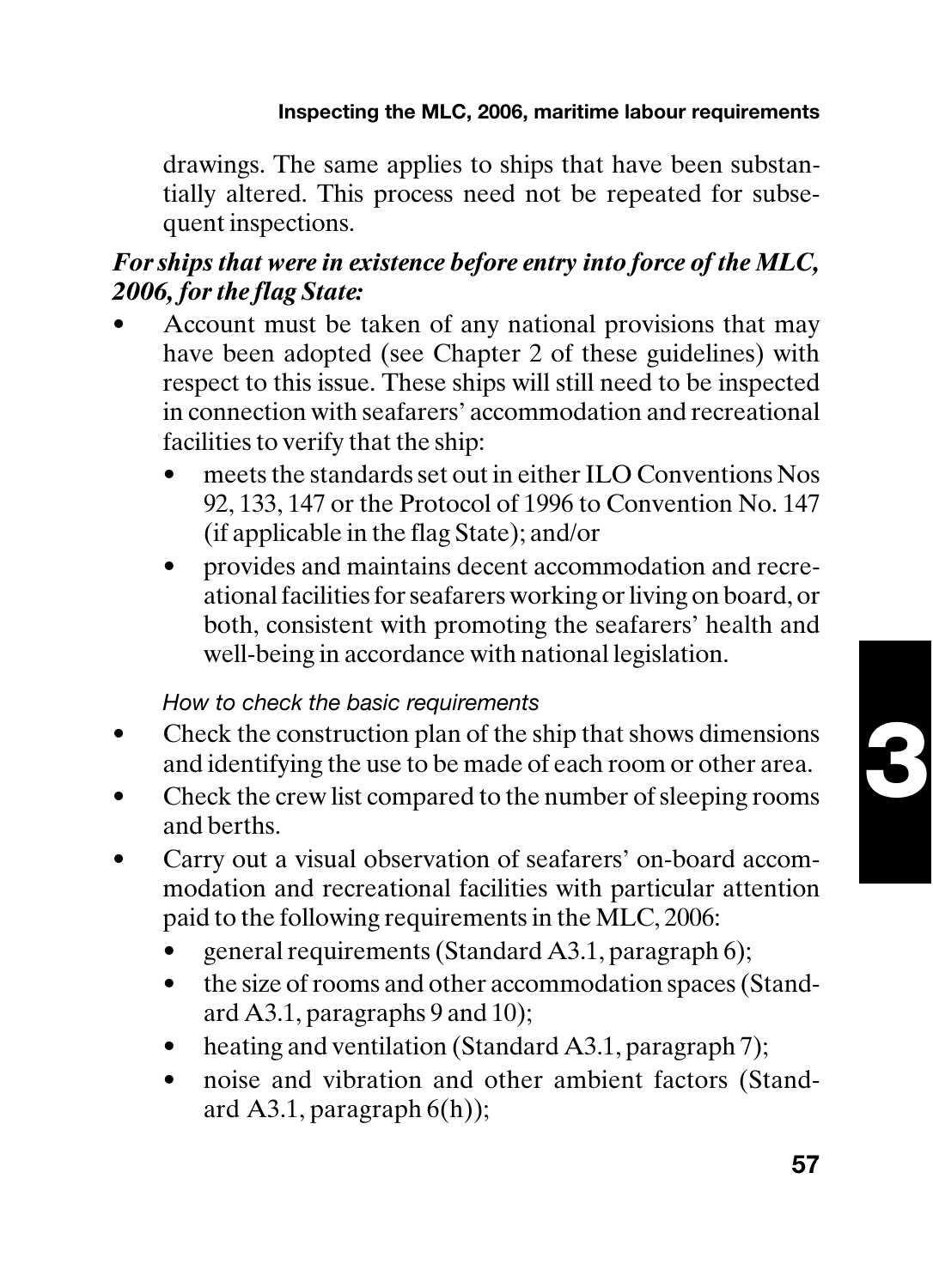- sanitary and related facilities (Standard A3.1, paragraphs 11) and 13);
- lighting (Standard A3.1, paragraph 8);
- hospital accommodation (Standard A3.1, paragraph 12);
- recreational facilities (Standard A3.1, paragraphs 14 and 17);
- occupational safety and health and accident prevention requirements on ships, in light of the specific needs of seafarers who both live and work on ships (Standard A3.1, paragraphs  $2(a)$  and  $6(h)$ ).
- Check the on-board records to confirm that frequent inspections are carried out by, or under the authority of, the ship's master, as well as (for ships that carry a Maritime Labour Certificate) that other inspections or actions provided for in the shipowners' approved measures found in the DMLC, Part II, have been carried out.
- Check that measures are being taken on the ship to monitor noise and vibration levels in seafarers' working and living areas.

#### Examples of deficiencies

- Location of sleeping rooms on the ship does not conform to national standards implementing the MLC, 2006.
- Number and/or size (including height) of sleeping rooms does not conform to national standards implementing the MLC, 2006.
- More than one seafarer per berth.
- Recreational facilities do not conform to national standards implementing the MLC, 2006.
- Heating, lighting or ventilation is inadequate or not functioning correctly.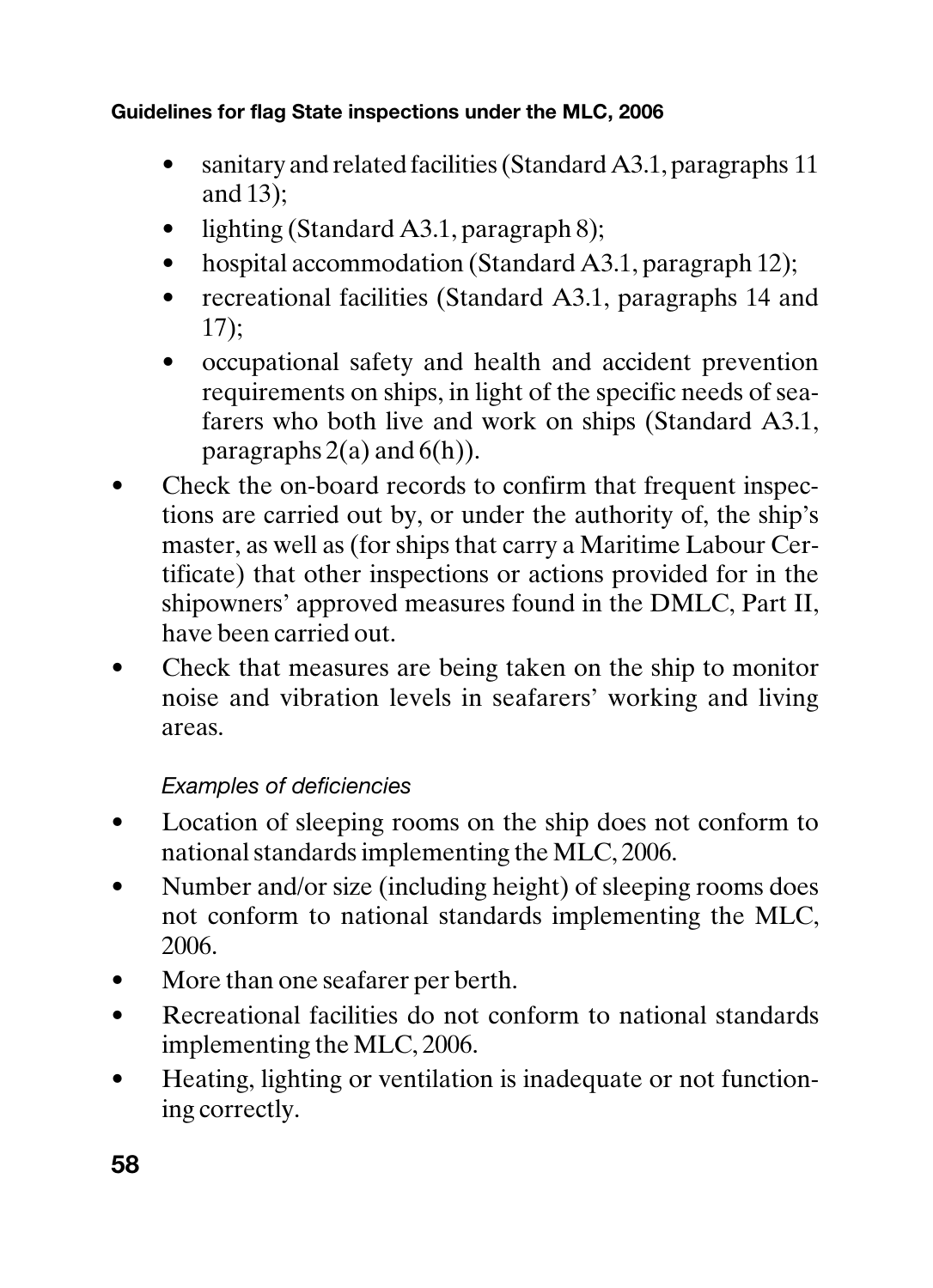#### **Inspecting the MLC, 2006, maritime labour requirements**

- Fittings and fixtures within seafarer accommodation areas, including the hospital, mess rooms and recreational rooms, do not conform to national standards implementing the MLC, 2006.
- Separate sleeping rooms are not provided for males and females.
- Separate sanitation facilities are not provided for males and females.
- Sanitary facilities are inadequate or not functioning.
- Hospital is being used to accommodate persons who are not sick.
- Seafarer accommodation or recreational facilities are not being maintained in a clean and tidy condition.
- Regular inspections of seafarer accommodation are not being carried out by the master or another designated person.
- Laundry facilities are inadequate or not functioning correctly.
- Exposure to hazardous levels of noise and vibration and other ambient factors and chemicals in the seafarer accommodation or recreational or catering facilities.

Regulation 3.2 – Food and catering

Standard A3.2; Guideline B3.2

**\* Inspected and certified \*\* Review DMLC, Part II**

#### Basic requirements

• Food and drinking water must be of appropriate quality, nutritional value and quantity, taking into account the requirements of the ship and the differing cultural and religious backgrounds of seafarers on the ship.

**3**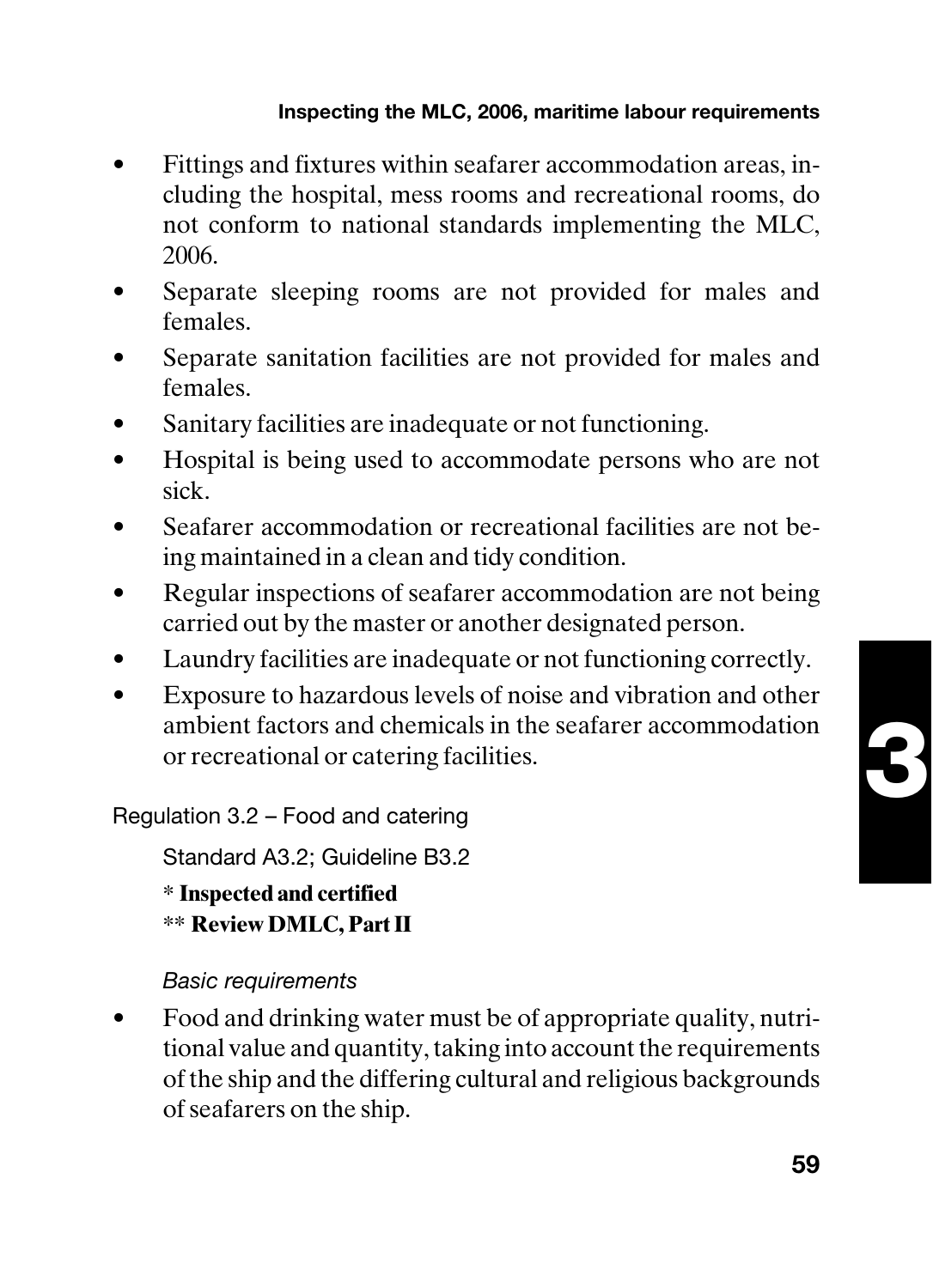- Food is to be provided free of charge to seafarers during the period of engagement.
- Seafarers employed as ship's cooks\* with responsibility for preparing food must be trained and qualified for their positions.
- Seafarers working as ship's cooks must not be less than 18 years old (Standard A3.2, paragraph 8).
- Frequent and documented inspections of food, water and catering facilities are carried out by the master or a designate (Standard A3.2, paragraph 7).

\* "Ship's cook" means a seafarer with responsibility for food preparation (Regulation 3.2, paragraph 3; Standard A3.2, paragraphs 3 and 4).

#### How to check the basic requirements

- Check documents (see Regulation 1.1 on minimum age) to confirm that the ship's cooks are 18 years old or older and that the ship's cooks are trained, qualified and competent for their positions in accordance with national requirements. In cases where a fully qualified cook is not required, check that seafarers processing food in the galley are trained or instructed in food and personal hygiene and handling and storage of food on board ships.
- Check on-board records to confirm that frequent and documented inspections are made of:
	- supplies of food and drinking water;
	- spaces used for handling and storage of food;
	- galleys and other equipment used in the preparation and service of meals.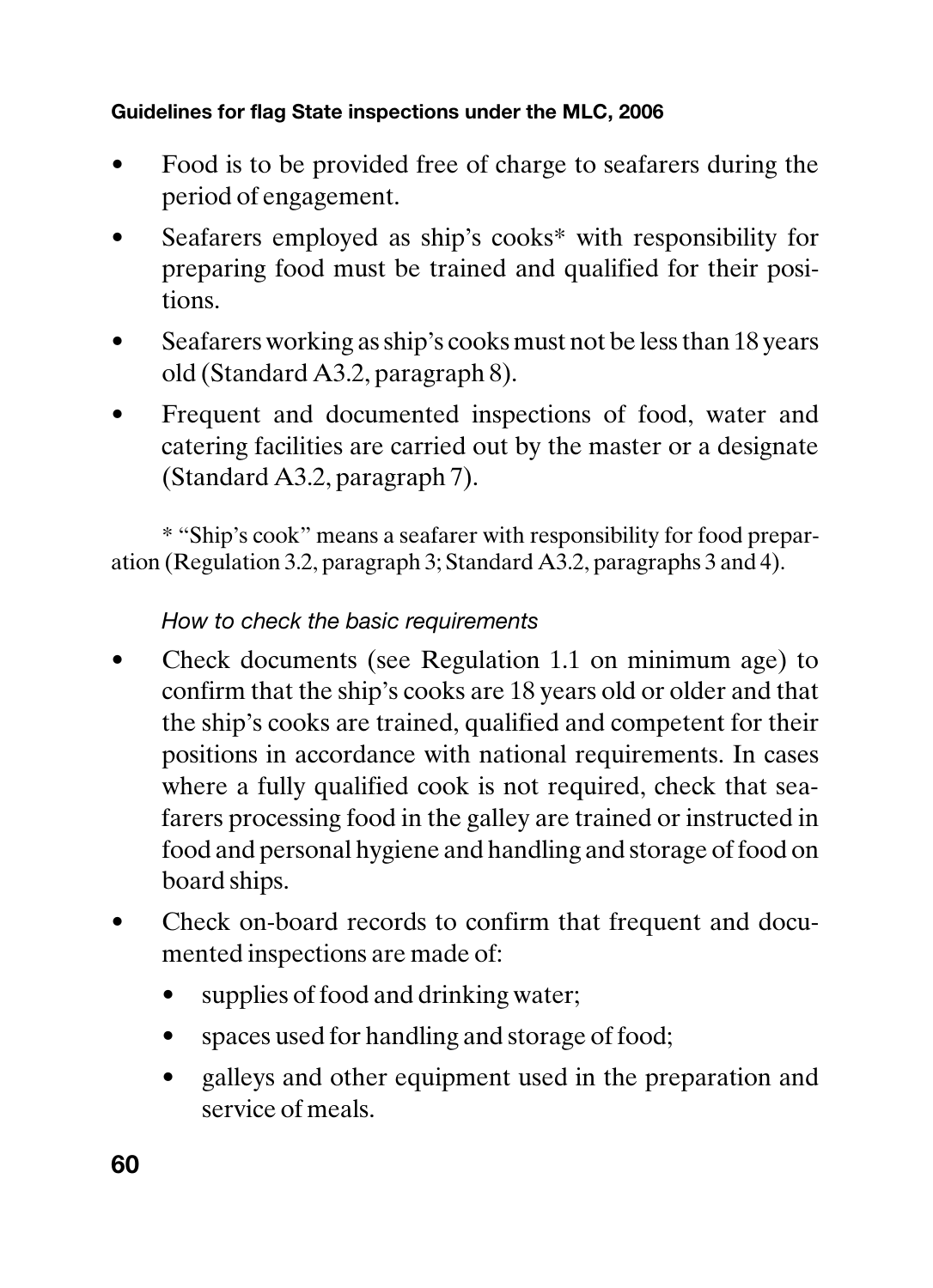- Visual observation of catering facilities, including galleys and store rooms, to check that they are hygienic and fit for purpose.
- Check that food and drinking water are of an appropriate quality (for example, not out of date) and quantity and nutritional value by:
	- checking drinking water quality and ascertaining how the quality is monitored;
	- reviewing menu plans together with visual observation of food supplies and storage areas to ensure that the food supplied is varied in nature.
- Check, by interviewing, in private, a representative number of seafarers, that they are not charged for food and are provided with drinking water and that food and drinking water are of appropriate quality and quantity.

## Examples of deficiencies

- Food and drinking water are not of appropriate quality, nutritional value and quantity, for the seafarers on the ship.
- Seafarer is charged for food and/or is not provided with drinking water.
- Seafarer who has responsibility for preparing food is untrained or not instructed as required.
- Ship's cook is not trained and qualified.
- Ship's cook is under 18 years of age.
- Frequent and documented inspections of the food or water or the preparation/storage/handling areas are not being carried out.
- Catering facilities are not hygienic or are otherwise unfit for purpose.

**61**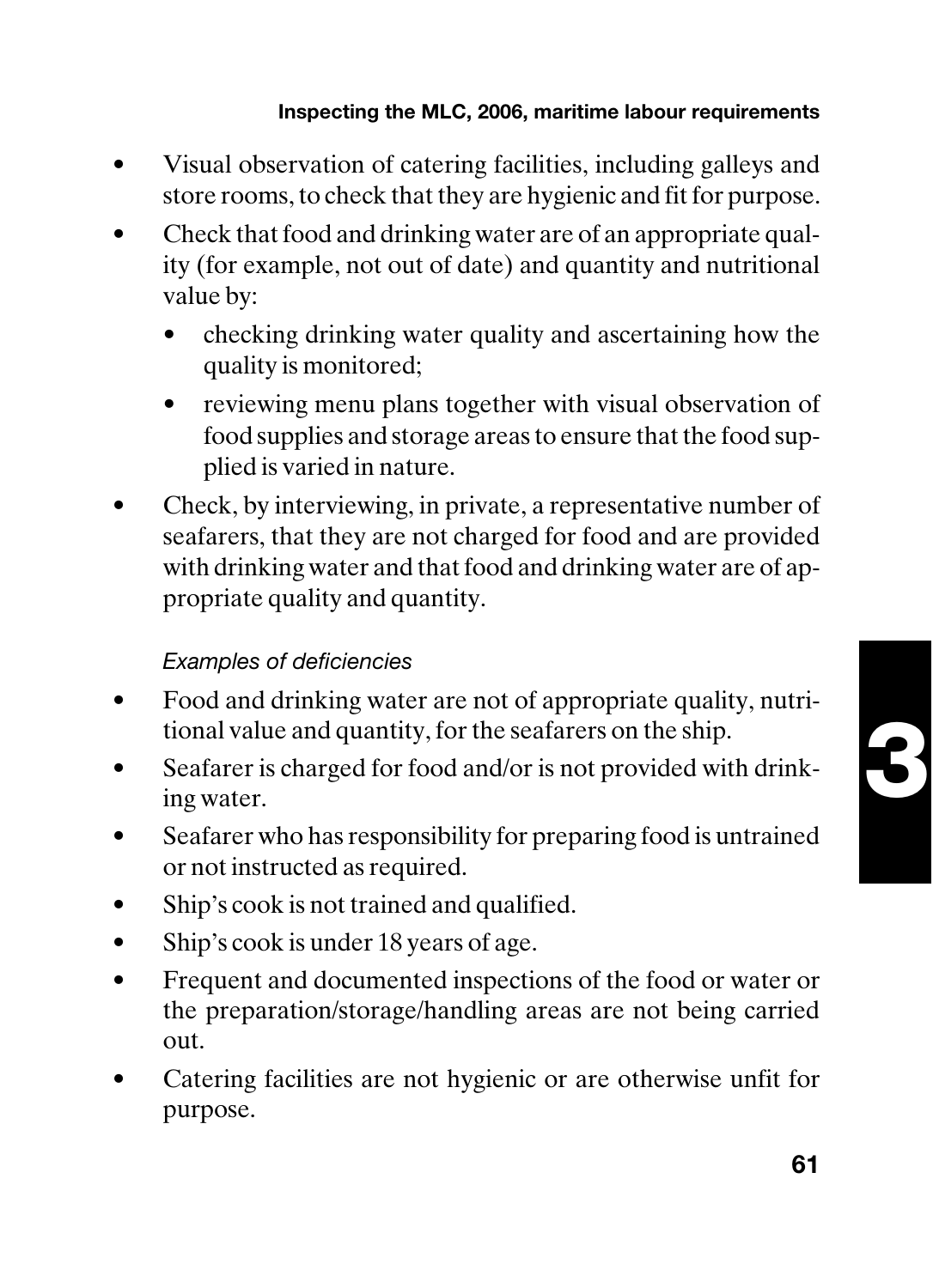Regulation 4.1 – Medical care on board ship and ashore

Standard A4.1; Guideline B4.1

**\* Inspected and certified \*\* Review DMLC, Part II**

## Basic requirements

- Seafarers must be covered by adequate measures for the protection of their health and have access to prompt and adequate medical care, including essential dental care, whilst working on board.
- Health protection and care are to be provided at no cost to the seafarer, in accordance with national law and practice.
- Shipowners are to allow seafarers the right to visit a qualified medical doctor or dentist without delay in ports of call, where practicable (Standard A4.1, paragraph 1(c)).

## How to check the basic requirements

- Check documents (such as the SEA) to confirm that, to the extent consistent with national law and practice, medical care and health protection services while seafarers are on board ship or landed in a foreign port, are provided free of charge (see Standard A4.1, paragraph 1(d)).
- Check documents (such as the SEA) to confirm that seafarers are given the right to visit a qualified medical doctor or dentist, without delay, when calling at a port, where practicable (see Standard A4.1, paragraph 1(c)).
- Check records and equipment to confirm that general provisions on occupational health protection and medical care are being observed (Standard A4.1, paragraph 1(a)).
- Undertake visual observation to confirm that the ship is equipped with sufficient medical supplies including a medicine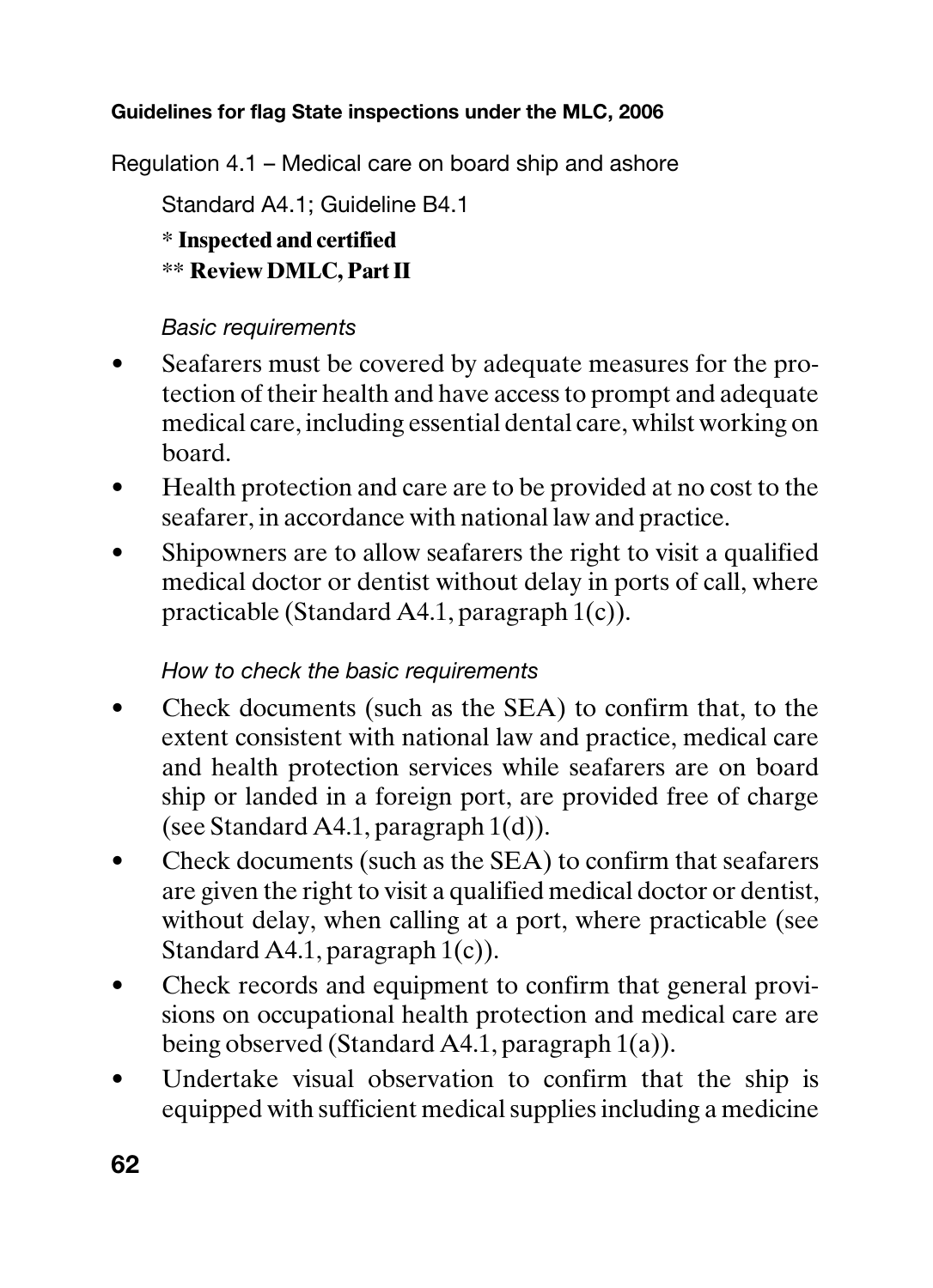chest and equipment, including either the most recent edition of the *International Medical Guide for Ships* or a medical guide as required by national laws and regulations.

- Check documents (such as the SMD and crew list) to confirm that a qualified medical doctor is working on board ships that carry 100 or more people and that are ordinarily engaged in voyages of more than three days' duration.
- Check that, where ships are not required to carry a medical doctor, they have at least one seafarer on board (who is trained and qualified to the requirements of STCW) to be in charge of medical care or is competent to provide medical first aid as part of their regular duties.
- Check that medical report forms are carried on board the ship.
- Interview, in private, a representative number of seafarers to confirm that seafarers have access to medical care on board without charge and are given leave to obtain medical and dental care services when calling in a port, where practicable.
- Check that procedures are in place for radio or satellite communications for medical assistance.

### Examples of deficiencies

- A seafarer working on the ship is denied, without justification, shore leave by the master and/or shipowner to go ashore for medical or dental care.
- A seafarer is not provided with appropriate health protection and medical care on board ship.
- Medical personnel, with appropriate qualifications, as required by national laws or regulations, are not on board.
- Medical chest or equipment does not meet national standards and/or no medical guide is on board.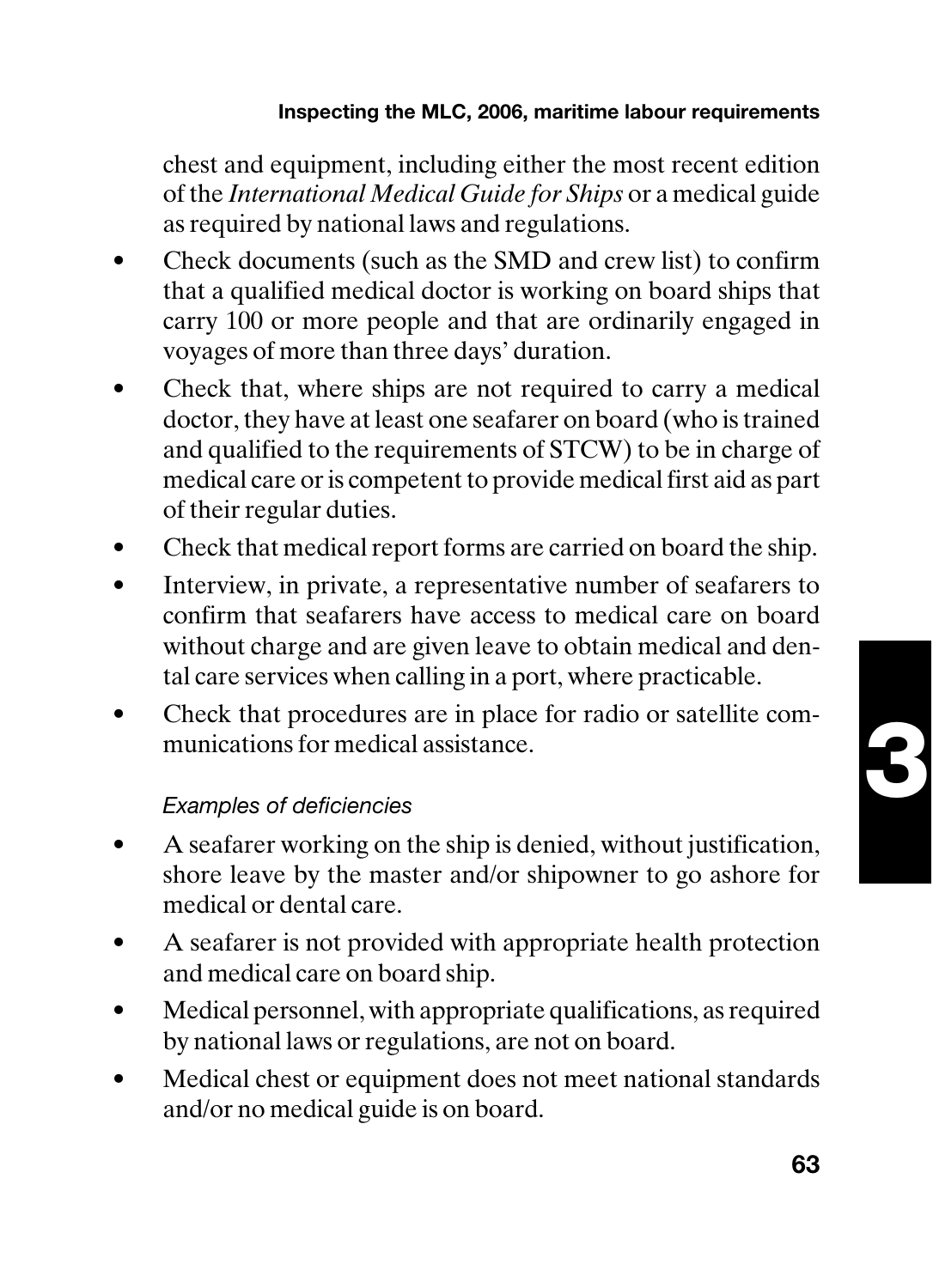- No medical report forms are on board.
- Evidence that a seafarer is being charged for medical or dental care, contrary to national law or practice.

Regulation 4.2 – Shipowners' liability

Standard A4.2; Guideline B4.2

**\* Inspected**

## Basic requirements

- Seafarers have a right to material assistance and support from the shipowner with respect to the financial consequences of sickness, injury or death occurring while they are serving under a SEA or arising from their employment under such agreement.
- Shipowners are liable to defray the expense of medical care, including medical treatment and the supply of the necessary medicines and therapeutic appliances, and board and lodging away from home until the sick or injured seafarer has recovered, or until the sickness or incapacity has been declared of a permanent character (Standard A4.2, paragraph 1(c)).
- Shipowners are to provide financial security to assure compensation in the event of the death or long-term disability of seafarers due to an occupational injury, illness or hazard, as set out in national law, the SEA or collective agreement (Standard A4.2, paragraph  $1(b)$ ).
- Measures are to be taken to safeguard the property of seafarers left on board by sick, injured or deceased seafarers (Standard A4.2, paragraph 7).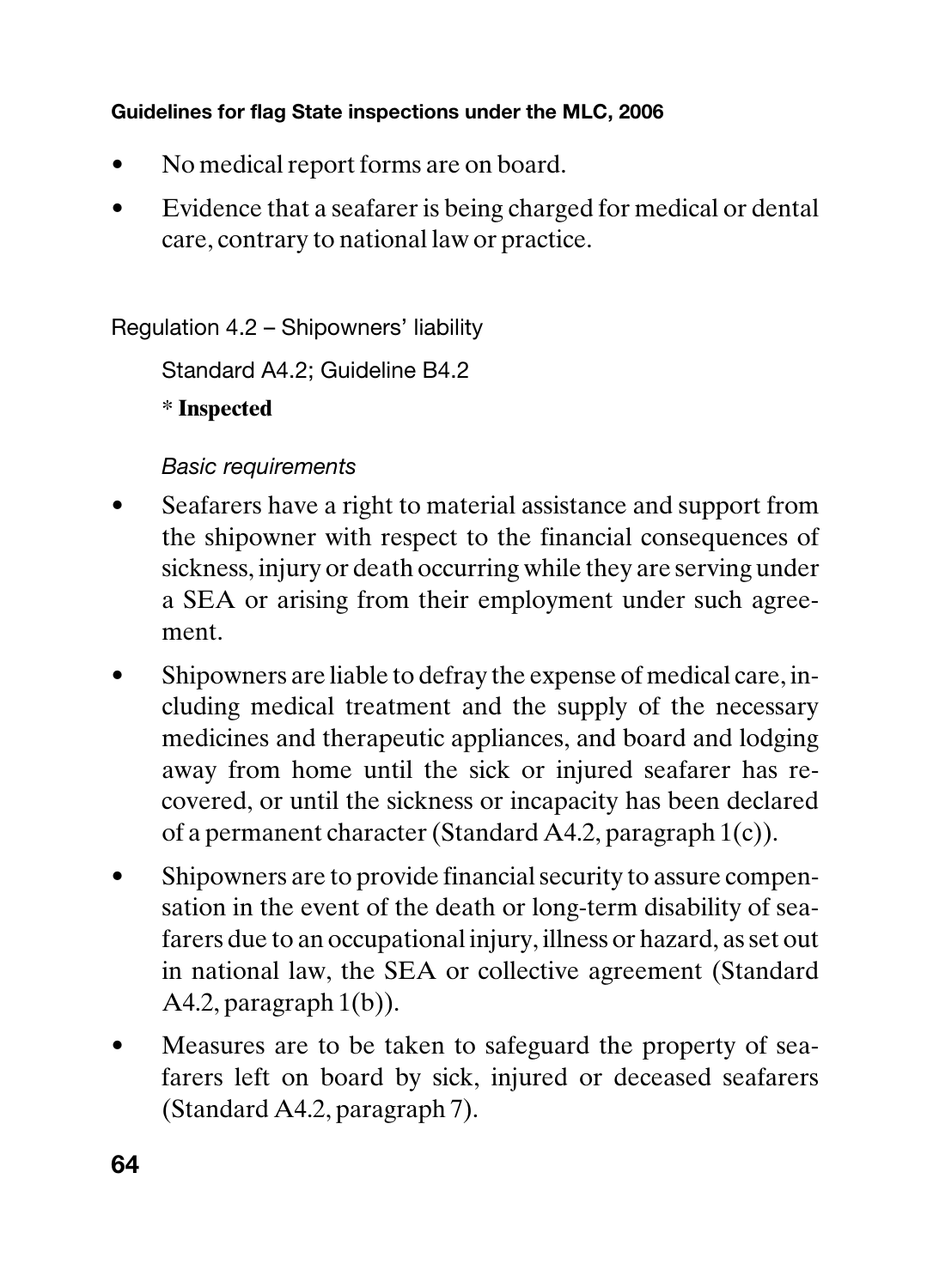### How to check the basic requirements

- Check the SEA and/or relevant collective bargaining agreement to verify that seafarers have the coverage required by national law implementing the MLC, 2006.
- Check documents confirming that the shipowner has provided financial security to assure compensation as required.
- Check for on-board procedures with respect to property that is left on board by sick, injured or deceased seafarers.

### Examples of deficiencies

- No evidence that financial security has been provided.
- No information on coverage in the SEA or relevant collective bargaining agreement.
- Provisions in the SEA or collective bargaining agreement are not consistent with national requirements implementing the MLC, 2006.
- No procedures are in place to safeguard seafarers' property left on board.

#### Regulation 4.3 – Health and safety protection and accident prevention

Standard A4.3; Guideline B4.3

**\* Inspected and certified \*\* Review DMLC, Part II**

### Basic requirements

The working, living and training environment on ships must be safe and hygienic and conform to national laws and regulations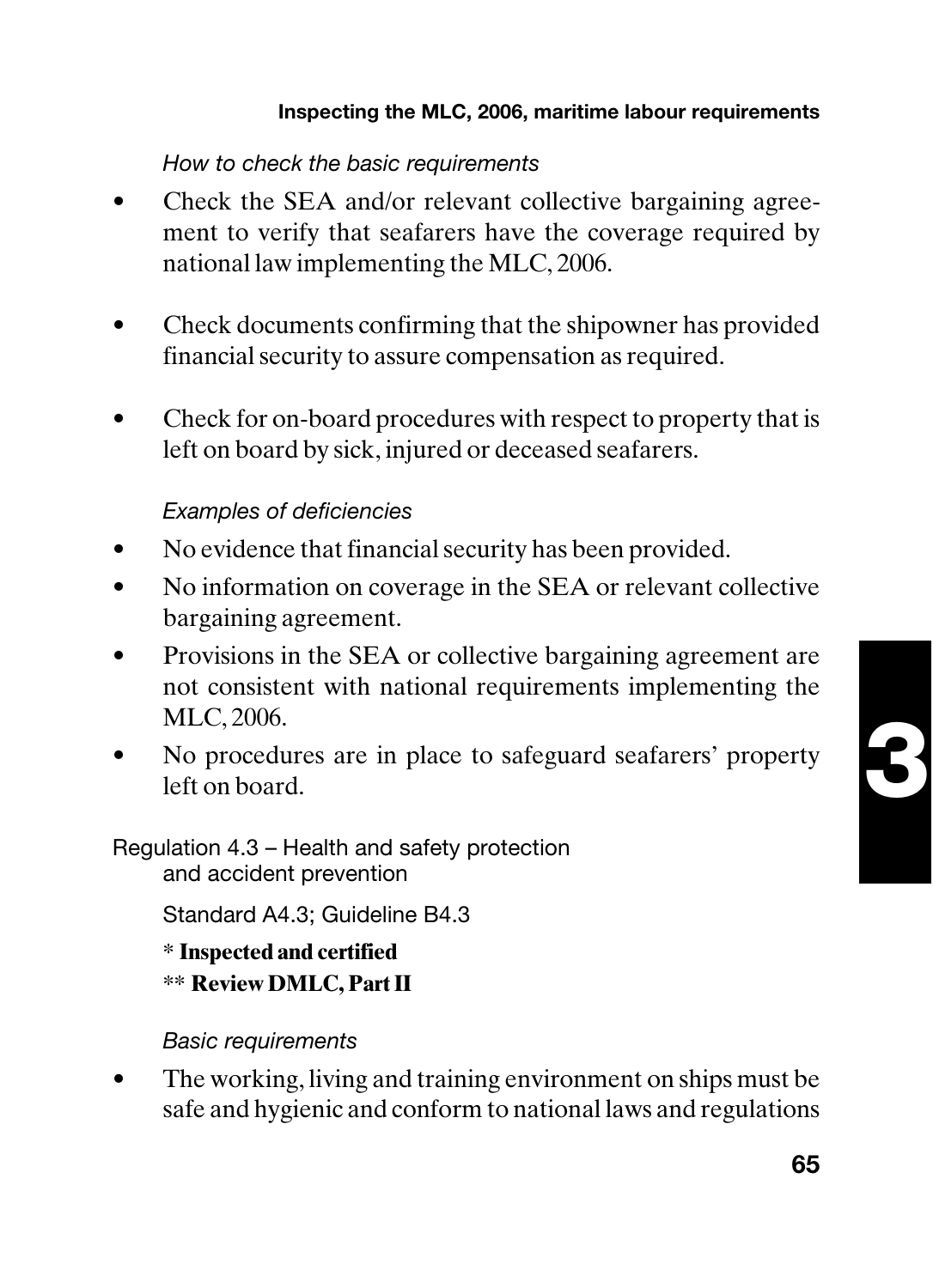and other measures for occupational safety and health protection and accident prevention on board ship. Reasonable precautions are to be taken on the ships to prevent occupational accidents, injuries and diseases including risk of exposure to harmful levels of ambient factors and chemicals as well as the risk of injury or disease that may result from the use of equipment and machinery on the ship (Standard A4.3, paragraph  $1(b)$ ).

- Ship must have an occupational safety and health policy and programme to prevent occupational accident injuries and diseases, with a particular concern for the safety and health of seafarers under the age of 18 (Standard A4.3, paragraphs 1(c) and  $2(b)$ ).
- A ship safety committee, that includes participation by the seafarer safety representative, is required (for ships with five or more seafarers) (Standard A4.3, paragraph 2(d)).
- Risk evaluation is required for on-board occupational safety and health management (taking into account relevant statistical data) (Standard A4.3, paragraph 8).

## How to check the basic requirements

- Check relevant documents, such as the on-board occupational accident reports, and the reports of risk evaluations undertaken for the management of occupational safety and health on the ship.
- Check for documents evidencing membership and meetings of the safety committeee (e.g. records and minutes of the meetings, etc.) if the ship has more than five seafarers.
- Check documents related to the ship's on-board ongoing occupational safety and health policy and programme, to confirm that: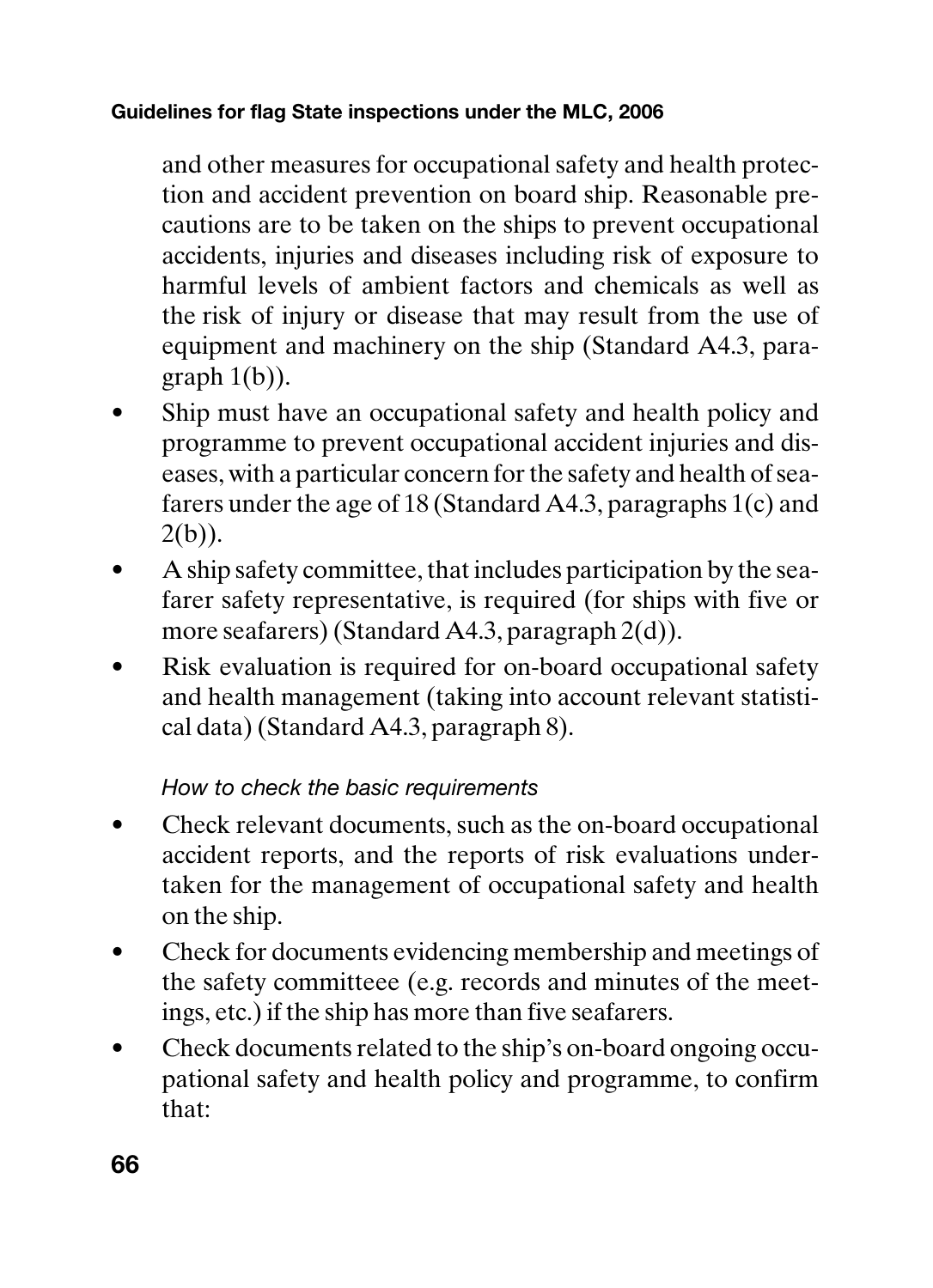- it is available to seafarers;
- it is consistent with national provisions;
- it includes risk evaluation, training and instruction for seafarers;
- it pays special attention to the health and safety of young seafarers;
- adequate preventive measures are being taken;
- appropriate personal protective equipment is being used and maintained correctly.
- Check that relevant occupational safety and health and accident prevention notices and official instructions with respect to particular hazards on the ships are posted on the ship in a location that will bring it to the attention of seafarers (Standard A4.3, paragraph 7).
- Check that appropriate protective equipment is available for seafarers to use.
- Check that a reporting procedure for occupational accidents is in place.
- Interview, in private, a representative number of seafarers to confirm on-board occupational safety and health programmes and practices.
- Check that, with respect to health and safety protection and accident prevention, special consideration is given to any national requirements covering:
	- the structural features of the ship, including means of access and asbestos-related risks;
	- machinery:
	- the effects of the extremely low or high temperature of any surfaces with which seafarers may be in contact;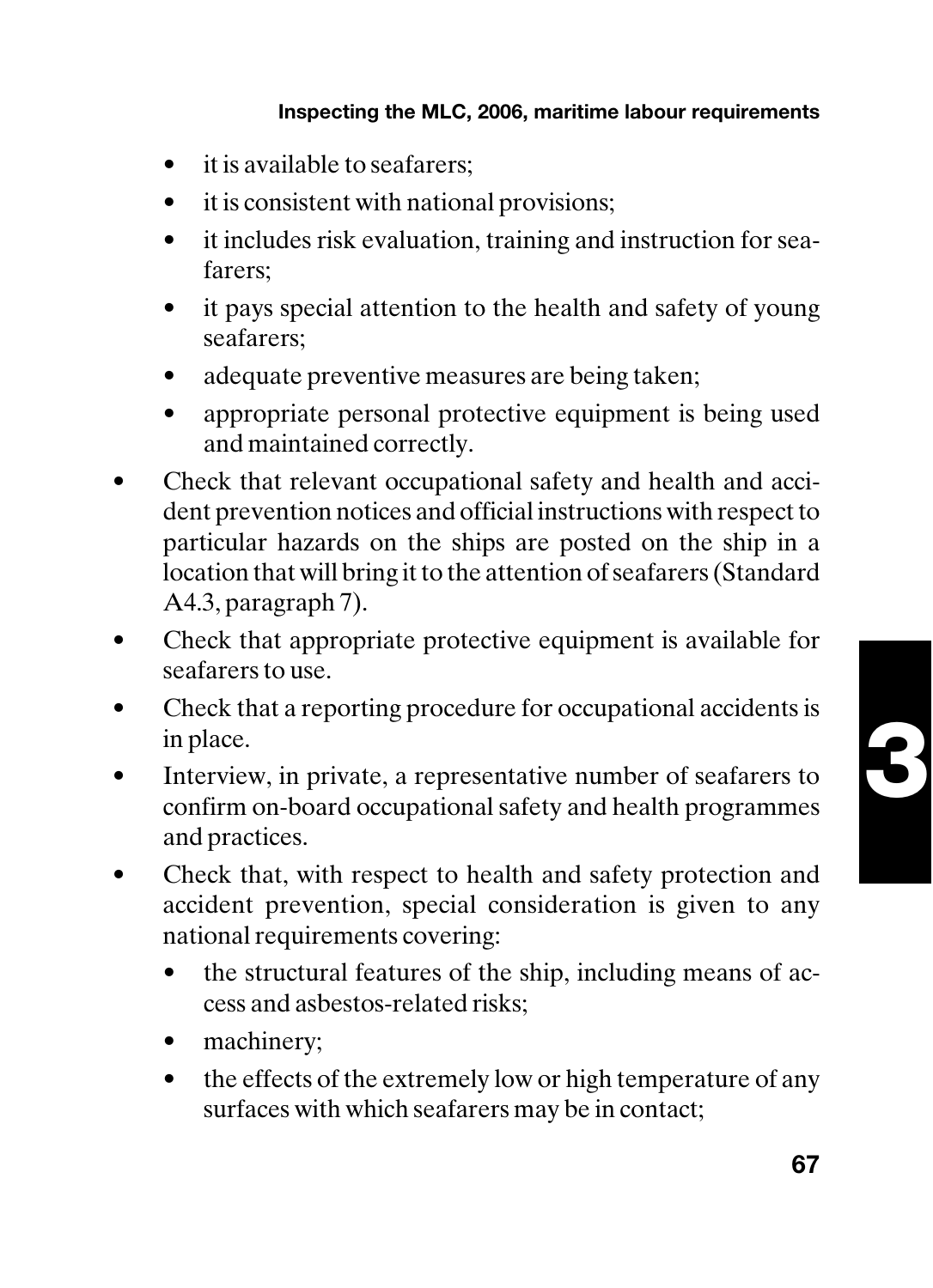- the effects of noise in the workplace and in shipboard accommodation;
- the effects of vibration in the workplace and in shipboard accommodation;
- the effects of ambient factors (other than noise and vibration) in the workplace and in shipboard accommodation, including tobacco smoke;
- special safety measures on and below deck;
- loading and unloading equipment;
- fire prevention and fire-fighting;
- anchors, chains and lines:
- dangerous cargo and ballast;
- personal protective equipment for seafarers;
- work in enclosed spaces;
- physical and mental effects of fatigue;
- the effects of drug and alcohol dependency;
- HIV/AIDS protection and prevention;
- emergency and accident response.

## Examples of deficiencies

- Conditions exist on board which may impair efforts to prevent accidents.
- No evidence of an on-board policy and/or programmes for the prevention of occupational accidents, injuries and diseases.
- No established or functioning ship's safety committee when there are five or more seafarers working on board.
- Personal protective equipment is in poor condition or being incorrectly used or not being used.
- Risk assessments are missing.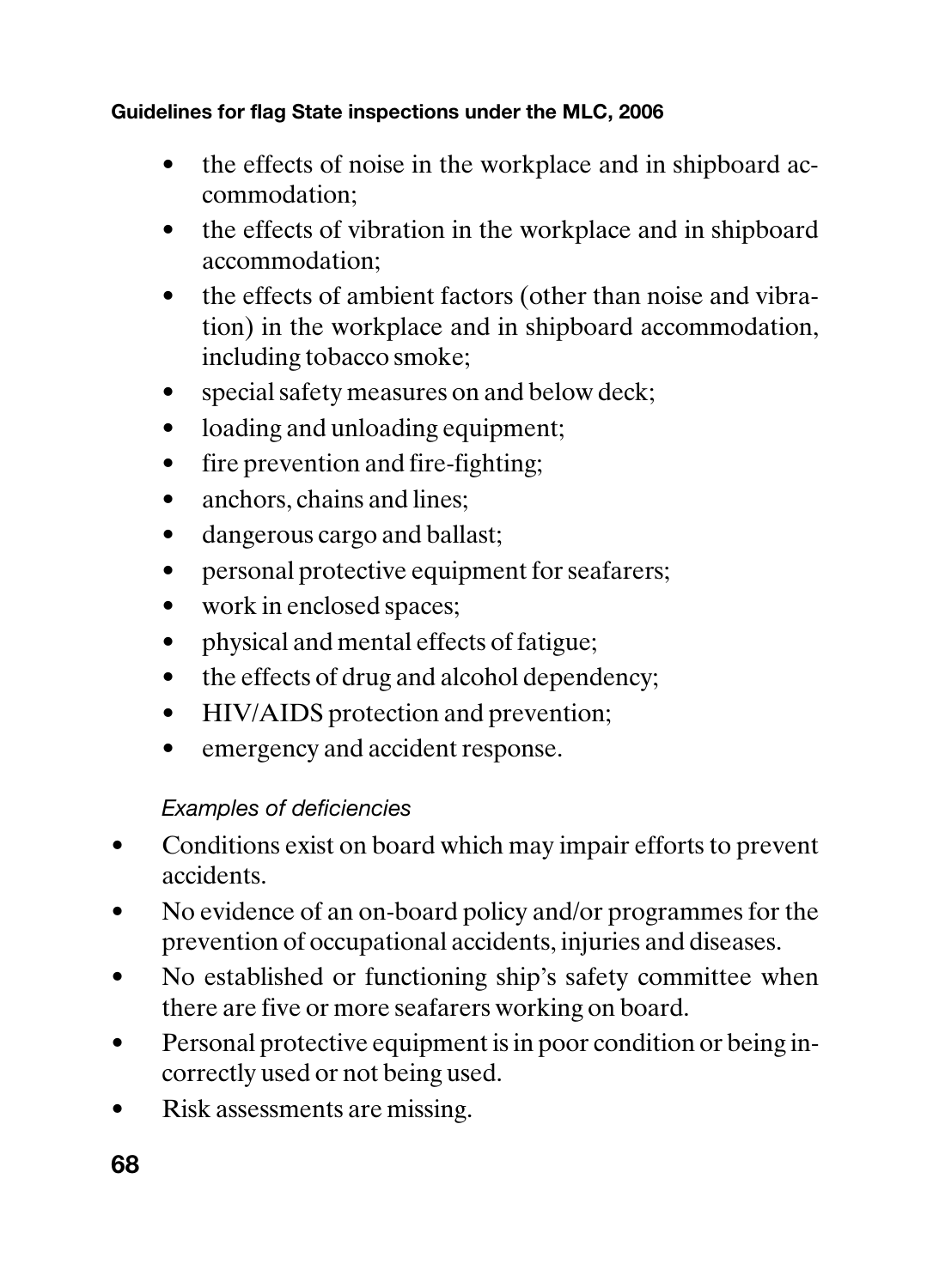- Seafarers are unaware of the measures adopted by the management to provide OSH and to prevent accidents.
- Risks posed to young seafarers have not been addressed.
- Occupational accidents are not being investigated or reported in accordance with the ship's procedures.

Regulation 4.5 – Social security

Standard A4.5; Guideline B4.5

**\* Inspected**

#### Basic requirements

Seafarers who are subject to the flag State's social security legislation, and, to the extent provided for in its national law, their dependants, are entitled to benefit from social security protection no less favourable than that enjoyed by shore workers.

Note: The MLC, 2006, requires that all seafarers be provided with social protection. This covers a number of complementary requirements including prevention-based approaches in connection with occupational safety and health, medical examinations, hours of work and rest and catering. Social protection is mainly addressed in the Title 4 with respect to Medical care (Regulation 4.1); Shipowner liability (Regulation 4.2); and Social security (Regulation 4.5). Regulation 4.5 and the related Standard A4.5 reflect an approach that recognizes the wide range of national systems and schemes and differing areas of coverage with respect to the provision of social security. Under Standard A4.5, paragraph 3, a ratifying country is required to "take steps according to its national circumstances to provide the complementary social security protection referred to in paragraph 1 of this Standard to all seafarers ordinarily resident in its territory". The resulting protection must be no less favourable than that enjoyed by shoreworkers resident in its territory. The main responsibility of flag States is to ensure that the shipowners' social security obligations are respected for seafarers on their ships, particularly those set out in Regulations 4.1 and 4.2 (see Standard A4.5, paragraph 5). A more general duty, referred to in Standard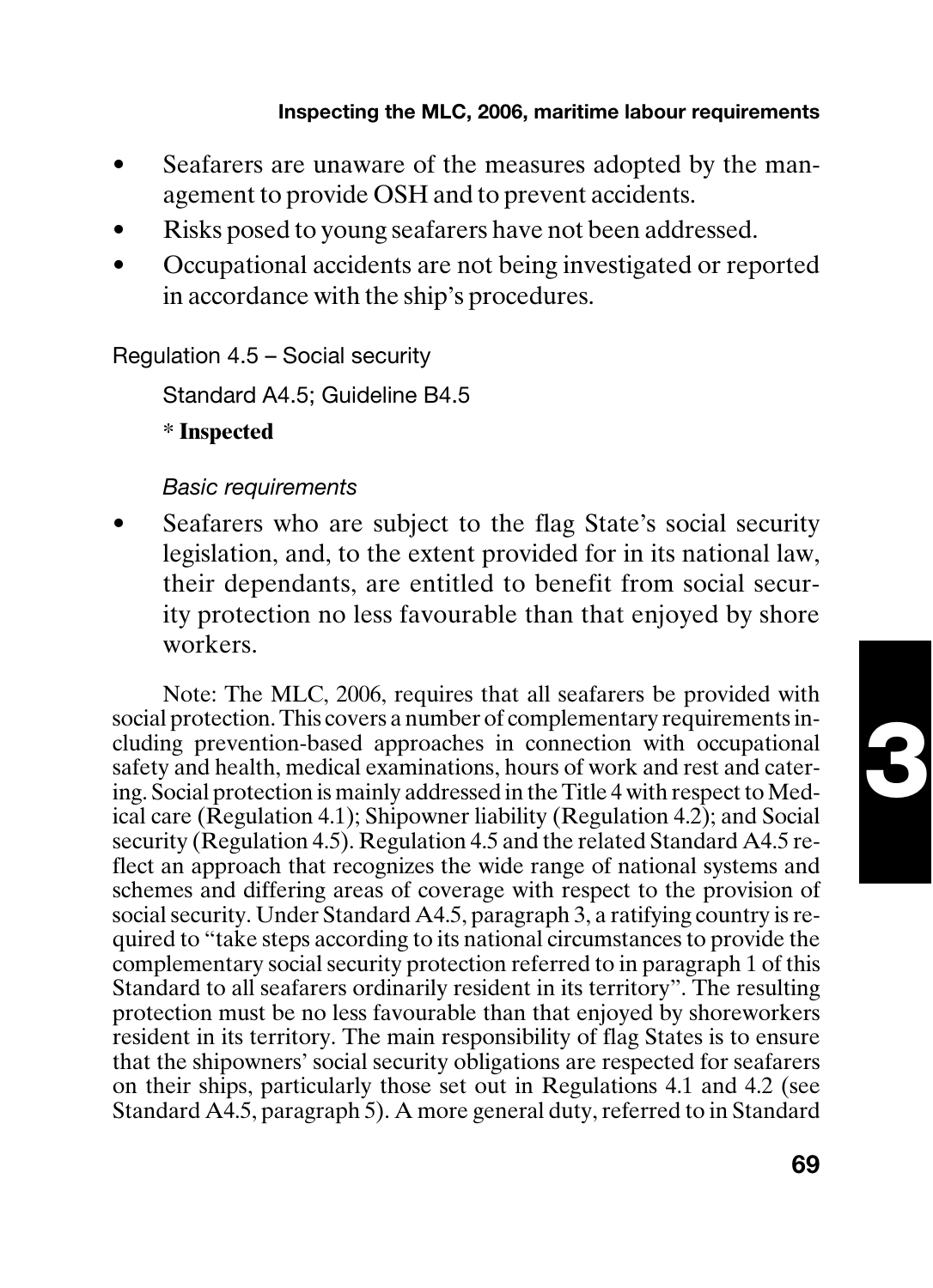A4.5, paragraph 6, and Guideline B4.5, paragraph 5, is also applicable to flag States. ILO member States are to give consideration to ways in which comparable benefits could be provided to seafarers who do not have adequate social security coverage and to possibly themselves arrange for the needed protection to be provided. This responsibility reflects the fact that all States have an important role in promoting the protection of all seafarers and in cooperating to help ensure such protection. In this way flag States can make an important contribution to the achievement of adequate social security protection for seafarers worldwide.

In the context of flag State inspection of ships the main concern lies with confirming the complementary protection to be provided by shipowners and stated in the SEA (Standard A2.1, paragraph 4(h)).

## How to check the basic requirements

- Check for evidence that, for seafarers covered by the national social security system, the appropriate contributions are being made if it is a contributory system.
- Check the SEA to confirm the protection to be provided by the shipowner.
- Interview, in private, a representative number of seafarers to confirm that mandatory contributions, if any, are made.

## Examples of deficiencies

- No information on protection in the SEA.
- Mandatory contributions are not being made.

Standard A5.1.1 – General principles

Standard A5.1.1; Guideline B5.1.1

**\* Inspected**

Basic requirements

Ships are required to have a copy of the MLC, 2006, available on board.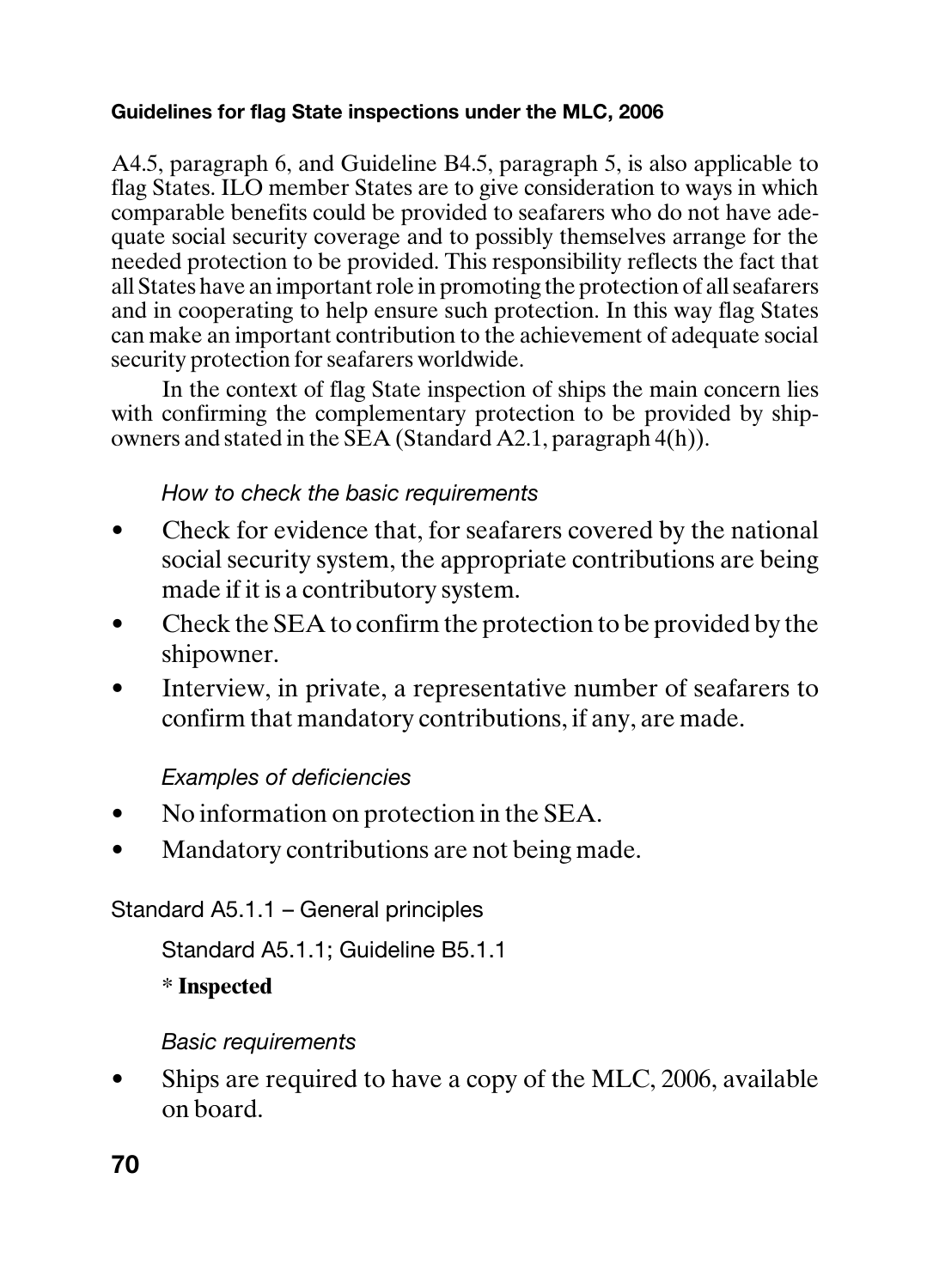How to check the basic requirements

Check to confirm that there is a copy of the MLC, 2006, on board.

Examples of deficiencies

• No copy of the MLC, 2006, on board.

Regulation 5.1.5 – On-board complaint procedures

Standard A5.1.5; Guideline B5.1.5

**\* Inspected and certified**

**\*\* Review DMLC, Part II**

### Basic requirements

- Ships must have on-board procedures for the fair, effective and expeditious handling of seafarer complaints alleging breaches of the requirements of the MLC, 2006 (including seafarers' rights).
- All seafarers must be provided with a copy of the on-board complaint procedures applicable on the ship. This should be in the working language of the ship.
- Victimization of seafarers for filing complaints under the MLC, 2006, is prohibited.

## How to check the basic requirements

- Check the document outlining the on-board complaint procedures to confirm that the procedures are functioning on the ship, paying particular attention to the right of representation and to the required safeguards against victimization.
- Check that seafarers are provided with a copy of the on-board complaint procedures in the working language of the ship.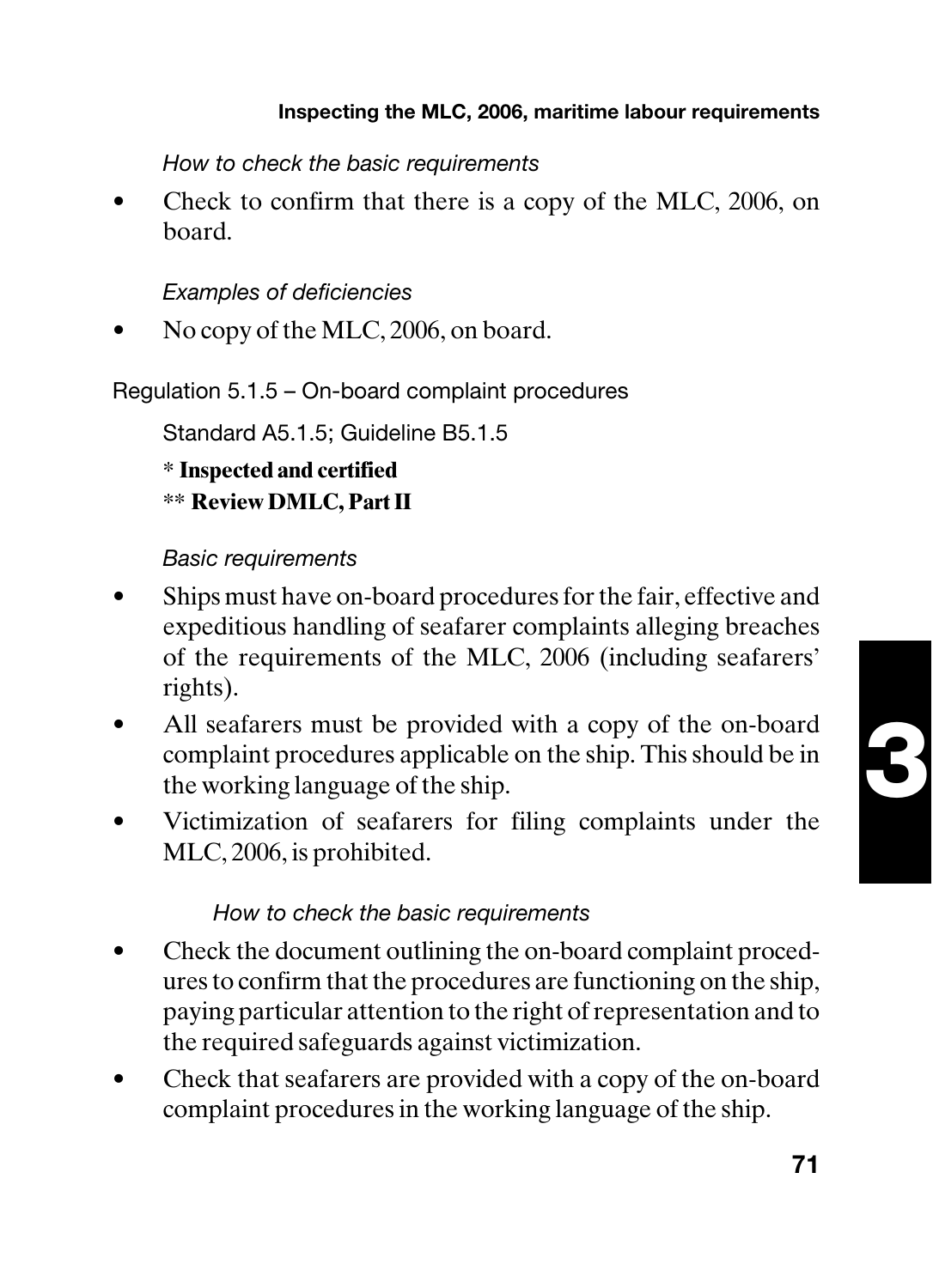- Check a document outlining the on-board complaint procedures to confirm that seafarers are able to complain directly to the ship's master or an external authority.
- Interview, in private, a representative number of seafarers to confirm that seafarers are given a copy of the procedures and that they are able to complain directly to the ship's master or an external authority and that there is no victimization.

## Examples of deficiencies

- No document setting out the on-board complaint procedures.
- Ship's on-board complaint procedures are not operating.
- Victimization of a seafarer for making a complaint.
- Seafarer is not provided with a copy of the complaint procedures in the working language of the ship.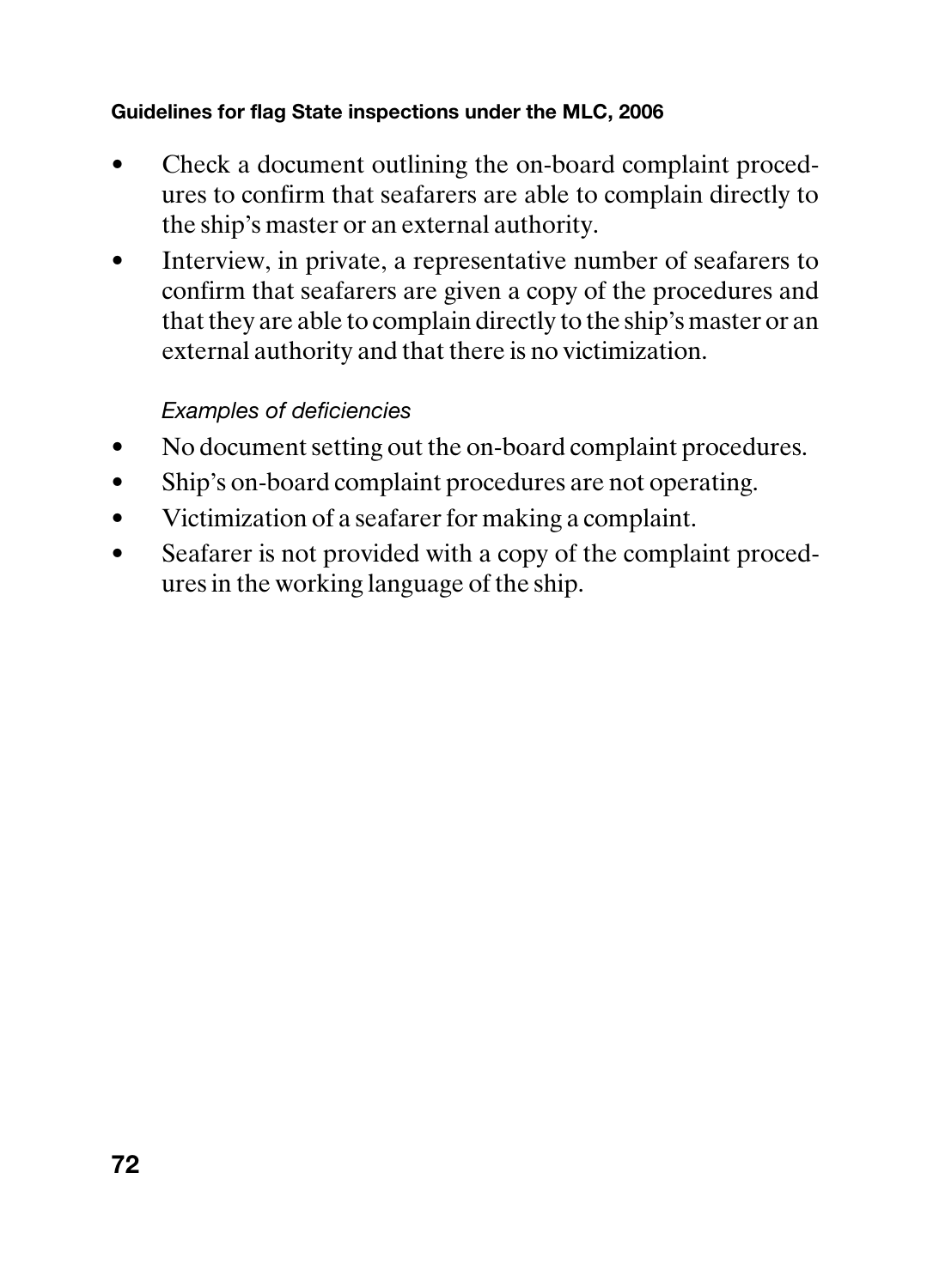# **4. Action to be taken if deficiencies are identified**

## 4.1. General note

**105. It is recalled that the national laws and regulations or other measures implementing the MLC, 2006, provisions remain the overriding authority on the applicable requirements for inspections.**

106. The MLC, 2006, sets out a number of possible responses available to flag State inspectors (or the competent authority in the flag State) to help ensure that ships comply with those national requirements. Some actions are required while others allow for some exercise of discretion. All actions involve an exercise of professional judgement by the flag State inspector on identifying deficiencies (including those identified during the course of investigating a complaint (see Chapter 2) as set out in Standard A5.1.4, paragraph 5).

107. In determining the action to be taken, an important consideration is the question of who is to take the action. Where authority for verifying compliance with the MLC, 2006, has been delegated to an RO, it is important to remember that the flag State remains fully responsible for the inspection and certification of working and living conditions of seafarers on ships that fly its flag (Regulation 5.1.1, paragraph 3). The RO must, however, as a minimum be empowered to require the rectification of deficiencies that it identifies in seafarers' working and living conditions and to carry out inspections in this regard at the request of a port State (Standard A5.1.2, paragraph 2).

108. Some possible remedies, such as withdrawing certificates, apply specifically to certified ships, others such as detaining a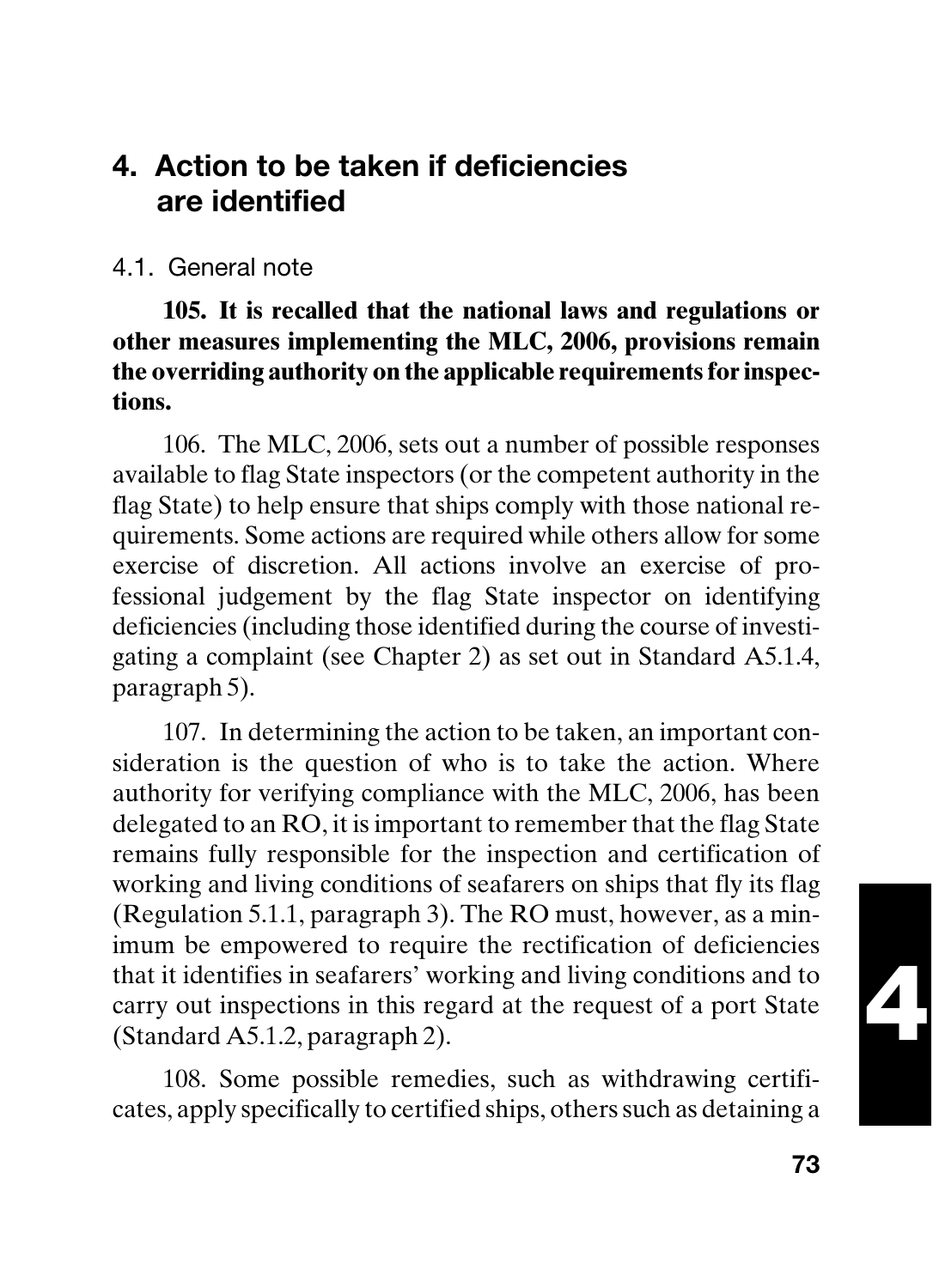ship apply to all ships and relate to the flag State inspector's authority to require rectification of the deficiencies before allowing a ship to sail. In addition, national laws or regulations may enable the flag State inspector or competent authority to impose penalties and other corrective measures on shipowners for breaches of the requirements of the MLC, 2006 (including seafarers' rights). Action taken is subject to any right of appeal by the shipowner to a judicial or administrative authority (Standard A5.1.4, paragraph 8).

109. In addition to specific events that may result in invalidity of a certificate (Standard A5.1.3, paragraph 14), Standard A5.1.3, paragraphs 7, 9, 16 and 17 should also be considered.

110. Before a certificate can be issued or endorsed or a ship allowed to sail, the flag State inspector would need to have confirmation either that all deficiencies noted during the inspection have been rectified or that a rectification action plan has been provided by the owner and agreed by the inspector.

111. As noted in Chapter 2, under Standard A5.1.3, paragraph 11, in the case of a ship that is certified, the results of subsequent inspections (after the first inspection) or verifications and any significant deficiencies found during the verification are to be recorded together with the date when the deficiencies were found to be remedied. This record, in English (or an English translation when it is not written in English), is to be either written on the on-board copy of the DMLC or appended to it or otherwise made available in some way for the information of seafarers, flag State inspectors, authorized officers in a port State and shipowners' and seafarers' representatives.

112. Chapter 3 contains examples of deficiencies for inspected items. In all cases any deficiencies should be rectified. Rectification of a deficiency related to shipowner use of recruitment and place-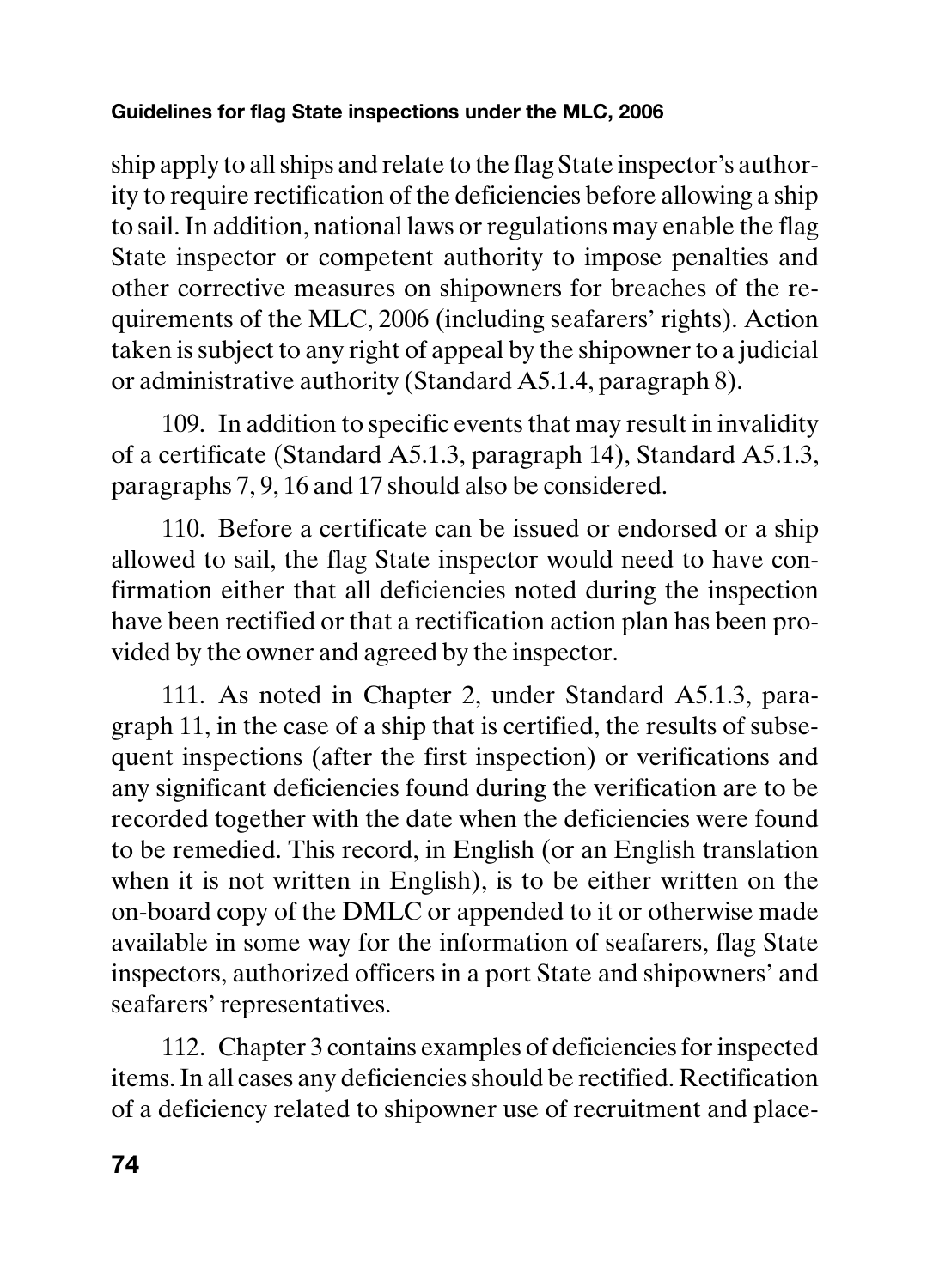### **Action to be taken if deficiencies are identified**

ment services should not, in principle, be to the detriment of the seafarers affected. In some cases a single instance of the deficiency, including a breach of seafarers' rights, may be sufficient to prevent a ship from going to sea until it is rectified, e.g. a ship with an underage person working as a seafarer. In other cases, a deficiency, for example, a breach of the lighting requirements in one sleeping room, may be rectified within a period of time. However, if there is a history of this problem or, if faulty or inadequate lighting in areas including sleeping rooms indicates an overall occupational safety and health problem (meeting criteria in Standard A5.1.4, paragraph  $7(c)$ ), a decision may be taken that the ship should not sail until the deficiencies are rectified.

113. Flag State inspectors will need to use their professional judgement as to whether a ship should be allowed to sail before the deficiency is rectified and, if it is not rectified, to decide on what action to take including withdrawal of the certificate.

## 4.2. Guidance on making determinations as to action

114. Depending upon the number and severity of any deficiencies the flag State inspector may consider the following actions:

- give appropriate advice;
- list, with appropriate timescales, the deficiencies to be rectified, for example, before departure; within 14 days; or before the issue of a Maritime Labour Certificate;
- prevent the ship from leaving port until necessary actions are taken;
- impose any penalties or other corrective measures available under national law;
- in the case of ships that are certified:

**4**